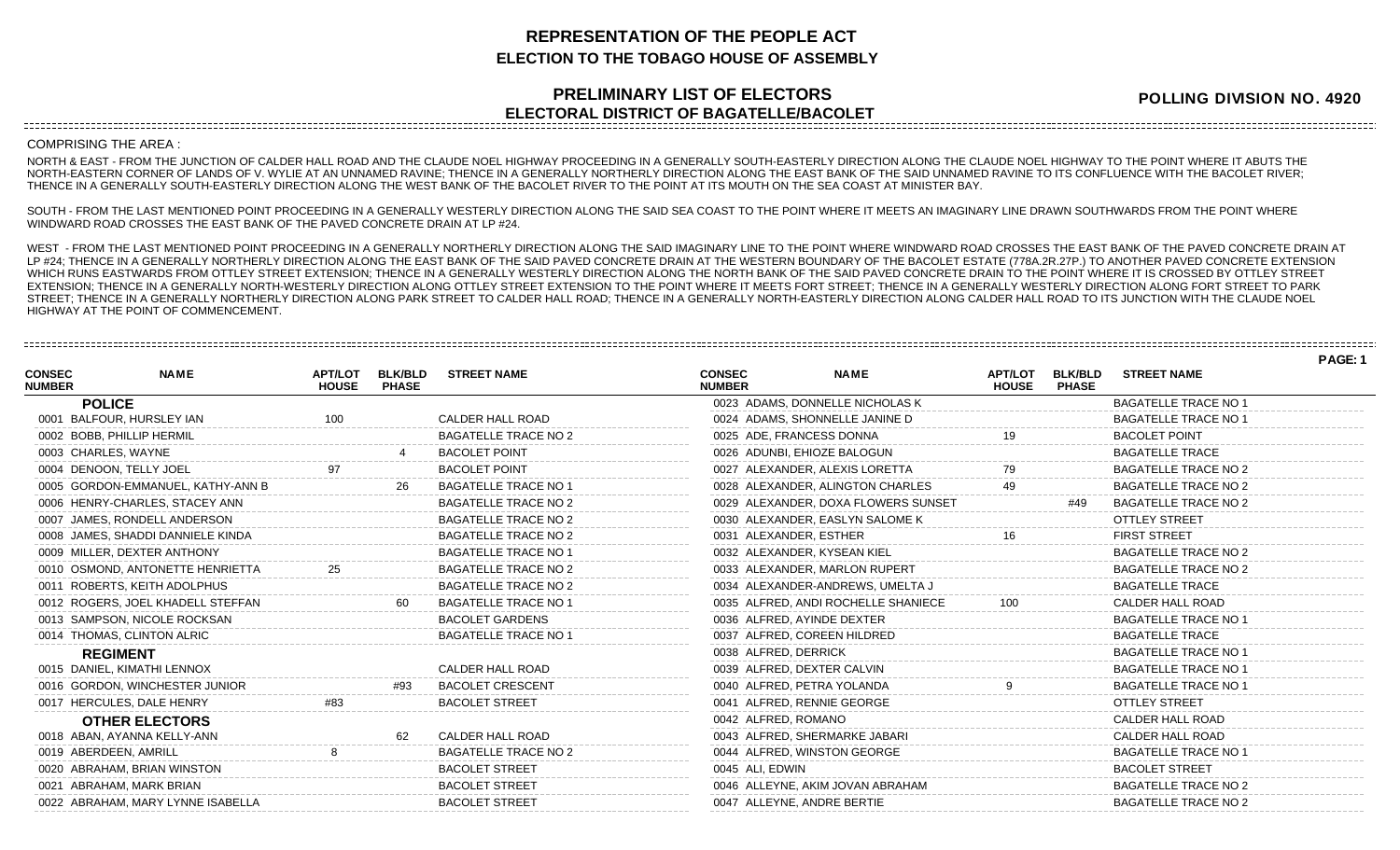| CONSEC<br><b>NUMBER</b> | NAME                                | <b>APT/LOT</b><br><b>HOUSE</b> | <b>BLK/BLD</b><br><b>PHASE</b> | <b>STREET NAME</b>          | <b>CONSEC</b><br><b>NUMBER</b> | <b>NAME</b>                          | <b>APT/LOT</b><br><b>HOUSE</b> | <b>BLK/BLD</b><br><b>PHASE</b> | <b>STREET NAME</b>          | <b>PAGE: 2</b> |
|-------------------------|-------------------------------------|--------------------------------|--------------------------------|-----------------------------|--------------------------------|--------------------------------------|--------------------------------|--------------------------------|-----------------------------|----------------|
|                         | 0048 ALLEYNE, CHENNEL ANASTASIA C   |                                |                                | <b>OTTLEY STREET</b>        |                                | 0093 BAH, BANI-ISRAEL MAMADUMMU      | #35                            |                                | <b>BAGATELLE TRACE NO 2</b> |                |
| 0049 ALLEYNE, CYNTHIA   |                                     |                                |                                | BAGATELLE TRACE NO 2        |                                | 0094 BAH, DALLAS HASSANATU DEANDRA   |                                | #35                            | <b>BAGATELLE TRACE NO 2</b> |                |
|                         | 0050 ALLEYNE, DEBORA ROSABELLA      |                                |                                | BAGATELLE TRACE NO 2        | 0095 BAH, KHADIJATU            |                                      |                                | #35                            | <b>BAGATELLE TRACE NO 2</b> |                |
|                         | 0051 ALLEYNE, DEVON LESTER          |                                |                                | <b>BACOLET STREET</b>       |                                | 0096 BAH, LEONNIE ATÉ MAMADUALPHA    | #35                            |                                | <b>BAGATELLE TRACE NO 2</b> |                |
|                         | 0052 ALLEYNE, DIANNE M              |                                |                                | <b>BAGATELLE TRACE NO 1</b> | 0097 BAHADUR, NADIRA           |                                      | APT 12                         | #29                            | <b>BACOLET POINT</b>        |                |
|                         | 0053 ALLEYNE, EVENER YVONNE         |                                |                                | <b>BACOLET STREET</b>       |                                | 0098 BAIN, ALVARO LARADO             |                                | LP62                           | <b>BAGATELLE TRACE NO 1</b> |                |
|                         | 0054 ALLEYNE, HASSEL HUBERT         |                                |                                | <b>BAGATELLE TRACE NO 2</b> | 0099 BAIRD, SHARON J           |                                      |                                |                                | CALDER HALL ROAD            |                |
|                         | 0055 ALLEYNE, JENEEL SHANEECE       |                                |                                | BAGATELLE TRACE NO 2        | 0100 BAKER, BERNARD            |                                      |                                |                                | CALDER HALL ROAD            |                |
|                         | 0056 ALLEYNE, JENNIFER              |                                |                                | <b>BACOLET GARDENS</b>      |                                | 0101 BAKER, JENELLE MARYNA T         |                                |                                | <b>BACOLET POINT</b>        |                |
| 0057 ALLEYNE, MARTHA    |                                     | 28                             |                                | <b>BAGATELLE TRACE NO 1</b> |                                | 0102 BAKER, JILLIAN ANNETTA          |                                |                                | <b>BACOLET POINT</b>        |                |
|                         | 0058 ALLEYNE, MICHELLE DAWN C       |                                |                                | BAGATELLE TRACE NO 2        |                                | 0103 BAKER, JONATHAN TIMOTHY         |                                | LP #44                         | CALDER HALL ROAD            |                |
|                         | 0059 ALLEYNE, MILKAH CLAUDETTE      |                                |                                | <b>BACOLET STREET</b>       |                                | 0104 BAKER, JOSEPH SAMUEL            |                                |                                | CALDER HALL ROAD            |                |
|                         | 0060 ALLEYNE, RAYMOND               |                                |                                | <b>BAGATELLE TRACE NO 1</b> |                                | 0105 BAKER-ST CYR, J'LEISE AMANDA C  |                                |                                | <b>BACOLET CRESCENT</b>     |                |
| 0061 ALLEYNE, RONALD    |                                     |                                |                                | <b>BACOLET STREET</b>       |                                | 0106 BALFOUR, CHINYERE KHARISSA      |                                |                                | CALDER HALL ROAD            |                |
|                         | 0062 ALLEYNE, SHAKIDA KELCY         |                                |                                | BAGATELLE TRACE NO 2        |                                | 0107 BALFOUR, J'HANAE ANISE          | #100                           |                                | CALDER HALL ROAD            |                |
|                         | 0063 ALLEYNE, SHANICE KERRI-ANN     |                                |                                | BAGATELLE TRACE NO 2        |                                | 0108 BALFOUR, KENWYN ALLISON         |                                |                                | CALDER HALL ROAD            |                |
|                         | 0064 ALLEYNE, SHARON ELIZABETH      |                                |                                | BAGATELLE TRACE NO 2        |                                | 0109 BALFOUR, OLSON BEVERLY          |                                |                                | CALDER HALL ROAD            |                |
|                         | 0065 ALLEYNE, TERRY-ANN THAM        |                                |                                | <b>BACOLET STREET</b>       |                                | 0110 BALFOUR, SHARON ANN             |                                |                                | CALDER HALL ROAD            |                |
|                         | 0066 ALLEYNE, YOUME LEE             |                                | 24                             | OTTLEY STREET               |                                | 0111 BALFOUR, SHAWN CHRISTROR        |                                | 93                             | HILL CREST DRIVE            |                |
|                         | 0067 ALLEYNE-BOUCHER, MARCIA MONTY  |                                |                                | <b>BAGATELLE TRACE NO 2</b> |                                | 0112 BALFOUR-DANIEL, EDITH           | 50                             |                                | <b>BAGATELLE TRACE NO 1</b> |                |
|                         | 0068 ALMANDOZ, ADRIAN RONALD        |                                |                                | <b>BACOLET POINT</b>        |                                | 0113 BAPTISTE, KEAN SHENECE          |                                |                                | <b>BAGATELLE TRACE NO 2</b> |                |
|                         | 0069 ALMANDOZ, CHARMIAN LUCY        |                                |                                | <b>BACOLET POINT</b>        |                                | 0114 BAPTISTE, KEILON SHCAEL         |                                |                                | <b>BAGATELLE TRACE NO 2</b> |                |
|                         | 0070 ALMANDOZ, CLAUDE LOUIS         |                                |                                | <b>BACOLET POINT</b>        | 0115 BAPTISTE, LESTER          |                                      |                                |                                | <b>BAGATELLE TRACE NO 2</b> |                |
|                         | 0071 ALMANDOZ, CLEA ALYSSA          |                                |                                | <b>BACOLET POINT</b>        |                                | 0116 BAPTISTE, OLISON PHILLIP        |                                |                                | <b>BAGATELLE TRACE NO 2</b> |                |
|                         | 0072 ALMANDOZ, ISABELLA CHRISTINE   |                                |                                | <b>BACOLET POINT</b>        |                                | 0117 BAPTISTE-GRANT, MARIE JACINTHIA | 47                             |                                | <b>BAGATELLE TRACE NO 2</b> |                |
|                         |                                     |                                |                                |                             |                                |                                      |                                |                                |                             |                |
|                         | 0073 ALMANDOZ, JOSE FRANCO          |                                |                                | <b>BACOLET POINT</b>        |                                | 0118 BAPTISTE-GUERRA, GWYNETH        |                                |                                | <b>BAGATELLE TRACE</b>      |                |
|                         | 0074 ALMANDOZ, JULIANNA ALICIA E    |                                |                                | <b>BACOLET POINT</b>        | 0119 BARRY, GEMMA              |                                      | 25                             |                                | FORT STREET                 |                |
|                         | 0075 ALMANDOZ-GONZALEZ, CONSUELA M  |                                |                                | <b>BACOLET POINT</b>        |                                | 0120 BARRY, KENRICK JEREMIAH         |                                |                                | <b>FORT STREET</b>          |                |
|                         | 0076 ALMANDOZ-WONG, JULIET LOUISE   |                                |                                | <b>BACOLET POINT</b>        |                                | 0121 BARRY, KERON DEVON              | 25                             |                                | <b>FORT STREET</b>          |                |
|                         | 0077 ANTOINE, DALE DENTON           | #13                            |                                | CALDER HALL ROAD            |                                | 0122 BASLER, TRICIA CHANTAL          | #2                             |                                | <b>BAGATELLE TRACE NO 1</b> |                |
|                         | 0078 ARCHIE, ASA GABRIELLE          |                                |                                | <b>OTTLEY STREET</b>        |                                | 0123 BATHERSFIELD, JOAN PATRICIA     |                                |                                | CALDER HALL ROAD            |                |
| 0079 ARCHIE, BRIAN      |                                     |                                |                                | <b>OTTLEY STREET</b>        |                                | 0124 BAYNES-DAVIDSON, DELCINA H      | #18                            |                                | <b>BACOLET POINT</b>        |                |
|                         | 0080 ARCHIE, DARA ATHALIA           |                                |                                | <b>OTTLEY STREET</b>        |                                | 0125 BEDLOW, KEON ANTHONY            | 40                             |                                | CALDER HALL ROAD            |                |
|                         | 0081 ARCHIE, ETHAN AARON            | 09                             |                                | <b>OTTLEY STREET</b>        |                                | 0126 BENJAMIN, BINDLEY               | 31                             |                                | <b>BAGATELLE TRACE</b>      |                |
|                         | 0082 ARNASALAM, KERN JOHN VERYSAMMY | 93                             |                                | <b>BACOLET STREET</b>       | 0127 BENJAMIN, DEANNA          |                                      |                                |                                | <b>BAGATELLE TRACE</b>      |                |
|                         | 0083 ARNASALAM-SMITH, RUBY LATCHMI  |                                |                                | THIRD STREET                |                                | 0128 BENJAMIN, MARVIN DEON           | 31                             |                                | <b>BAGATELLE TRACE NO 1</b> |                |
|                         | 0084 AUSTIN, AJAI DAVID             |                                |                                | <b>BAGATELLE TRACE NO 2</b> |                                | 0129 BENJAMIN, STEPHEN               | 28                             |                                | <b>BAGATELLE TRACE NO 1</b> |                |
|                         | 0085 AYRES, DAVID JAMES             |                                |                                | <b>BACOLET CRESCENT</b>     |                                | 0130 BERNARD, GUILLA GAILANN         |                                |                                | <b>BAGATELLE TRACE NO 2</b> |                |
|                         | 0086 AYRES, EVE EVELYN              |                                |                                | <b>BACOLET ESTATE</b>       |                                | 0131 BERNARD, WENDELL ARTHUR M       |                                |                                | <b>BACOLET STREET</b>       |                |
|                         | 0087 AYRES, RAJESH RANDY            |                                | 202                            | <b>BACOLET POINT</b>        |                                | 0132 BERTRAND, ALISHA AALIYIA        |                                | #46                            | <b>BACOLET CRESCENT</b>     |                |
|                         | 0088 AYRES, SAMUEL BRIAN            |                                |                                | <b>BACOLET ESTATE</b>       |                                | 0133 BEST, AYANA ALANA               |                                | 13                             | <b>BACOLET CRESCENT</b>     |                |
| 0089 BACCHUS, JANICE    |                                     |                                |                                | <b>OTTLEY STREET</b>        |                                | 0134 BLACKMAN, SHELTON IWELELLYI     |                                |                                | <b>BAGATELLE TRACE NO 2</b> |                |
|                         | 0090 BACCHUS, SHERRY LORENZA        |                                |                                | <b>OTTLEY STREET</b>        | 0135 BOBB, BARRY KURT          |                                      |                                |                                | <b>BAGATELLE TRACE NO 2</b> |                |
|                         | 0091 BACCHUS, SHIRLA LORRAINE       |                                |                                | <b>OTTLEY STREET</b>        | 0136 BOBB, BERYL               |                                      |                                |                                | <b>BACOLET STREET</b>       |                |
|                         | 0092 BAH, ANTHEA DAWN               |                                |                                | <b>BAGATELLE TRACE NO 2</b> | 0137 BOBB, ESTHER              |                                      |                                |                                | <b>BAGATELLE TRACE NO 2</b> |                |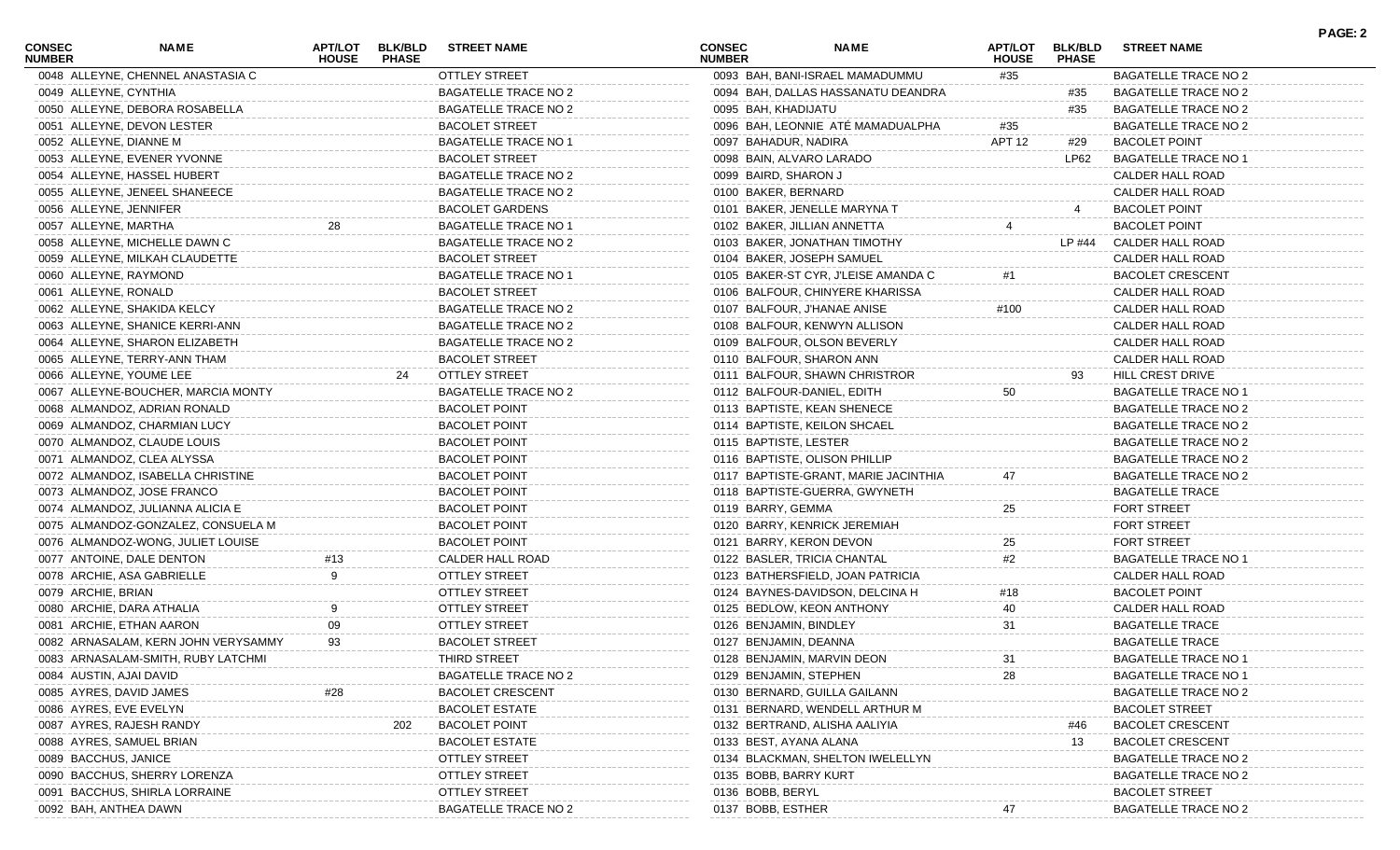| CONSEC<br><b>NUMBER</b> | NAME                                | APT/LOT<br><b>HOUSE</b> | <b>BLK/BLD</b><br><b>PHASE</b> | <b>STREET NAME</b>          | <b>CONSEC</b><br><b>NUMBER</b> | <b>NAME</b>                            | <b>APT/LOT</b><br><b>HOUSE</b> | <b>BLK/BLD</b><br><b>PHASE</b> | <b>STREET NAME</b>          | PAGE: 3 |
|-------------------------|-------------------------------------|-------------------------|--------------------------------|-----------------------------|--------------------------------|----------------------------------------|--------------------------------|--------------------------------|-----------------------------|---------|
|                         | 0138 BOBB, LENARD FITZGERALD        | 47                      |                                | <b>BAGATELLE TRACE NO 2</b> |                                | 0183 CHARLES, HEZEKIAH CALEB           | 25                             |                                | <b>FORT STREET</b>          |         |
|                         | 0139 BOBB, OJAHNI WILLIAM           |                         |                                | <b>BAGATELLE TRACE NO 2</b> | 0184 CHARLES, JOSHUA           |                                        |                                | 27                             | <b>FORT STREET</b>          |         |
| 0140 BOBB, PHILLIP      |                                     |                         |                                | <b>BACOLET STREET</b>       | 0185 CHARLES, KELVIS AXIL      |                                        | 35                             |                                | <b>BAGATELLE TRACE NO 2</b> |         |
|                         | 0141 BOBB, SHAKEEL SION             |                         |                                | BAGATELLE TRACE NO 1        | 0186 CHARLES, LANCELOT         |                                        | 92                             |                                | CALDER HALL ROAD            |         |
|                         | 0142 BOBB, WILLIAM CHRISTOPHER      |                         |                                | <b>BAGATELLE TRACE NO 2</b> | 0187 CHARLES, LUCAS M          |                                        |                                |                                | <b>BAGATELLE TRACE NO 2</b> |         |
|                         | 0143 BOBB-LEWIS, VERLEEN YEVETTE    |                         |                                | <b>BACOLET STREET</b>       |                                | 0188 CHARLES, NATRICIA ROXANNE         | #27                            |                                | <b>FORT STREET</b>          |         |
|                         | 0144 BOCAGE, RAOUL OSMOND           | #52                     |                                | CALDER HALL ROAD            | 0189 CHARLES, OSWALD           |                                        |                                |                                | <b>BAGATELLE TRACE NO 2</b> |         |
|                         | 0145 BOCAGE-SOBERS, TRICIA MEREDITH | 30                      |                                | <b>BAGATELLE TRACE</b>      |                                | 0190 CHARLES, RONALD MERVYN            |                                |                                | CALDER HALL ROAD            |         |
|                         | 0146 BOUCAL, MARK YOHAN             | 10                      |                                | <b>BACOLET POINT</b>        |                                | 0191 CHARLES, SHANTAL KDAIJAH J        |                                |                                | CALDER HALL ROAD            |         |
|                         | 0147 BOUCHER, DYSEAN SHAKEM         |                         |                                | <b>BACOLET POINT</b>        | 0192 CHARLES, VICTORIA         |                                        | #2                             |                                | <b>BAGATELLE TRACE NO 2</b> |         |
| 0148 BOURNE, DORN       |                                     |                         |                                | <b>BAGATELLE TRACE NO 1</b> |                                | 0193 CHARLES, WINELLE KRISTENA GAIL    |                                | 45                             | <b>BAGATELLE TRACE NO 2</b> |         |
| 0149 BOYNES, MARGARET   |                                     |                         |                                | <b>BAGATELLE TRACE NO 2</b> |                                | 0194 CHARLES, WINTHROP DUANE           |                                |                                | <b>BAGATELLE TRACE NO 2</b> |         |
|                         | 0150 BRAMBLE, CHERILYN LESLIE-ANN   |                         |                                | BAGATELLE TRACE NO 1        | 0195 CHULHAN, DHANRAJ          |                                        |                                |                                | O'CONNOR TERRACE            |         |
|                         | 0151 BRAMBLE, JACOB WILSON          |                         |                                | <b>BAGATELLE TRACE NO 1</b> | 0196 CHULHAN, JONATHAN         |                                        |                                | -31                            | <b>BAGATELLE TRACE NO 1</b> |         |
|                         | 0152 BRASNELL, KIMBERLY KAMILLE     |                         |                                | <b>BAGATELLE TRACE</b>      | 0197 CHULHAN, SARAH            |                                        | 31                             |                                | <b>BAGATELLE TRACE NO 1</b> |         |
|                         | 0153 BRATHWAITE, ADRIAN JOHN KYLE   |                         |                                | <b>BAGATELLE TRACE NO 2</b> |                                | 0198 CIPRIANI, DAVERELLE ANDREA        |                                |                                | <b>BACOLET POINT</b>        |         |
|                         | 0154 BRATHWAITE, SHEVAL MARY        |                         |                                | <b>BAGATELLE TRACE NO 2</b> | 0199 CIPRIANI, ELAINE          |                                        |                                |                                | <b>BAGATELLE TRACE NO 2</b> |         |
|                         | 0155 BRIDGEMAN, TREVLIN AKILAH      |                         |                                | <b>BACOLET STREET</b>       |                                | 0200 CLARKE, ANNE MARIE JENNIFER       |                                |                                | CALDER HALL ROAD            |         |
| 0156 BRIGGS, DEAN CYRIL |                                     |                         |                                | <b>FORT STREET</b>          |                                | 0201 CLARKE, HAZEL-ANN MARIA           |                                | 22                             | CALDER HALL ROAD            |         |
| 0157 BUCHFINK, JANICE   |                                     |                         |                                | <b>BAGATELLE TRACE NO 2</b> | 0202 CLARKE, ROGER             |                                        |                                |                                | <b>BACOLET POINT</b>        |         |
|                         | 0158 BUTCHERE, DAVANI LIKEL         | #4O                     |                                | <b>BAGATELLE TRACE NO 2</b> |                                | 0203 CLARKE-FLYNN, YVETTE MARILYN      | #8                             |                                | CALDER HALL ROAD            |         |
|                         | 0159 CADOGAN, FRANCES ISABEL        | 66                      |                                | <b>BACOLET POINT</b>        |                                | 0204 CLEMENT, ALVIN STEPHEN            | #78                            |                                | CALDER HALL ROAD            |         |
|                         | 0160 CADOGAN, JOSEPH HERBERT        | 66                      |                                | <b>OTTLEY STREET</b>        |                                | 0205 COAR, CANDICE CINDY-ANN           |                                |                                | <b>OTTLEY STREET</b>        |         |
|                         | 0161 CADOGAN, LUANNA WANDA S        | 51                      |                                | <b>BAGATELLE TRACE NO 2</b> |                                | 0206 COKER, DANIELLE PATRICIA          |                                | 10                             | DELPECHE DRIVE              |         |
|                         | 0162 CAESAR, ABIGAIL ABENI          |                         |                                | O'CONNOR TERRACE            |                                | 0207 COLLINS-HOOD, JENNIFER JERODA G   |                                |                                | <b>BACOLET GARDENS</b>      |         |
|                         | 0163 CAESAR, ANTONIA KEISHELL RENE  |                         |                                | <b>BAGATELLE TRACE NO 2</b> |                                | 0208 CONNEUIL, DANA QUINETTE           |                                |                                | <b>BAGATELLE TRACE NO 2</b> |         |
|                         | 0164 CAESAR, CARIL-ANN MELISA       |                         |                                | <b>BAGATELLE TRACE NO 2</b> |                                | 0209 CONNEUIL, MACIHA KIRK WILLIAM     |                                |                                | <b>BAGATELLE TRACE NO 2</b> |         |
|                         | 0165 CAESAR, DANIEL DAVID           |                         |                                | <b>BAGATELLE TRACE NO 1</b> |                                | 0210 COOPER, CRYSTAL ANGELIQUE A       | #52                            |                                | <b>BAGATELLE TRACE NO 1</b> |         |
|                         | 0166 CAESAR, EBONIQUE TURICA        |                         | #44                            | BAGATELLE TRACE NO 1        |                                | 0211 COOPER, DERMOT AMORY JR           | 52                             |                                | <b>BAGATELLE TRACE NO 1</b> |         |
|                         | 0167 CAESAR, GIFTON ISAAC           |                         |                                | <b>BAGATELLE TRACE NO 1</b> |                                | 0212 COOPER, RÉSEAN JAHMEI GAVION      |                                |                                | <b>O'CONNOR TERRACE</b>     |         |
|                         | 0168 CAESAR, KARIMU ABIOLA BENJAMIN |                         |                                | <b>BAGATELLE TRACE</b>      | 0213 COOPER, WAYNE             |                                        |                                |                                | <b>FIRST STREET</b>         |         |
|                         | 0169 CAESAR, ROY LAWRENCE           |                         |                                | <b>BAGATELLE TRACE NO 2</b> |                                | 0214 CORBIE, JOSEPH MARTIN             |                                |                                | <b>BACOLET POINT</b>        |         |
|                         | 0170 CAESAR, WYNNELL CECILIA        | LOT 10                  |                                | BAGATELLE TRACE NO 1        |                                | 0215 CORBIE, SAMIRA JOSETTE THERESA    |                                |                                | <b>BACOLET POINT</b>        |         |
|                         | 0171 CAMPBELL, MAURICE AUGUSTINE    |                         |                                | <b>BAGATELLE TRACE NO 1</b> |                                | 0216 COWIE-ROWLEY, RIA-CHANIQUE HELENA |                                |                                | MC LETCHIE STREET           |         |
|                         | 0172 CAMPBELL, MICHELLE             |                         |                                | CALDER HALL ROAD            | 0217 COX, ABBEY BEATRICE       |                                        | 32                             |                                | MC LETCHIE STREET           |         |
| 0173 CAMPBELL, PAMELA   |                                     |                         |                                | CALDER HALL ROAD            |                                | 0218 CRAIG, ALARIC RIONNE TREVOR       |                                |                                | <b>BACOLET POINT</b>        |         |
|                         | 0174 CAMPBELL WOODLEY, ELIZABETH M  |                         | #32                            | MC LETCHIE STREET           | 0219 CRAIG, JEAN GLORIA        |                                        |                                |                                | <b>BACOLET POINT</b>        |         |
|                         | 0175 CAMPBELL-ROSALES, KERLISHA N   |                         |                                | <b>BAGATELLE TRACE NO 2</b> |                                | 0220 CRAIG, JESSEL TYRONE              |                                |                                | <b>BACOLET POINT</b>        |         |
| 0176 CARUTH, KATHLEEN   |                                     |                         |                                | <b>BAGATELLE TRACE</b>      | 0221 CRAIG, KYLE GREGOR        |                                        |                                |                                | <b>BACOLET POINT</b>        |         |
|                         | 0177 CARUTH, PATRICE MARY LENOR     |                         |                                | <b>BAGATELLE TRACE NO 1</b> |                                | 0222 CRAIG, SOLANDRA JEANNETTE         |                                |                                | <b>BACOLET POINT</b>        |         |
|                         | 0178 CHARLES, AFEISHA MICHELLE      |                         |                                | <b>BACOLET POINT</b>        |                                | 0223 CRAIG, TREVOR LIONEL              |                                |                                | <b>BACOLET STREET</b>       |         |
|                         | 0179 CHARLES, AKKEL JONATHAN        |                         |                                | <b>BACOLET POINT</b>        |                                | 0224 CRICHLOW, DELIA AMRIL             |                                |                                | <b>BAGATELLE TRACE NO</b>   |         |
|                         | 0180 CHARLES, ANDERSON BRENDEL      |                         | 28                             | <b>BAGATELLE TRACE NO 2</b> | 0225 CRICHLOW, KIMPSON         |                                        |                                |                                | <b>BAGATELLE TRACE</b>      |         |
|                         | 0181 CHARLES, ANIETHA BERNELL       |                         | 28                             | <b>BAGATELLE TRACE NO 2</b> |                                | 0226 CRICHLOW, RICARDO KIMPSON         |                                |                                | <b>BAGATELLE TRACE NO 2</b> |         |
|                         | 0182 CHARLES, BERNICE ELIZABETH     |                         |                                | <b>BAGATELLE TRACE NO 2</b> |                                | 0227 CRICHLOW, SHYANNE KNEISHA         |                                |                                | <b>BAGATELLE TRACE NO 1</b> |         |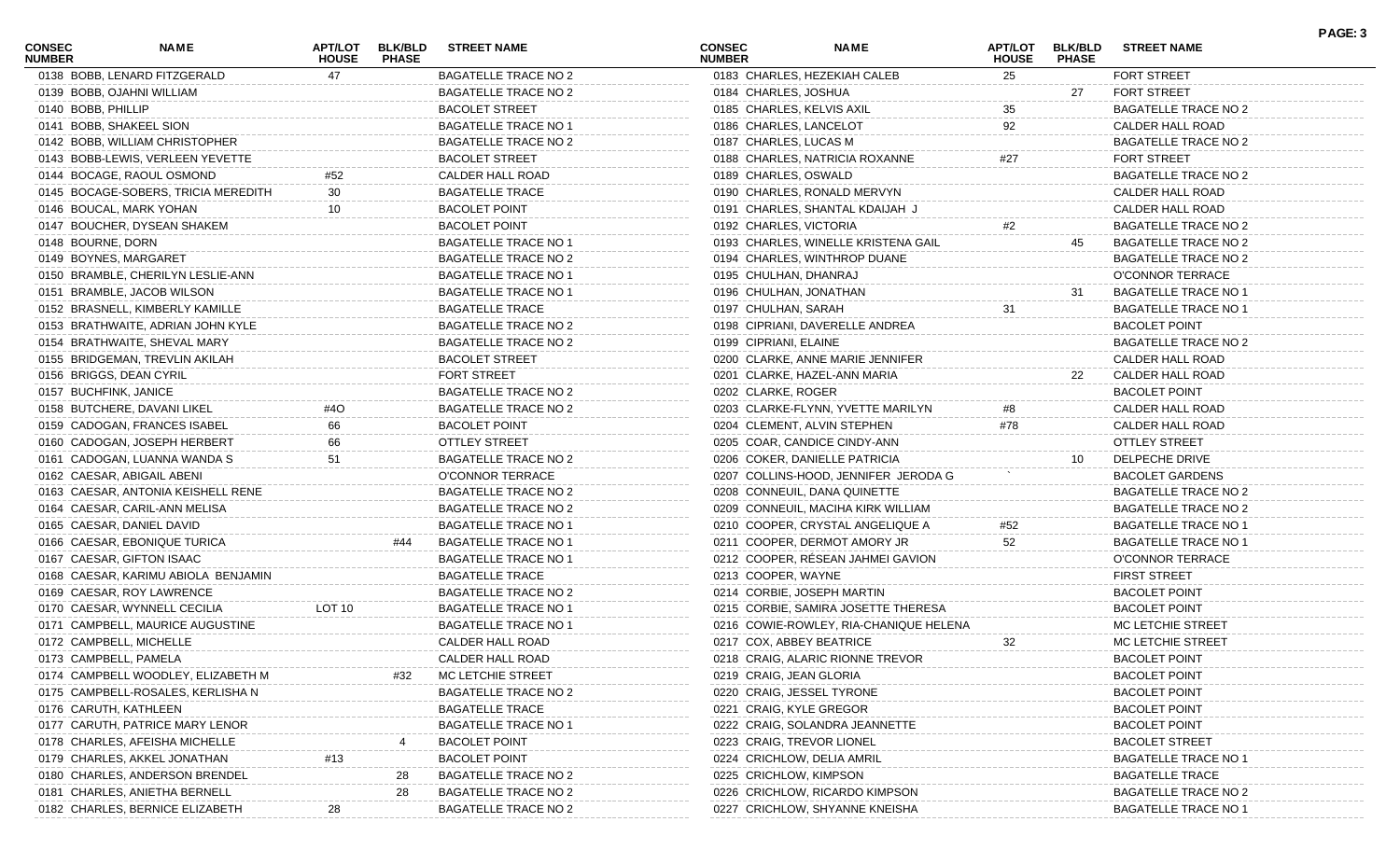| CONSEC<br><b>NUMBER</b> | NAME                                | APT/LOT<br><b>HOUSE</b> | <b>BLK/BLD</b><br><b>PHASE</b> | <b>STREET NAME</b>          | CONSEC<br><b>NUMBER</b>     | <b>NAME</b>                           | <b>APT/LOT</b><br><b>HOUSE</b> | <b>BLK/BLD</b><br><b>PHASE</b> | <b>STREET NAME</b>          | PAGE: 4 |
|-------------------------|-------------------------------------|-------------------------|--------------------------------|-----------------------------|-----------------------------|---------------------------------------|--------------------------------|--------------------------------|-----------------------------|---------|
|                         | 0228 CROOKS ROBINSON, LEOLYN NORMA  | #51                     |                                | <b>BACOLET CRESCENT</b>     |                             | 0273 DENOON, TRUDI JENEILLE MARIA     | 97                             |                                | <b>BACOLET POINT</b>        |         |
|                         | 0229 CROPPER, JACQUELINE SHIRLINE   |                         |                                | LOT#18A BACOLET STREET      | 0274 DES VIGNES, ALVIN      |                                       |                                |                                | <b>BAGATELLE TRACE</b>      |         |
|                         | 0230 CROSS, ANDREW HARRISON         |                         | #13                            | <b>FIRST STREET</b>         | 0275 DES VIGNES, ARGUS      |                                       |                                |                                | <b>BACOLET STREET</b>       |         |
|                         | 0231 CROSS, GRACE VERA              | #13                     |                                | <b>FIRST STREET</b>         |                             | 0276 DES VIGNES, CHRISTAL SHANTEL     |                                |                                | <b>OTTLEY STREET</b>        |         |
|                         | 0232 CROSS, MARGARETE               |                         |                                | <b>BACOLET GARDENS</b>      | 0277 DES VIGNES, SUSAN      |                                       | 50                             |                                | BAGATELLE TRACE NO 1        |         |
|                         | 0233 CUNNINGHAM, MARTIN             |                         | 15                             | <b>BAGATELLE TRACE NO 1</b> | 0278 DIAZ, BRIAN MALCOLM    |                                       |                                |                                | <b>BACOLET GARDENS</b>      |         |
|                         | 0234 CUNNINGHAM, SHERNA RUTH        | #15                     |                                | BAGATELLE TRACE NO 1        |                             | 0279 DIAZ, MARY BERNADETTE            |                                |                                | <b>BACOLET GARDENS</b>      |         |
|                         | 0235 CUNNINGHAM, SHERRAINE DEBRA    |                         | #15                            | <b>BAGATELLE TRACE NO 1</b> |                             | 0280 DIAZ, PAMELA BERNADETTE          |                                |                                | <b>BACOLET GARDENS</b>      |         |
|                         | 0236 DALRYMPLE, NEQUESHA ODINI      |                         |                                | <b>BACOLET GARDENS</b>      | 0281 DIAZ, PATRICK ANTHONY  |                                       |                                | #23                            | KNOTT DRIVE                 |         |
|                         | 0237 DANIEL, CASSEY AYANNA          |                         | #92                            | <b>BACOLET POINT</b>        | 0282 DICK, KAELA IMARI RENE |                                       | #44                            |                                | <b>BAGATELLE TRACE NO 1</b> |         |
| 0238 DANIEL, CHERYL     |                                     |                         |                                | <b>BAGATELLE TRACE NO 2</b> |                             | 0283 DONALDSON, DARRYL HARRY A        |                                | #25                            | <b>BAGATELLE TRACE NO 2</b> |         |
|                         | 0239 DANIEL, CHISLON JARED CURT     | #12                     |                                | <b>BAGATELLE TRACE NO 2</b> | 0284 DOUGLAS, AKILI AARON   |                                       | #44                            |                                | CALDER HALL ROAD            |         |
| 0240 DANIEL, CLIFFORD   |                                     |                         |                                | <b>BAGATELLE TRACE NO 1</b> |                             | 0285 DOUGLAS, ALVIN CURTIS            |                                |                                | <b>FORT STREET</b>          |         |
|                         | 0241 DANIEL, DARYLL GERREN          |                         |                                | <b>BAGATELLE TRACE NO 2</b> |                             | 0286 DOUGLAS, JERRY NICHOLAS          |                                |                                | BAGATELLE TRACE NO 1        |         |
|                         | 0242 DANIEL, DÈNICA SHERI           |                         | #13                            | CALDER HALL ROAD            |                             | 0287 DOUGLAS, NOLAN HEATH CLIFF       |                                |                                | <b>BAGATELLE TRACE NO 2</b> |         |
| 0243 DANIEL, DOREEN     |                                     |                         |                                | <b>BAGATELLE TRACE NO 2</b> |                             | 0288 DOUGLAS, RODNEY DON BRIAN        |                                |                                | <b>BAGATELLE TRACE NO 1</b> |         |
|                         | 0244 DANIEL, EPHRAIM OWEN           |                         |                                | <b>BACOLET POINT</b>        | 0289 DOUGLAS, ROSLYN        |                                       |                                |                                | <b>FORT STREET</b>          |         |
| 0245 DANIEL, GLORIA     |                                     |                         |                                | <b>BAGATELLE TRACE NO 2</b> |                             | 0290 DOUGLAS, SHANECA ONEAKER T       |                                |                                | <b>BAGATELLE TRACE NO 1</b> |         |
| 0246 DANIEL, HAZEL      |                                     |                         |                                | <b>BAGATELLE TRACE NO 2</b> |                             | 0291 DOUGLAS, SHELLY-ANN MARGARET     |                                |                                | <b>BAGATELLE TRACE NO 1</b> |         |
|                         | 0247 DANIEL, KERRON KURT            |                         |                                | <b>BAGATELLE TRACE NO 2</b> |                             | 0292 DOUGLAS, WESLEY MC DONALD S      |                                |                                | BAGATELLE TRACE NO 1        |         |
|                         | 0248 DANIEL, KEVIN WALLACE          |                         |                                | <b>BAGATELLE TRACE NO 2</b> |                             | 0293 DOVE, ANDREW JOSEPH CARLTON      | 56B                            |                                | <b>CALDER HALL ROAD</b>     |         |
|                         | 0249 DANIEL, KRYSTINE LEONA         | 50                      |                                | <b>BAGATELLE TRACE NO 1</b> | 0294 DOVE, JOHN LENNARD     |                                       | 40                             |                                | <b>BAGATELLE TRACE NO 2</b> |         |
|                         | 0250 DANIEL, LENNOX ANTHONY         |                         |                                | <b>BAGATELLE TRACE NO 1</b> | 0295 DOVE, MICHELLE L       |                                       |                                |                                | <b>BAGATELLE TRACE NO 2</b> |         |
|                         | 0251 DANIEL, NIGEL ARCHIBALD        | 50                      |                                | <b>BAGATELLE TRACE NO 1</b> |                             | 0296 DOVE, NICHOLAS CARLINGTON S      |                                |                                | <b>OTTLEY STREET</b>        |         |
|                         | 0252 DANIEL, PETAL KAISHA           | 92                      |                                | <b>BACOLET POINT</b>        | 0297 DOVE, SHAWN TYRONE     |                                       |                                |                                | <b>BAGATELLE TRACE NO 2</b> |         |
|                         |                                     |                         |                                |                             |                             |                                       |                                |                                |                             |         |
| 0253 DANIEL, PHYLLIS    |                                     |                         |                                | <b>BAGATELLE TRACE NO 2</b> | 0298 DRAYTON, EULYN AMY     |                                       | 17                             |                                | <b>BAGATELLE TRACE</b>      |         |
|                         | 0254 DANIEL, SHIVAUGHN RACQUISHA    | 13                      |                                | CALDER HALL ROAD            | 0299 DRAYTON, IAN STANLEY   |                                       | 17                             |                                | <b>BAGATELLE TRACE</b>      |         |
|                         | 0255 DANIEL, THALIA GABRIELLA       |                         | #50                            | <b>BAGATELLE TRACE NO 1</b> |                             | 0300 DUKE WOODS, ABBYGAIL CARON       |                                |                                | BAGATELLE TRACE NO 1        |         |
| 0256 DANIEL, VENICE     |                                     |                         |                                | <b>BAGATELLE TRACE NO 1</b> | 0301 DUMAS, REGINALD        |                                       | 31                             |                                | <b>BACOLET GARDENS</b>      |         |
|                         | 0257 DANIEL MURRAY, KATHLEEN A      |                         |                                | <b>BAGATELLE TRACE NO 2</b> | 0302 DUMAS-TOPPIN, MARINA   |                                       |                                |                                | <b>BACOLET POINT</b>        |         |
|                         | 0258 DARLINGTON, JUNIOR             | 56                      |                                | CALDER HALL ROAD            |                             | 0303 DUNCAN, JEFFERY LLEWELLYN        |                                | 10                             | <b>BAGATELLE TRACE NO 2</b> |         |
|                         | 0259 DASS, SHEMAR SHAHEEM A         |                         | #75                            | <b>BACOLET POINT</b>        | 0304 DUNCAN, PETER          |                                       | 65                             |                                | <b>BACOLET GARDENS</b>      |         |
| 0260 DAVID, SHIRLEY     |                                     |                         |                                | <b>FIRST STREET</b>         |                             | 0305 DUNCAN, SEON SHELDON             |                                |                                | BAGATELLE TRACE NO 2        |         |
| 0261 DAVIDSON, DOYLE    |                                     | 18                      |                                | <b>BACOLET POINT</b>        |                             | 0306 ECCKLES, ADELLE MARRY            |                                |                                | <b>BACOLET STREET</b>       |         |
|                         | 0262 DAVIDSON, KERON ELVIS          | 52                      |                                | CALDER HALL ROAD            |                             | 0307 ECCKLES, ANASTACIA ELIZABETH     |                                |                                | <b>BACOLET STREET</b>       |         |
|                         | 0263 DAVIS, ASHLYN AFYSHA           |                         |                                | <b>BAGATELLE TRACE NO 2</b> | 0308 ECCKLES, BARRY         |                                       |                                |                                | <b>BACOLET STREET</b>       |         |
|                         | 0264 DE FREITAS, ALISON GILLIAN-ANN |                         |                                | <b>BACOLET GARDENS</b>      |                             | 0309 ECCKLES, MICHAEL ANDREW          |                                |                                | <b>BACOLET STREET</b>       |         |
|                         | 0265 DE FREITAS, SEAN D             |                         |                                | <b>BACOLET GARDENS</b>      |                             | 0310 ECCKLES, ODEKA MARIA             |                                |                                | <b>BACOLET STREET</b>       |         |
|                         | 0266 DE GAZON, ALLISON              |                         |                                | <b>BAGATELLE TRACE NO 2</b> | 0311 ECKLES, ANDREW         |                                       |                                |                                | <b>BACOLET STREET</b>       |         |
|                         | 0267 DE GAZON, ANNMARIE K           |                         |                                | <b>BAGATELLE TRACE NO 2</b> | 0312 EDMUND, ANN            |                                       |                                |                                | <b>OTTLEY STREET</b>        |         |
|                         | 0268 DE GAZON, ANTHONY              |                         |                                | <b>BAGATELLE TRACE NO 2</b> | 0313 EDMUND, TRICIA STACY   |                                       | 65                             |                                | <b>OTTLEY STREET</b>        |         |
|                         | 0269 DE NOON-KNOTT, NADINE ANESA    |                         |                                | CALDER HALL ROAD            |                             | 0314 EDMUND - BAILEY, GABRIELLA LUCIA | 65                             |                                | <b>FORT STREET</b>          |         |
|                         | 0270 DENNIS, CLARISA CHEARISH       |                         |                                | <b>BACOLET POINT</b>        |                             | 0315 EDWARDS, ANTOINETTE JOYCE        |                                |                                | <b>BAGATELLE TRACE NO</b>   |         |
| 0271 DENOON, THOMAS     |                                     |                         |                                | <b>BACOLET POINT</b>        | 0316 EDWARDS, JASON         |                                       |                                |                                | BAGATELLE TRACE NO 2        |         |
|                         | 0272 DENOON, TODD MARCUS JOHAN      | 97                      |                                | <b>BACOLET POINT</b>        |                             | 0317 EDWARDS, LARRY ANTHONY           |                                |                                | <b>BACOLET POINT</b>        |         |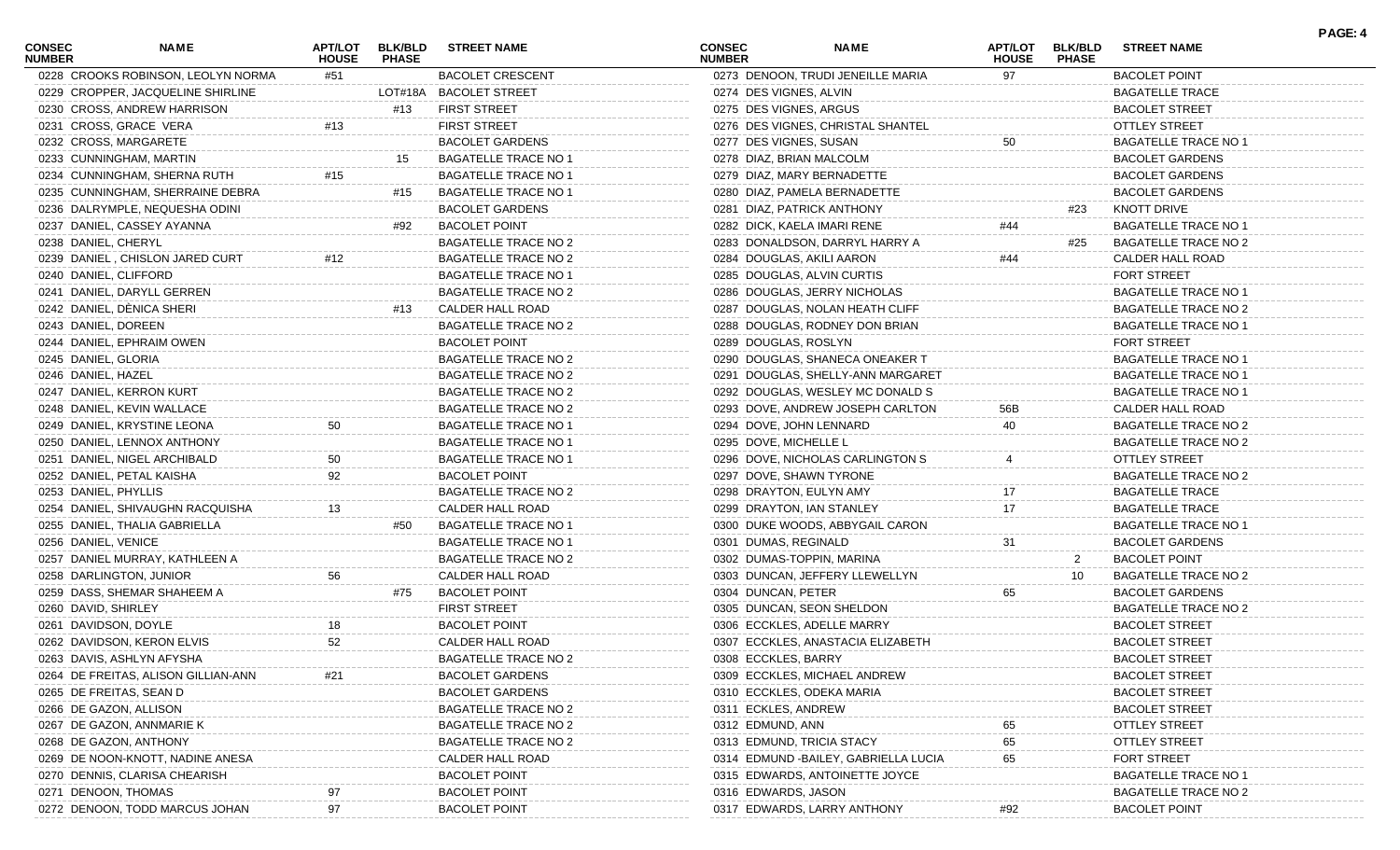| <b>CONSEC</b><br><b>NUMBER</b> | NAME                               | <b>APT/LOT</b><br><b>HOUSE</b> | <b>BLK/BLD</b><br><b>PHASE</b> | <b>STREET NAME</b>          | <b>CONSEC</b><br><b>NUMBER</b> | <b>NAME</b>                          | <b>APT/LOT</b><br><b>HOUSE</b> | <b>BLK/BLD</b><br><b>PHASE</b> | <b>STREET NAME</b>          | PAGE: 5 |
|--------------------------------|------------------------------------|--------------------------------|--------------------------------|-----------------------------|--------------------------------|--------------------------------------|--------------------------------|--------------------------------|-----------------------------|---------|
|                                | 0318 ELDER, HAZEL ROXANNA GODIVA   |                                |                                | <b>BAGATELLE TRACE NO 1</b> | 0363 GORDON, ANICA AFIA        |                                      |                                | 21                             | <b>BACOLET POINT</b>        |         |
| 0319 ELDER, KEITH              |                                    |                                |                                | <b>BACOLET POINT</b>        |                                | 0364 GORDON, CAMILLE CRYSTAL         | 1660                           |                                | HILL CREST DRIVE            |         |
|                                | 0320 ELDER, MESHACH TERRELL        |                                |                                | <b>BAGATELLE TRACE NO 1</b> |                                | 0365 GORDON, CHERYL JANICE           | 40                             |                                | CALDER HALL ROAD            |         |
|                                | 0321 ELDER, TAMIKA SHERENA         |                                | #42                            | <b>BAGATELLE TRACE NO 1</b> |                                | 0366 GORDON, EARL FITZGERALD         |                                |                                | <b>BAGATELLE TRACE NO 2</b> |         |
|                                | 0322 ELDER-THOMAS, HENRIETTA       |                                |                                | CALDER HALL ROAD            |                                | 0367 GORDON, FITZ HERBERT LANCE      |                                |                                | <b>BAGATELLE TRACE</b>      |         |
|                                | 0323 EVANS, HELEN HARRIET          |                                | #39                            | DELPECHE DRIVE              |                                | 0368 GORDON, HILBERT MC ARTHUR       |                                |                                | <b>BAGATELLE TRACE</b>      |         |
| 0324 EWING, DUPORT             |                                    |                                |                                | <b>BAGATELLE TRACE</b>      | 0369 GORDON, IVAN              |                                      | 21                             |                                | <b>BAGATELLE TRACE</b>      |         |
|                                | 0325 EWING, STACEY RIA RENECIA     |                                |                                | <b>BAGATELLE TRACE</b>      |                                | 0370 GORDON, KURT LYNDON             |                                |                                | <b>BAGATELLE TRACE NO 1</b> |         |
|                                | 0326 FERGUSON, DENNIS CARLYLE      |                                |                                | <b>BACOLET GARDENS</b>      | 0371 GORDON, LOUISA            |                                      | 21                             |                                | <b>BAGATELLE TRACE NO 1</b> |         |
|                                | 0327 FERGUSON, SHANIKA SHANEEN     |                                |                                | <b>BACOLET POINT</b>        |                                | 0372 GORDON, MICHELLE GISELLE        |                                |                                | <b>BAGATELLE TRACE NO 1</b> |         |
|                                | 0328 FERMIN, KIMYUN MARIA          | #50                            |                                | <b>BAGATELLE TRACE NO 1</b> | 0373 GORDON, RAWLE             |                                      |                                |                                | <b>BAGATELLE TRACE</b>      |         |
|                                | 0329 FERNANDO, SHENDIAN            |                                |                                | <b>BACOLET STREET</b>       |                                | 0374 GORDON, SEAN RICARDO            | 21                             |                                | <b>BAGATELLE TRACE NO 1</b> |         |
|                                | 0330 FITZ-WORME, CAMILLE DIANA     |                                |                                | <b>BACOLET GARDENS</b>      |                                | 0375 GORDON, SHONARI ROBERTO         |                                | 21                             | <b>BAGATELLE TRACE</b>      |         |
|                                | 0331 FORBES, CRYSTAL LATOYA        |                                |                                | <b>FORT STREET</b>          |                                | 0376 GORDON, SONIA PATRICE           | 21                             |                                | <b>BAGATELLE TRACE NO 1</b> |         |
|                                | 0332 FORRESTER, SIMONE RAKESHA     |                                |                                | <b>BACOLET POINT</b>        |                                | 0377 GRAHAM, XAVIER SHANE            |                                |                                | <b>BACOLET POINT</b>        |         |
| 0333 FRANCIS, DILL DEAN        |                                    | #54                            |                                | BAGATELLE TRACE NO 1        | 0378 GRANT, ANNISA OTILDA      |                                      | 40                             |                                | <b>BAGATELLE TRACE NO 1</b> |         |
|                                | 0334 FRANCIS, WENDY ANN HYACINTH   | 54                             |                                | BAGATELLE TRACE NO 1        |                                | 0379 GRANT, FIONA SHINELLE           | 49                             |                                | BAGATELLE TRACE NO 2        |         |
| 0335 FRANCOIS, HENRY           |                                    | 30                             |                                | <b>BAGATELLE TRACE NO 2</b> | 0380 GRANT, JENNIFER           |                                      |                                |                                | <b>BAGATELLE TRACE NO 1</b> |         |
|                                | 0336 FRASER, AKILI MIKHAIL GERARD  | #28A                           |                                | <b>BAGATELLE TRACE NO 1</b> |                                | 0381 GRANT, KHADIJA KIMMOY           |                                |                                | <b>BACOLET POINT</b>        |         |
|                                | 0337 FRASER, FUTIMA RUTHANN        | LOT#92                         |                                | <b>BACOLET POINT</b>        |                                | 0382 GRANT, LIONEL GEORGE OSBOURNE   | #10                            |                                | DELPECHE DRIVE              |         |
|                                | 0338 FREDERICK-DUKE, GLORIA        | 73                             |                                | <b>BACOLET POINT</b>        | 0383 GRANT, MAYNARD            |                                      |                                |                                | <b>BAGATELLE TRACE NO 2</b> |         |
|                                | 0339 FRITH, HAYLEY LOUELLA         |                                |                                | <b>BACOLET POINT</b>        |                                | 0384 GRANT, SHIYON KAYLEM            |                                | #35                            | <b>BAGATELLE TRACE NO 2</b> |         |
| 0340 GAY, HAILE MAKEAL         |                                    |                                |                                | BAGATELLE TRACE NO 1        | 0385 GRAY, SUE-ANN ZOE         |                                      |                                |                                | <b>BAGATELLE TRACE NO 2</b> |         |
|                                | 0341 GAY, JOHN HOLLINSWORTH        |                                |                                | <b>BAGATELLE TRACE NO 1</b> |                                | 0386 GREAVES, RICARDO COLLICE O      |                                | 62                             | CALDER HALL ROAD            |         |
| 0342 GAY, KRISTOS GABRE        |                                    |                                |                                | <b>BAGATELLE TRACE NO 1</b> |                                | 0387 GREAVES, XAVIER SHEMAR NORANI   | #62                            |                                | CALDER HALL ROAD            |         |
| 0343 GAY, MERLE ANITA          |                                    |                                |                                | BAGATELLE TRACE NO 1        |                                | 0388 GREAVES-WALDRON, LUCENDA E      |                                | 62                             | CALDER HALL ROAD            |         |
| 0344 GAY, TESFA YESUS          |                                    |                                |                                | <b>BAGATELLE TRACE NO 1</b> |                                | 0389 GREER, SAMANTHA MARIE           |                                |                                | <b>BACOLET GARDENS</b>      |         |
| 0345 GAY, THEBEZ TSHAYE        |                                    |                                | 62                             | <b>BAGATELLE TRACE NO 1</b> |                                | 0390 GRIFFITH, LISA-MARIE SANDRA     |                                |                                | <b>BACOLET GARDENS</b>      |         |
|                                | 0346 GAY-WARNER, ABI TENISHA       | LP62                           |                                | <b>BAGATELLE TRACE NO 1</b> |                                | 0391 GRIFFITH, SHAKEEM KAYODE SHEKO  |                                |                                | <b>BAGATELLE TRACE NO 2</b> |         |
|                                | 0347 GEORGE, KAFESHA ANTOYIA       |                                | -5                             | <b>OTTLEY STREET</b>        |                                | 0392 GRIFFITH, STACEY ILLANA         | 17                             |                                | OTTLEY STREET               |         |
|                                | 0348 GEORGE, KNAFESA WAHEEDA       |                                | -5                             | <b>OTTLEY STREET</b>        |                                | 0393 GRIFFITH-GOMEZ, MARY ELIZABETH  |                                |                                | <b>BACOLET GARDENS</b>      |         |
| 0349 GEORGE, SHARLIN           |                                    |                                | 60                             | <b>BAGATELLE TRACE NO 1</b> |                                | 0394 GRIMES, NATHANIEL ELTON RICHARD | 29                             |                                | <b>BACOLET POINT</b>        |         |
|                                | 0350 GEORGE, SHERWYN LEON          | 9                              |                                | <b>OTTLEY STREET</b>        |                                | 0395 GRIMSHAW, DALE ESMOND           |                                |                                | <b>BAGATELLE TRACE NO 1</b> |         |
| 0351 GEORGE, ZOÈ NAOMI         |                                    |                                |                                | <b>BAGATELLE TRACE NO 2</b> |                                | 0396 GRIMSHAW, FRANK LORRIS          |                                |                                | <b>BAGATELLE TRACE</b>      |         |
| 0352 GIBARROW, CANDICE         |                                    |                                |                                | HILL CREST DRIVE            |                                | 0397 GUERRA, ALLISON MERVYN          |                                |                                | <b>BAGATELLE TRACE</b>      |         |
|                                | 0353 GIBBS, YOLANDE THERESA        |                                |                                | <b>OTTLEY STREET</b>        | 0398 GUERRA, ALTHEA            |                                      |                                |                                | <b>BAGATELLE TRACE</b>      |         |
|                                | 0354 GILBERT, ANISHA BELINDA BUNMI |                                |                                | MC LETCHIE STREET           |                                | 0399 GUERRA, ALVERN KAREEM           |                                |                                | <b>BAGATELLE TRACE NO 1</b> |         |
|                                | 0355 GILBERT, JOSEPH DAMON         | #32                            |                                | MC LETCHIE STREET           |                                | 0400 GUERRA, ANGELINE FREDERICA      |                                |                                | <b>BAGATELLE TRACE NO 1</b> |         |
| 0356 GILL, ALIYAH HUDA         |                                    |                                | #6                             | <b>BACOLET POINT</b>        |                                | 0401 GUERRA, ANGELLO EZRA            |                                |                                | <b>BAGATELLE TRACE</b>      |         |
|                                | 0357 GILL, RHYON ALEC MARC         |                                |                                | CALDER HALL ROAD            |                                | 0402 GUERRA, DANIECE GWYNETH         |                                |                                | <b>BAGATELLE TRACE NO 1</b> |         |
|                                | 0358 GLASGOW-WHEELER, MARILYN      |                                |                                | FORT STREET                 |                                | 0403 GUERRA, DESRON GARFIELD         |                                |                                | <b>BAGATELLE TRACE NO 1</b> |         |
|                                | 0359 GODSON-PHILLIPS, KEMBA AYANNA |                                |                                | <b>BACOLET POINT</b>        |                                | 0404 GUERRA, DONNA MARGARET MONIQUE  |                                |                                | <b>BAGATELLE TRACE NO 1</b> |         |
| 0360 GOMEZ, DELISHA            |                                    | #93                            |                                | <b>BACOLET STREET</b>       |                                | 0405 GUERRA, DWANE ERNEST            |                                |                                | <b>BAGATELLE TRACE</b>      |         |
| 0361 GOMEZ, GLEN               |                                    |                                |                                | <b>BACOLET GARDENS</b>      |                                | 0406 GUERRA, SHAREE SHERNA SKYLER    |                                |                                | <b>BAGATELLE TRACE NO 1</b> |         |
|                                | 0362 GOPAUL, FIDEL GILBERT H       |                                |                                | <b>BAGATELLE TRACE NO 1</b> |                                | 0407 GUERRA-TAYLOR, HERMINE DIANNE   |                                |                                | <b>BAGATELLE TRACE NO 1</b> |         |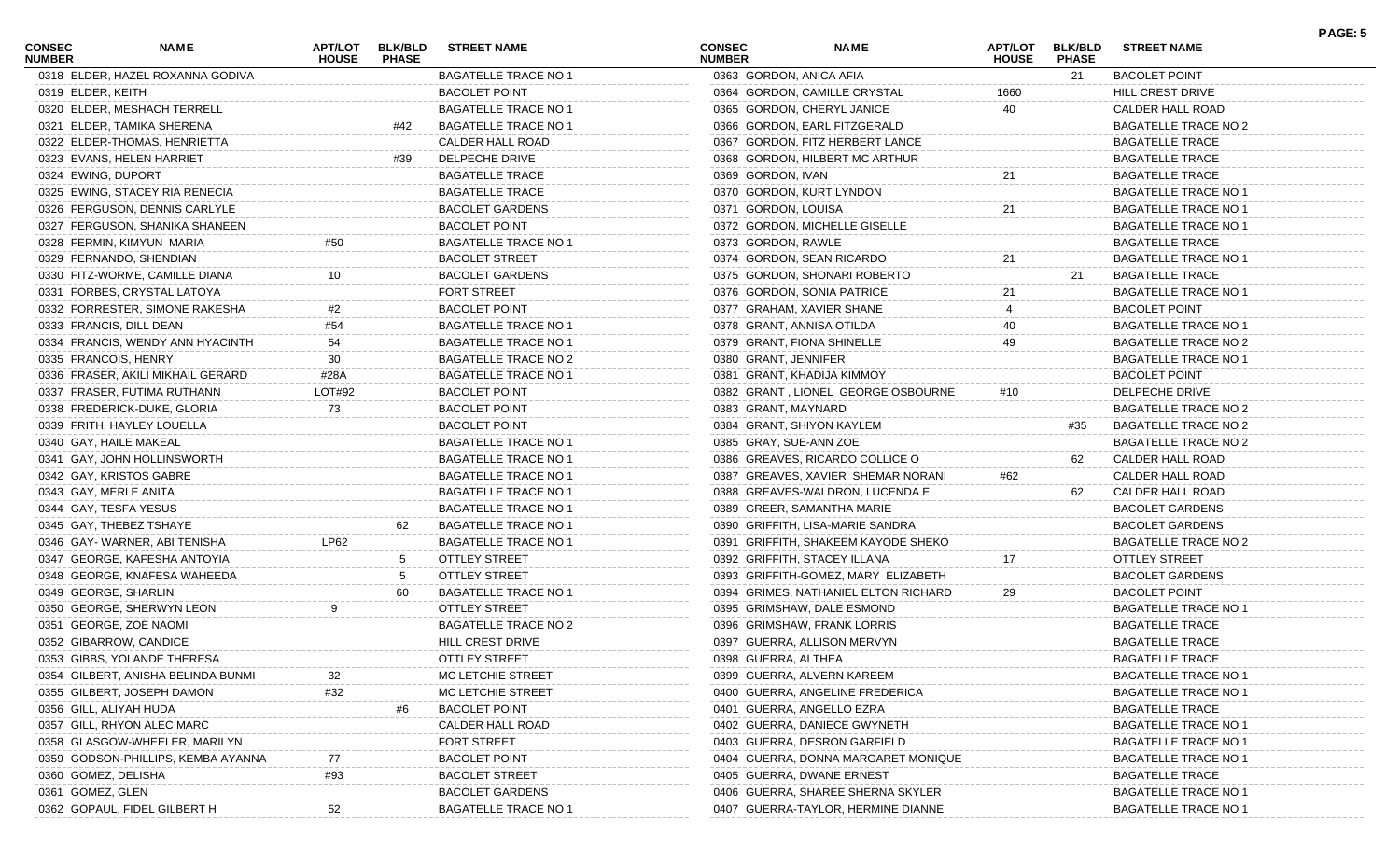| <b>CONSEC</b><br><b>NUMBER</b> | <b>NAME</b>                            | APT/LOT<br><b>HOUSE</b> | <b>BLK/BLD</b><br><b>PHASE</b> | <b>STREET NAME</b>          | <b>CONSEC</b><br><b>NUMBER</b> | <b>NAME</b>                        | APT/LOT<br><b>HOUSE</b> | <b>BLK/BLD</b><br><b>PHASE</b> | <b>STREET NAME</b>          | PAGE: 6 |
|--------------------------------|----------------------------------------|-------------------------|--------------------------------|-----------------------------|--------------------------------|------------------------------------|-------------------------|--------------------------------|-----------------------------|---------|
|                                | 0408 GUY, GIANNA NICOLA                |                         |                                | <b>BAGATELLE TRACE NO 2</b> |                                | 0453 JACK, ANDREA MONICA C         |                         |                                | <b>BAGATELLE TRACE NO 2</b> |         |
| 0409 GUY, HUGH                 |                                        |                         |                                | BAGATELLE TRACE NO 2        |                                | 0454 JACK, ANSEL ALEX              |                         |                                | <b>BAGATELLE TRACE NO 2</b> |         |
| 0410 GUY, KERN LERON           |                                        |                         |                                | <b>BAGATELLE TRACE NO 2</b> |                                | 0455 JACK, ARIEL THEA              |                         |                                | <b>BAGATELLE TRACE NO 2</b> |         |
|                                | 0411 GUY, LOUISA ALEXANDRINA F         |                         |                                | <b>BAGATELLE TRACE NO 2</b> |                                | 0456 JACK, CAROLYN LYNETTE         | 54                      |                                | <b>BAGATELLE TRACE NO 2</b> |         |
| 0412 HAMID, KAREEM             |                                        |                         | #26                            | <b>BAGATELLE TRACE NO 1</b> |                                | 0457 JACK, CHANTAL JENNA           |                         |                                | CALDER HALL ROAD            |         |
|                                | 0413 HAMID, ROY EMMANUEL               |                         |                                | <b>BAGATELLE TRACE NO 1</b> |                                | 0458 JACK, CLYDE PATRICK           |                         | 70                             | <b>BAGATELLE TRACE NO 1</b> |         |
|                                | 0414 HARPER, JOHN HAROLD               |                         |                                | <b>BAGATELLE TRACE NO 2</b> |                                | 0459 JACK, DOMINIC DAMIAN DEWAYNE  | 76                      |                                | <b>BAGATELLE TRACE NO 1</b> |         |
|                                | 0415 HARPER, MARCIA JACQUELINE         |                         |                                | <b>BAGATELLE TRACE NO 3</b> | 0460 JACK, ELVIS               |                                    | 105                     |                                | <b>BACOLET POINT</b>        |         |
|                                | 0416 HARPER-THOMAS, BRIDGET VIRGINIA   |                         |                                | <b>BAGATELLE TRACE NO 1</b> | 0461 JACK, IVOR                |                                    |                         |                                | <b>BAGATELLE TRACE</b>      |         |
|                                | 0417 HARRAGIN, CHARMAINE ANN           |                         | LP#50                          | <b>BACOLET POINT</b>        |                                | 0462 JACK, JEROME VICKEITO         | 54                      |                                | BAGATELLE TRACE NO 2        |         |
| 0418 HARRY, SAMUEL             |                                        |                         |                                | <b>BAGATELLE TRACE NO 1</b> |                                | 0463 JACK, JOAN ALISON             |                         |                                | <b>BAGATELLE TRACE NO 2</b> |         |
|                                | 0419 HAYNES-QUASHIE, VERNISE           |                         |                                | <b>BAGATELLE TRACE NO 1</b> |                                | 0464 JACK, KAREN EVETTE            |                         |                                | <b>BAGATELLE TRACE NO 2</b> |         |
|                                | 0420 HECTOR, KIERON K                  | 51                      |                                | <b>BACOLET CRESCENT</b>     |                                | 0465 JACK, KERRON NATHANIEL        |                         |                                | <b>BAGATELLE TRACE NO 1</b> |         |
|                                | 0421 HECTOR, MARY CARMELA              |                         |                                | <b>BAGATELLE TRACE NO 1</b> |                                | 0466 JACK, KIMBERLY ELISABETHE     |                         |                                | BAGATELLE TRACE NO 2        |         |
|                                | 0422 HENDRICKSON, AULDITH SANDRA       | 27                      |                                | <b>BACOLET POINT</b>        |                                | 0467 JACK, KWESI DWIGHT            | 54                      |                                | <b>BAGATELLE TRACE NO 2</b> |         |
|                                | 0423 HENRY, AKON NIKKI                 |                         |                                | <b>BAGATELLE TRACE NO 2</b> |                                | 0468 JACK, MATTHEW ALLGERNON       |                         |                                | <b>BAGATELLE TRACE NO 2</b> |         |
|                                | 0424 HENRY, ALVORN DALE                | 44                      |                                | <b>BAGATELLE TRACE NO 1</b> |                                | 0469 JACK, RHEA MALICIA            |                         |                                | <b>BAGATELLE TRACE NO 1</b> |         |
|                                | 0425 HENRY, JEROME KEVIN               |                         | #44                            | <b>BAGATELLE TRACE NO 1</b> |                                | 0470 JACK, RONDELL MARC            |                         |                                | BAGATELLE TRACE NO 2        |         |
|                                | 0426 HENRY, MARILYN ELEANORA           | #9                      |                                | OTTLEY STREET               |                                | 0471 JACK-HENRY, SADE LATOYA       |                         |                                | <b>BAGATELLE TRACE NO 1</b> |         |
|                                | 0427 HENRY, MERVYN JOSEPH              |                         |                                | <b>BAGATELLE TRACE NO 1</b> |                                | 0472 JACKSON, CLAYTON              |                         |                                | <b>BACOLET GARDENS</b>      |         |
| 0428 HENRY, RONALD             |                                        |                         |                                | <b>BAGATELLE TRACE NO 1</b> |                                | 0473 JACKSON, KANDACE SARAH        | 31                      |                                | <b>BAGATELLE TRACE NO 1</b> |         |
|                                | 0429 HENRY, SHELDON ROLAND             |                         |                                | <b>BAGATELLE TRACE NO 1</b> |                                | 0474 JACOB, JULIETTE CLETA         | LOT68                   |                                | <b>BACOLET CRESCENT</b>     |         |
|                                | 0430 HENRY-COOPER, IRMA JACQUELINE     |                         |                                | <b>BAGATELLE TRACE</b>      |                                | 0475 JAMES, ALISHA GISELLE         | 45                      |                                | <b>BACOLET GARDENS</b>      |         |
|                                | 0431 HENRY-ROBERTS, CYNTHIA            |                         |                                | CALDER HALL ROAD            |                                | 0476 JAMES, ARLENE R               |                         |                                | OTTLEY STREET               |         |
|                                | 0432 HEPBURN, CECIL CLAUDE             |                         |                                | <b>BACOLET GARDENS</b>      |                                | 0477 JAMES, BERTHIL THEOPHILUS     |                         | #12                            | <b>BACOLET GARDENS</b>      |         |
|                                | 0433 HERBERT, JACQUELINE               | 29                      |                                | BAGATELLE TRACE NO 2        |                                | 0478 JAMES, CHERYLEE ANN           |                         |                                | <b>BAGATELLE TRACE NO 1</b> |         |
|                                | 0434 HERBERT, LARRY D                  |                         |                                | <b>BAGATELLE TRACE NO 2</b> |                                | 0479 JAMES, DENESE BRITTNEY A A    |                         |                                | BAGATELLE TRACE NO 2        |         |
|                                | 0435 HERBERT, NICHOLETTE N             |                         |                                | <b>BAGATELLE TRACE NO 2</b> |                                | 0480 JAMES, EVERALD KING           |                         |                                | <b>BAGATELLE TRACE NO 1</b> |         |
|                                | 0436 HILLS, LISA KAREN                 | 44                      |                                | CALDER HALL ROAD            |                                | 0481 JAMES, GARTH NEWTON           |                         |                                | LOT 45 BACOLET GARDENS      |         |
|                                | 0437 HILLS, PAMELIA FLORENCIA          |                         |                                | CALDER HALL ROAD            |                                | 0482 JAMES, GARTH NEWTON           | #45                     |                                | DELPECHE DRIVE              |         |
|                                | 0438 HINDS, KEREN TAMARA               |                         | LOT68                          | <b>BACOLET CRESCENT</b>     |                                | 0483 JAMES, HAZEL ANN              |                         |                                | <b>BACOLET GARDENS</b>      |         |
|                                | 0439 HINDS, PATSY JUNE                 | 68                      |                                | <b>BACOLET POINT</b>        |                                | 0484 JAMES, JEROMY JAMAL JASON     | #45                     |                                | DELPECHE DRIVE              |         |
|                                | 0440 HINDS, RICHARD GARY               | LOT68                   |                                | <b>BACOLET POINT</b>        | 0485 JAMES, JOHN               |                                    |                         |                                | <b>BAGATELLE TRACE NO 1</b> |         |
|                                | 0441 HINDS, ROGER CHRISTOPHER          | LOT#68                  |                                | <b>BACOLET CRESCENT</b>     |                                | 0486 JAMES, JULIET ARLENE          |                         |                                | CALDER HALL ROAD            |         |
|                                | 0442 HOLDER, PETER WINSTON             |                         |                                | <b>BAGATELLE TRACE NO 3</b> |                                | 0487 JAMES, LANCE CORDELL          | 12                      |                                | <b>BACOLET POINT</b>        |         |
|                                | 0443 HUTCHINSON, BEVERLY VALERIE       |                         |                                | <b>BAGATELLE TRACE NO 1</b> |                                | 0488 JAMES, MARJORIE               | 12                      |                                | <b>BACOLET POINT</b>        |         |
|                                | 0444 HUTCHINSON, CANDELA TENESHA       |                         |                                | <b>BAGATELLE TRACE NO 1</b> |                                | 0489 JAMES, MEGAN KESTER           |                         |                                | <b>CALDER HALL ROAD</b>     |         |
|                                | 0445 HUTCHINSON, KERRY BEVER           |                         |                                | <b>BAGATELLE TRACE NO 1</b> |                                | 0490 JAMES, NATHAN DAVID           | LOT #45                 |                                | DELPECHE DRIVE              |         |
|                                | 0446 HUTCHINSON, SHAMEL TEVORN         |                         |                                | <b>BAGATELLE TRACE NO 1</b> |                                | 0491 JAMES, RAPHAEL GEORGE F       |                         | 15                             | <b>BACOLET STREET</b>       |         |
|                                | 0447 HUTCHINSON, SHIANNE H             |                         |                                | <b>BAGATELLE TRACE NO 1</b> |                                | 0492 JAMES, ROBERT BOBB            |                         |                                | <b>CALDER HALL ROAD</b>     |         |
|                                | 0448 HUTCHINSON-WILSON, ANN            |                         |                                | <b>BAGATELLE TRACE NO 1</b> |                                | 0493 JAMES, TULANI MORIAH SAFIYA   |                         |                                | CALDER HALL ROAD            |         |
|                                | 0449 INNISS, NIKISHA CHERRY-ANN        |                         |                                | BAGATELLE TRACE NO 2        |                                | 0494 JAMES-BUCHFINK, JENNIFER N    |                         |                                | <b>BAGATELLE TRACE NO 2</b> |         |
|                                | 0450 IRVINE MC FARLANE, GLENDA         |                         |                                | CALDER HALL ROAD            |                                | 0495 JAMES-GOMES, JENILEE SHERVA K |                         |                                | <b>BACOLET POINT</b>        |         |
|                                | 0451 ISAAC DES VIGNES, JENNIFER AGATHA |                         |                                | <b>BAGATELLE TRACE NO 1</b> |                                | 0496 JERRY, DARRION CLINT ALEXTON  |                         | #18                            | CALDER HALL ROAD            |         |
|                                | 0452 ISAACS, CLIFTON FRANCIS M         |                         |                                | <b>BACOLET POINT</b>        |                                | 0497 JOB-THOMAS, KITUA CHÉ         |                         |                                | <b>BACOLET POINT</b>        |         |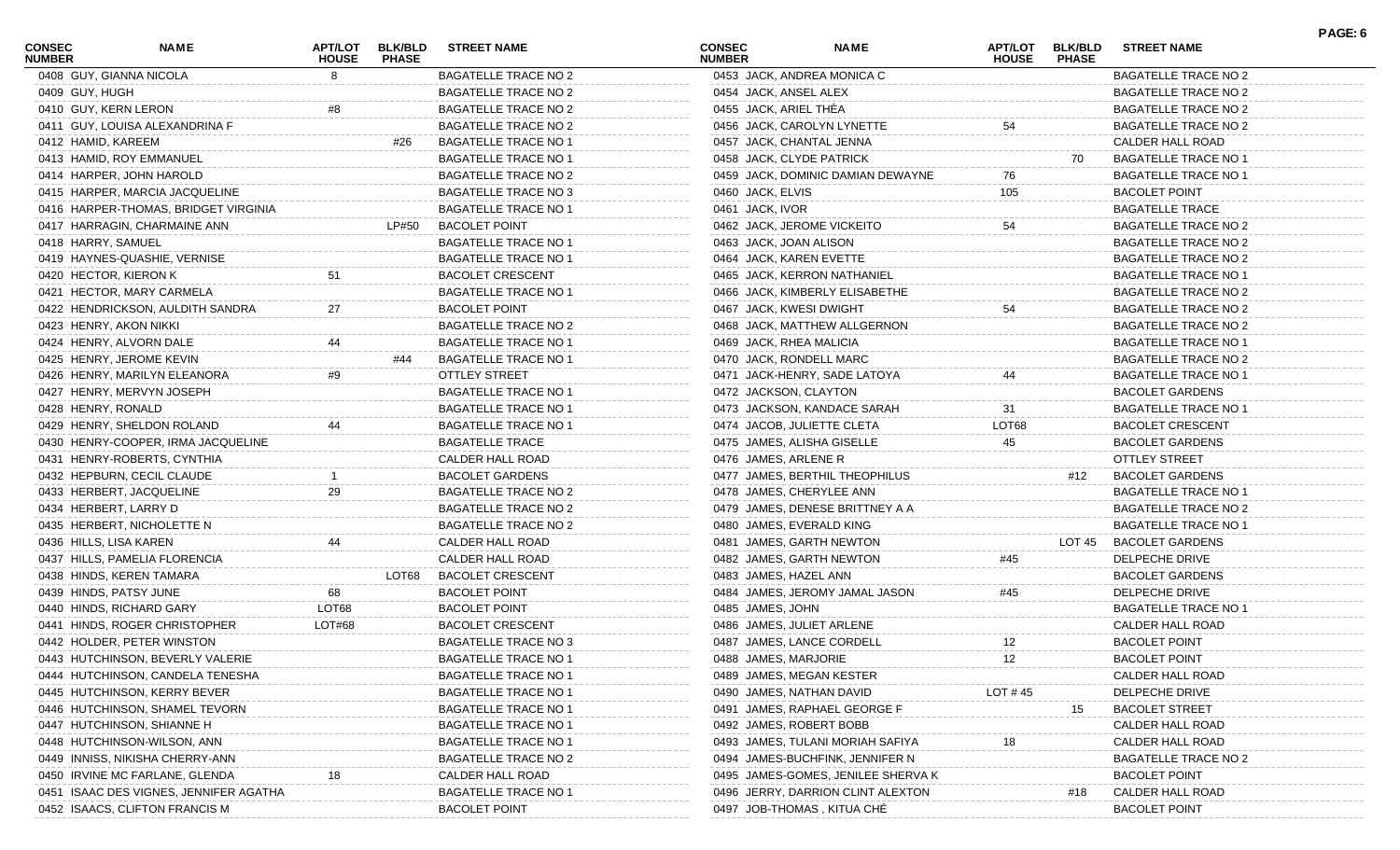| CONSEC<br><b>NUMBER</b> | <b>NAME</b>                              | APT/LOT<br><b>HOUSE</b> | <b>BLK/BLD</b><br><b>PHASE</b> | <b>STREET NAME</b>          | CONSEC<br><b>NUMBER</b>  | <b>NAME</b>                         | <b>APT/LOT</b><br><b>HOUSE</b> | <b>BLK/BLD</b><br><b>PHASE</b> | <b>STREET NAME</b>          | PAGE: 7 |
|-------------------------|------------------------------------------|-------------------------|--------------------------------|-----------------------------|--------------------------|-------------------------------------|--------------------------------|--------------------------------|-----------------------------|---------|
|                         | 0498 JOB-THOMAS, WANAKI YOLANDA K        |                         |                                | <b>BACOLET POINT</b>        |                          | 0543 KERR, GLENDA STEPHANIE         |                                |                                | BAGATELLE TRACE NO 2        |         |
|                         | 0499 JOEFIELD-KEITH, STERYLE             |                         |                                | <b>BAGATELLE TRACE NO 1</b> | 0544 KERR, JERMIN        |                                     |                                |                                | <b>BAGATELLE TRACE NO 1</b> |         |
|                         | 0500 JOHN, DIRK RUDEE                    |                         |                                | <b>BAGATELLE TRACE NO 2</b> | 0545 KERR, LANA KARINA   |                                     |                                |                                | <b>BAGATELLE TRACE NO 1</b> |         |
|                         | 0501 JOHN, FEDELIA                       |                         |                                | <b>BACOLET POINT</b>        |                          | 0546 KERR, TYRON WAYNE              |                                |                                | <b>BAGATELLE TRACE NO 1</b> |         |
|                         | 0502 JOHN, JOSHUA PAUL                   |                         | #39                            | <b>BAGATELLE TRACE NO 2</b> |                          | 0547 KERR-CHARLES, NICOLE TRICIA    |                                |                                | <b>BAGATELLE TRACE NO 1</b> |         |
|                         | 0503 JOHN-NELSON, ANNETTE                | 50                      |                                | CALDER HALL ROAD            | 0548 KHAN, ESAU          |                                     |                                | LOT 10                         | <b>BACOLET POINT</b>        |         |
|                         | 0504 JOHN-O'CONNOR, RUTH WILMA           |                         |                                | <b>BAGATELLE TRACE NO 2</b> | 0549 KHOURY, GLORIA      |                                     |                                |                                | <b>BACOLET GARDENS</b>      |         |
|                         | 0505 JOHN-STEELE, PATSY MARIA            |                         | 43                             | MC LEOD DRIVE               | 0550 KHOURY, JEAN        |                                     |                                |                                | <b>BACOLET GARDENS</b>      |         |
|                         | 0506 JOHNSON, ALANA MARISSA              |                         |                                | <b>BACOLET POINT</b>        | 0551 KHUSSE, CHERRY      |                                     |                                |                                | <b>BAGATELLE TRACE NO 2</b> |         |
|                         | 0507 JOHNSON, ALLISON                    |                         |                                | <b>BACOLET POINT</b>        |                          | 0552 KIRK, SHANICE TIFFANY          |                                |                                | <b>BAGATELLE TRACE NO 1</b> |         |
|                         | 0508 JOHNSON, ALLOY                      |                         |                                | <b>BACOLET POINT</b>        |                          | 0553 KNIGHTS, ISHMAEL SHIAN SHALDON |                                |                                | <b>BAGATELLE TRACE NO 1</b> |         |
|                         | 0509 JOHNSON, JOEL JEREMIAH              |                         |                                | <b>BACOLET POINT</b>        |                          | 0554 KNOTT, JASON DAVID             |                                |                                | <b>BAGATELLE TRACE NO 1</b> |         |
|                         | 0510 JOHNSON, KERRY PETER                |                         |                                | <b>BACOLET POINT</b>        |                          | 0555 KNOTT, KERON RANDY             |                                |                                | CALDER HALL ROAD            |         |
|                         | 0511 JOHNSON, LYNETTE                    |                         |                                | <b>BACOLET POINT</b>        |                          | 0556 KNOTT-ROBIN, NATALIE STACEY    |                                |                                | <b>BAGATELLE TRACE NO 1</b> |         |
|                         | 0512 JOHNSON, NATOYA CAMY                |                         |                                | <b>BACOLET POINT</b>        |                          | 0557 KOROMA, KEZIA KEREN NATALIE    | #42                            |                                | <b>BAGATELLE TRACE NO 1</b> |         |
|                         | 0513 JOHNSON, ROSETTA                    |                         |                                | <b>BACOLET POINT</b>        |                          | 0558 KOROMA, MAMOUD PAT             |                                |                                | <b>BAGATELLE TRACE NO 1</b> |         |
|                         | 0514 JOINTE, BERNARD                     |                         |                                | <b>BAGATELLE TRACE NO 1</b> |                          | 0559 KURZ, PATRICIA JOYCE           |                                |                                | <b>BAGATELLE TRACE NO 2</b> |         |
|                         | 0515 JONES, CAROL JULIA                  |                         |                                | <b>BAGATELLE TRACE NO 1</b> |                          | 0560 LA VEAU-HOYTE, EULITA          |                                |                                | MC LETCHIE STREET           |         |
|                         | 0516 JONES, CAROLINE                     |                         |                                | <b>BAGATELLE TRACE</b>      |                          | 0561 LABADIE, ADANNA ORNELLA        |                                | 54                             | BAGATELLE TRACE NO 2        |         |
|                         | 0517 JONES, CATHERINE BERNADENE          |                         |                                | <b>BAGATELLE TRACE NO 1</b> |                          | 0562 LABADIE, ANTOINE EURAD RUTHVIN | #54                            |                                | <b>BAGATELLE TRACE NO 2</b> |         |
|                         | 0518 JONES, CHEYENNE AKIELAH             |                         |                                | CALDER HALL ROAD            |                          | 0563 LAMONT, KICHELLE JOSEPHINE     | 40                             |                                | <b>BAGATELLE TRACE NO 2</b> |         |
|                         | 0519 JONES-KNAPP, GLORIA LILY            | 73                      |                                | <b>BACOLET STREET</b>       |                          | 0564 LAMONT, KURSTEN JUDE           | 40                             |                                | BAGATELLE TRACE NO 2        |         |
|                         | 0520 JORDAN, SELWYN ANTHONY              | 10                      |                                | <b>BACOLET POINT</b>        |                          | 0565 LAWRENCE, DARREN RICARDO KAI   | 28C                            |                                | BAGATELLE TRACE NO 2        |         |
|                         | 0521 JORDAN MC MILLAN TOBIAS, PATRICIA A | 21                      |                                | <b>OTTLEY STREET</b>        |                          | 0566 LAWRENCE, KERICIA ALANA        |                                |                                | BAGATELLE TRACE NO 2        |         |
|                         | 0522 JOSEPH, AMANDA FAY                  | LOT <sub>60</sub>       |                                | <b>FIRST STREET</b>         | 0567 LEE SANG, RUSSELL   |                                     | 36                             |                                | <b>BACOLET GARDENS</b>      |         |
|                         | 0523 JOSEPH, ANGEELA                     | #34                     |                                | CALDER HALL ROAD            |                          | 0568 LEITH, KENESHA SOLANGE         |                                |                                | BAGATELLE TRACE NO 2        |         |
|                         | 0524 JOSEPH, EDWARD                      | #29                     |                                |                             |                          |                                     |                                |                                |                             |         |
|                         |                                          | 34                      |                                | MC LETCHIE STREET           |                          | 0569 LESLIE, ANSEL CHRISTOPHER S M  |                                |                                | MC LETCHIE STREET           |         |
|                         | 0525 JOSEPH, HORACE IAN                  |                         |                                | CALDER HALL ROAD            |                          | 0570 LESLIE, SELBY EUSTACE          |                                |                                | <b>BACOLET GARDENS</b>      |         |
|                         | 0526 JOSEPH, JAMELLA CLIVIA              |                         |                                | <b>BAGATELLE TRACE NO 3</b> |                          | 0571 LEWIS, AMANDA NOELLE           |                                |                                | <b>FIRST STREET</b>         |         |
|                         | 0527 JOSEPH, MC KENZIE NIGEL             |                         |                                | <b>BAGATELLE TRACE NO 3</b> |                          | 0572 LEWIS, CAROLA VICTORIA VIOLET  |                                |                                | BAGATELLE TRACE NO 2        |         |
|                         | 0528 JOSEPH, NICOLE ALANA                | 52                      |                                | CALDER HALL ROAD            | 0573 LEWIS, JAIME MILES  |                                     |                                |                                | <b>FIRST STREET</b>         |         |
|                         | 0529 JOSEPH, PAMELA                      | 68                      |                                | <b>BACOLET STREET</b>       |                          | 0574 LEWIS, KENNETH ANTHONY         |                                |                                | <b>FIRST STREET</b>         |         |
|                         | 0530 JOSEPH, PERCY                       | 68                      |                                | <b>BACOLET STREET</b>       |                          | 0575 LEWIS, KENNETH SHUMBA NIGEL    | #39                            |                                | CALDER HALL ROAD            |         |
|                         | 0531 JOSEPH, PERONNE LUANNA              |                         | 68                             | <b>BACOLET STREET</b>       | 0576 LEWIS, PAMELA       |                                     |                                |                                | <b>FIRST STREET</b>         |         |
|                         | 0532 JOSEPH, PETAL ALANA RIA             |                         | 68                             | <b>BACOLET STREET</b>       |                          | 0577 LEWIS, TREVOR SOLOMON          |                                | 17                             | <b>BAGATELLE TRACE NO 2</b> |         |
|                         | 0533 JOSEPH, SHERINE JENELLE             |                         |                                | <b>FIRST STREET</b>         |                          | 0578 LINCOLN, ALICIA CORINNE        |                                |                                | <b>BAGATELLE TRACE NO 1</b> |         |
|                         | 0534 JOSEPH, WENDY VERONICA              |                         |                                | <b>BAGATELLE TRACE NO 1</b> | 0579 LINCOLN, CARL       |                                     |                                |                                | <b>BAGATELLE TRACE NO 2</b> |         |
|                         | 0535 JOSEPH-FARRELL, CASSANDRA S         |                         |                                | <b>BAGATELLE TRACE</b>      | 0580 LINCOLN, DERNICE    |                                     |                                |                                | <b>BAGATELLE TRACE NO 2</b> |         |
|                         | 0536 JOSEPH-JOHN, MARCIA ANASTASIA       |                         |                                | <b>BACOLET STREET</b>       |                          | 0581 LINDOW-ALCAZAR, INGRID PATSY   |                                |                                | BAGATELLE TRACE NO 2        |         |
|                         | 0537 JOSEPH-OTTLEY, SHELLIANN S          | 28B                     |                                | <b>BAGATELLE TRACE NO 1</b> |                          | 0582 LINDSAY, ANN-MARIE             |                                |                                | <b>BACOLET STREET</b>       |         |
|                         | 0538 JOSEPH-SEBRO, JOAN                  |                         |                                | <b>BACOLET POINT</b>        | 0583 LLENGA, LLENGA      |                                     |                                |                                | <b>BAGATELLE TRACE</b>      |         |
|                         | 0539 JULIEN, CARLA DENYSE                |                         |                                | CALDER HALL ROAD            | 0584 LOPEZ, CURTIS       |                                     |                                |                                | <b>BAGATELLE TRACE NO 2</b> |         |
|                         | 0540 JULIEN-BRAMBLE, ANGELA              | LP 61                   |                                | <b>BAGATELLE TRACE NO 1</b> | 0585 LOUIS, CARLA ALICIA |                                     |                                |                                | <b>BAGATELLE TRACE NO 2</b> |         |
|                         | 0541 KAISER, AKILAH NATAKI               |                         |                                | <b>BAGATELLE TRACE NO 2</b> |                          | 0586 LOUIS, CHANTAL REBECCA M       |                                | 35                             | <b>BAGATELLE TRACE NO 2</b> |         |
|                         | 0542 KERR, DEXTER AVALON                 |                         |                                | <b>BAGATELLE TRACE NO 2</b> | 0587 LOUIS, DILL DEON    |                                     |                                |                                | <b>BAGATELLE TRACE NO 2</b> |         |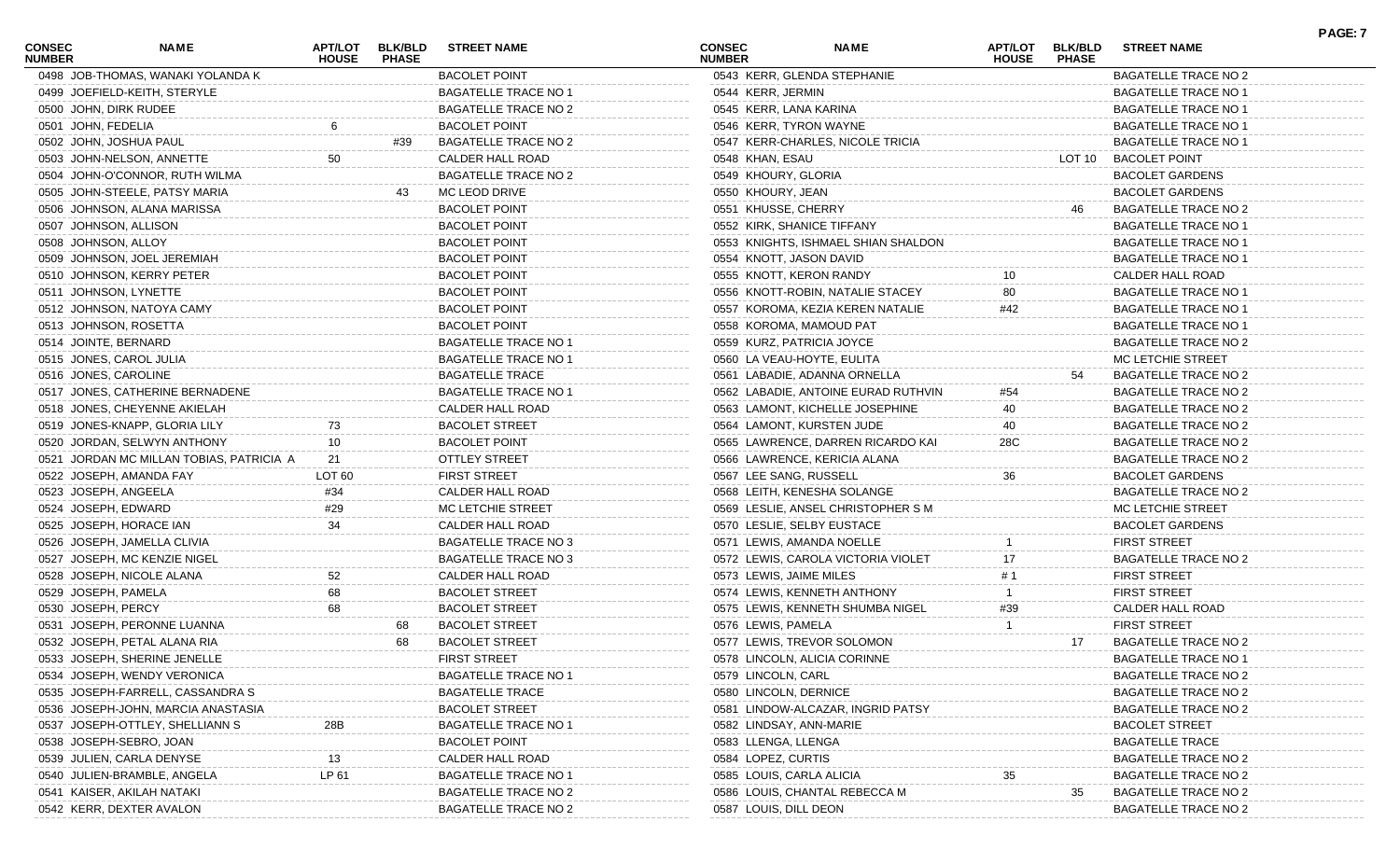| 0588 LOUIS, JADE KARESSA ROXANNE<br>0633 MC EWEN, DWIGHT KAREEM<br>35<br>BAGATELLE TRACE NO 2<br><b>BACOLET STREET</b><br>91<br>0589 LOUIS, JOYCE<br>BAGATELLE TRACE NO 2<br>0634 MC EWEN, JEAN<br><b>BACOLET STREET</b><br>#91<br>0590 LOUIS, PHILLIP<br><b>BAGATELLE TRACE NO 1</b><br>0635 MC EWEN, KIRSTON ENRIQUE<br><b>BACOLET STREET</b><br><b>BAGATELLE TRACE</b><br>0591 LOUIS LASHLEY, KIESHA GISELLE<br>0636 MC EWEN, LAWRENCE FESTIL<br>91<br><b>BACOLET STREET</b><br>0592 LOUIS-AUSTIN, LYSTRA DENNIES<br>BAGATELLE TRACE NO 2<br>0637 MC EWEN THOMAS, AVRIL SUSAN<br><b>BACOLET STREET</b><br>91<br>CALDER HALL ROAD<br>0593 LOWRY, JAMES DAVIS<br>0638 MC EWEN-LEANDER, SHERMA<br><b>BACOLET STREET</b><br>0594 LOWRY, JOAN<br>CALDER HALL ROAD<br>CALDER HALL ROAD<br>0639 MC FARLANE, RAYMOND CLEMENT A<br>CALDER HALL ROAD<br>0595 LOWRY, MARC ADRIAN<br>0640 MC INTOSH, ANTHONY<br>714<br><b>BACOLET POINT</b><br>CALDER HALL ROAD<br>0596 LOWRY, VALENTINE ARNIM<br>0641 MC KAIN, CANDICE RUTH<br>43<br>BAGATELLE TRACE NO 2<br><b>BACOLET GARDENS</b><br>0597 LUM HEE, ERROL RUTHVEN<br>0642 MC KENNA, PEDRA CIAOLA<br>BAGATELLE TRACE NO 2<br><b>BACOLET ESTATE</b><br>0598 LYNCH, SELVON ALONZO<br>0643 MC KENZIE, ANDRE MARLON<br><b>FIRST STREET</b><br>16<br>CALDER HALL ROAD<br>0599 LYONS, KEISHA QUIAN<br>0644 MC KENZIE, BYRON JADE<br><b>BAGATELLE TRACE NO 1</b><br><b>BACOLET POINT</b><br>0600 LYONS-WILSON, SHIRMA<br>0645 MC KNIGHT-O'CONNOR, DEBBIE ANN<br><b>BAGATELLE TRACE NO 1</b><br><b>BACOLET GARDENS</b><br>0601 MAHABIR, NATALIE SHIREEN<br>0646 MC LEAN, CLIFFORD<br><b>BAGATELLE TRACE</b><br>62<br><b>BACOLET STREET</b><br>0602 MAHABIRSINGH, SONIA<br>0647 MC LEAN, GARY WINSTON<br>36<br><b>BAGATELLE TRACE NO 2</b><br><b>FORT STREET</b><br>0603 MAHARAJ, DAVID RAMESH<br>0648 MC LEAN, JOVAN RANDALL RUSTAN<br>BAGATELLE TRACE NO 2<br>FORT STREET<br>0604 MAHARAJ, HALLOON<br>0649 MC LEAN, NATHAN WALTER<br>BAGATELLE TRACE NO 2<br><b>BACOLET POINT</b><br>0605 MAHARAJ, JACQUELINE SUSAN<br>0650 MC LEAN, VICTOR W<br>BAGATELLE TRACE NO 2<br>10<br><b>FORT STREET</b><br>0606 MAHARAJ, KAVITA ELISHA<br>0651 MC LEAN-VEGIER, VERN ZITA<br>CALDER HALL ROAD<br><b>BAGATELLE TRACE NO 1</b><br>0607 MANNING, GEMMA<br>45A<br>0652 MC LETCHIE, DOMINIQUE<br><b>BACOLET GARDENS</b><br>BAGATELLE TRACE NO 1<br>0608 MANNING, JOYCELYN<br>0653 MC LETCHIE, KESTON<br><b>BACOLET GARDENS</b><br><b>BAGATELLE TRACE NO 1</b><br>0609 MANNING, ZINZI OSHA<br>0654 MC LETCHIE, MARVA<br><b>BACOLET GARDENS</b><br><b>BAGATELLE TRACE NO 1</b><br>0610 MANNING-OXLEY, ANNETTE MERLYN<br>0655 MC LETCHIE, SHAND TAMARA<br><b>BACOLET GARDENS</b><br>CALDER HALL ROAD<br>0611 MAR FAN, MALCOLM OLIVER<br>0656 MC LETCHIE, SHELLEY R<br><b>BACOLET GARDENS</b><br>34<br><b>BAGATELLE TRACE NO 2</b><br>0612 MARCELLE, AARON SELVON HOPEFULL<br>0657 MC LETCHIE-DUNCAN, SONIA LAUREL<br><b>BACOLET GARDENS</b><br><b>FIRST STREET</b><br>0613 MARCHONG-EIDESUND, ANN MARY L<br>0658 MC MILLAN, DWAYNE RAYMOND A<br><b>OTTLEY STREET</b><br>#1<br>21<br>0614 MARCIAL, KALA<br><b>BAGATELLE TRACE NO 1</b><br>0659 MC PHERSON, COLIN<br>BAGATELLE TRACE NO 2<br>CALDER HALL ROAD<br>0615 MARFAN, MARQUAN MATHIAS JR<br>0660 MC PHERSON, KISHON JUNIOR ORVILLE<br><b>BACOLET POINT</b><br>34<br>3<br><b>BACOLET POINT</b><br>0616 MARKS, RAMON LIONEL<br>0661 MEJIAS, SHENELLE LAWREN ANN<br><b>BACOLET POINT</b><br><b>FORT STREET</b><br>29<br>0617 MARTIN, AYINDE ANTHONY<br>0662 MENDEZ, ANTHONY<br><b>BACOLET POINT</b><br><b>FORT STREET</b><br><b>BACOLET POINT</b><br>0618 MARTIN, NIKKISHA GLENDA<br>26<br>0663 MERKITCH, ANTHONY BRANDON<br><b>FORT STREET</b><br>0664 MEYERS, DANA PHILLIPA<br>0619 MARTIN, ZWADE ANDREW<br>26<br><b>BAGATELLE TRACE NO 1</b><br>31<br><b>BACOLET GARDENS</b><br>31<br>0620 MATHIEU, ANTHONY<br>0665 MEYERS, DON HEMAR<br><b>BAGATELLE TRACE NO 2</b><br>0621 MATHUR, IRA<br><b>FORT STREET</b><br>0666 MEYERS BAPTISTE, EMLYN SHEILA<br>31<br>BAGATELLE TRACE NO 2<br>0622 MC CLASHIE, CASEY LESLIE<br><b>BAGATELLE TRACE NO 2</b><br><b>BAGATELLE TRACE NO 1</b><br>35<br>0667 MILLER, CHELSYE ANUSKA TANIKA<br>0623 MC CLASHIE, DIANA ABBI<br>35<br><b>BAGATELLE TRACE NO 2</b><br>0668 MILLER, JEROME IRWIN<br><b>BAGATELLE TRACE NO 1</b><br>#10<br>0624 MC DONALD-PAYNE, LUCINDA DONITA<br>CALDER HALL ROAD<br>0669 MILLER, KAMARIA ANULI<br><b>BACOLET POINT</b><br>117<br>0625 MC DOUGALL, DALIA MAYLENE<br><b>BAGATELLE TRACE NO 2</b><br>0670 MILLER, MARCUS ALVIN<br><b>BAGATELLE TRACE NO 1</b><br>35<br><b>BAGATELLE TRACE NO 2</b><br><b>BACOLET POINT</b><br>0626 MC DOUGALL, SALISHA LA VERNE<br>0671 MILLER, WELATE-KRISTOS HALIMA<br>10<br>29<br><b>BACOLET POINT</b><br>CALDER HALL ROAD<br>0627 MC EACHNIE, CAMILLE CARINNE<br>0672 MINERVE, IAN GERARD<br>0628 MC EACHNIE, DOREEN<br><b>BACOLET POINT</b><br>0673 MITCHELL, DANIEL<br><b>BAGATELLE TRACE NO 2</b><br><b>BACOLET POINT</b><br>0629 MC EACHNIE, NIKISHA ANTHONIA H<br>0674 MITCHELL, HERMAN AUGUSTINE<br><b>BAGATELLE TRACE NO 2</b><br><b>BACOLET STREET</b><br>0675 MITCHELL, ROGER<br><b>BACOLET STREET</b><br>0630 MC EWEN, ANN-MARIE<br>91<br>91<br>0631 MC EWEN, CLAUDETTE LESLIE ANN<br><b>BACOLET STREET</b><br>0676 MITCHELL, TAMIKA ZARA SHANIQUA<br><b>BAGATELLE TRACE NO 2</b><br>#31<br>0632 MC EWEN, CURTIS JASON<br><b>BACOLET STREET</b><br>0677 MITCHELL-DANIEL, DONADIL G<br><b>BAGATELLE TRACE NO 1</b><br>91 | <b>CONSEC</b><br><b>NUMBER</b> | NAME | APT/LOT<br><b>HOUSE</b> | <b>BLK/BLD</b><br><b>PHASE</b> | <b>STREET NAME</b> | <b>CONSEC</b><br><b>NUMBER</b> | <b>NAME</b> | APT/LOT<br><b>HOUSE</b> | <b>BLK/BLD</b><br><b>PHASE</b> | <b>STREET NAME</b> | PAGE: 8 |
|------------------------------------------------------------------------------------------------------------------------------------------------------------------------------------------------------------------------------------------------------------------------------------------------------------------------------------------------------------------------------------------------------------------------------------------------------------------------------------------------------------------------------------------------------------------------------------------------------------------------------------------------------------------------------------------------------------------------------------------------------------------------------------------------------------------------------------------------------------------------------------------------------------------------------------------------------------------------------------------------------------------------------------------------------------------------------------------------------------------------------------------------------------------------------------------------------------------------------------------------------------------------------------------------------------------------------------------------------------------------------------------------------------------------------------------------------------------------------------------------------------------------------------------------------------------------------------------------------------------------------------------------------------------------------------------------------------------------------------------------------------------------------------------------------------------------------------------------------------------------------------------------------------------------------------------------------------------------------------------------------------------------------------------------------------------------------------------------------------------------------------------------------------------------------------------------------------------------------------------------------------------------------------------------------------------------------------------------------------------------------------------------------------------------------------------------------------------------------------------------------------------------------------------------------------------------------------------------------------------------------------------------------------------------------------------------------------------------------------------------------------------------------------------------------------------------------------------------------------------------------------------------------------------------------------------------------------------------------------------------------------------------------------------------------------------------------------------------------------------------------------------------------------------------------------------------------------------------------------------------------------------------------------------------------------------------------------------------------------------------------------------------------------------------------------------------------------------------------------------------------------------------------------------------------------------------------------------------------------------------------------------------------------------------------------------------------------------------------------------------------------------------------------------------------------------------------------------------------------------------------------------------------------------------------------------------------------------------------------------------------------------------------------------------------------------------------------------------------------------------------------------------------------------------------------------------------------------------------------------------------------------------------------------------------------------------------------------------------------------------------------------------------------------------------------------------------------------------------------------------------------------------------------------------------------------------------------------------------------------------------------------------------------------------------------------------------------------------------------------------------------------------------------------------------------------------------------------------------------------------------------------------------------------------------------------------------------------------------------------------------------------------------------------------------------------------------------------------------------------------------------------------------------------------------------------------------------------------------------------------------------------------------------------------------------------------------------------------------------------------------------------------------------------------------------------------------------------------------------------------------------|--------------------------------|------|-------------------------|--------------------------------|--------------------|--------------------------------|-------------|-------------------------|--------------------------------|--------------------|---------|
|                                                                                                                                                                                                                                                                                                                                                                                                                                                                                                                                                                                                                                                                                                                                                                                                                                                                                                                                                                                                                                                                                                                                                                                                                                                                                                                                                                                                                                                                                                                                                                                                                                                                                                                                                                                                                                                                                                                                                                                                                                                                                                                                                                                                                                                                                                                                                                                                                                                                                                                                                                                                                                                                                                                                                                                                                                                                                                                                                                                                                                                                                                                                                                                                                                                                                                                                                                                                                                                                                                                                                                                                                                                                                                                                                                                                                                                                                                                                                                                                                                                                                                                                                                                                                                                                                                                                                                                                                                                                                                                                                                                                                                                                                                                                                                                                                                                                                                                                                                                                                                                                                                                                                                                                                                                                                                                                                                                                                                                                                                            |                                |      |                         |                                |                    |                                |             |                         |                                |                    |         |
|                                                                                                                                                                                                                                                                                                                                                                                                                                                                                                                                                                                                                                                                                                                                                                                                                                                                                                                                                                                                                                                                                                                                                                                                                                                                                                                                                                                                                                                                                                                                                                                                                                                                                                                                                                                                                                                                                                                                                                                                                                                                                                                                                                                                                                                                                                                                                                                                                                                                                                                                                                                                                                                                                                                                                                                                                                                                                                                                                                                                                                                                                                                                                                                                                                                                                                                                                                                                                                                                                                                                                                                                                                                                                                                                                                                                                                                                                                                                                                                                                                                                                                                                                                                                                                                                                                                                                                                                                                                                                                                                                                                                                                                                                                                                                                                                                                                                                                                                                                                                                                                                                                                                                                                                                                                                                                                                                                                                                                                                                                            |                                |      |                         |                                |                    |                                |             |                         |                                |                    |         |
|                                                                                                                                                                                                                                                                                                                                                                                                                                                                                                                                                                                                                                                                                                                                                                                                                                                                                                                                                                                                                                                                                                                                                                                                                                                                                                                                                                                                                                                                                                                                                                                                                                                                                                                                                                                                                                                                                                                                                                                                                                                                                                                                                                                                                                                                                                                                                                                                                                                                                                                                                                                                                                                                                                                                                                                                                                                                                                                                                                                                                                                                                                                                                                                                                                                                                                                                                                                                                                                                                                                                                                                                                                                                                                                                                                                                                                                                                                                                                                                                                                                                                                                                                                                                                                                                                                                                                                                                                                                                                                                                                                                                                                                                                                                                                                                                                                                                                                                                                                                                                                                                                                                                                                                                                                                                                                                                                                                                                                                                                                            |                                |      |                         |                                |                    |                                |             |                         |                                |                    |         |
|                                                                                                                                                                                                                                                                                                                                                                                                                                                                                                                                                                                                                                                                                                                                                                                                                                                                                                                                                                                                                                                                                                                                                                                                                                                                                                                                                                                                                                                                                                                                                                                                                                                                                                                                                                                                                                                                                                                                                                                                                                                                                                                                                                                                                                                                                                                                                                                                                                                                                                                                                                                                                                                                                                                                                                                                                                                                                                                                                                                                                                                                                                                                                                                                                                                                                                                                                                                                                                                                                                                                                                                                                                                                                                                                                                                                                                                                                                                                                                                                                                                                                                                                                                                                                                                                                                                                                                                                                                                                                                                                                                                                                                                                                                                                                                                                                                                                                                                                                                                                                                                                                                                                                                                                                                                                                                                                                                                                                                                                                                            |                                |      |                         |                                |                    |                                |             |                         |                                |                    |         |
|                                                                                                                                                                                                                                                                                                                                                                                                                                                                                                                                                                                                                                                                                                                                                                                                                                                                                                                                                                                                                                                                                                                                                                                                                                                                                                                                                                                                                                                                                                                                                                                                                                                                                                                                                                                                                                                                                                                                                                                                                                                                                                                                                                                                                                                                                                                                                                                                                                                                                                                                                                                                                                                                                                                                                                                                                                                                                                                                                                                                                                                                                                                                                                                                                                                                                                                                                                                                                                                                                                                                                                                                                                                                                                                                                                                                                                                                                                                                                                                                                                                                                                                                                                                                                                                                                                                                                                                                                                                                                                                                                                                                                                                                                                                                                                                                                                                                                                                                                                                                                                                                                                                                                                                                                                                                                                                                                                                                                                                                                                            |                                |      |                         |                                |                    |                                |             |                         |                                |                    |         |
|                                                                                                                                                                                                                                                                                                                                                                                                                                                                                                                                                                                                                                                                                                                                                                                                                                                                                                                                                                                                                                                                                                                                                                                                                                                                                                                                                                                                                                                                                                                                                                                                                                                                                                                                                                                                                                                                                                                                                                                                                                                                                                                                                                                                                                                                                                                                                                                                                                                                                                                                                                                                                                                                                                                                                                                                                                                                                                                                                                                                                                                                                                                                                                                                                                                                                                                                                                                                                                                                                                                                                                                                                                                                                                                                                                                                                                                                                                                                                                                                                                                                                                                                                                                                                                                                                                                                                                                                                                                                                                                                                                                                                                                                                                                                                                                                                                                                                                                                                                                                                                                                                                                                                                                                                                                                                                                                                                                                                                                                                                            |                                |      |                         |                                |                    |                                |             |                         |                                |                    |         |
|                                                                                                                                                                                                                                                                                                                                                                                                                                                                                                                                                                                                                                                                                                                                                                                                                                                                                                                                                                                                                                                                                                                                                                                                                                                                                                                                                                                                                                                                                                                                                                                                                                                                                                                                                                                                                                                                                                                                                                                                                                                                                                                                                                                                                                                                                                                                                                                                                                                                                                                                                                                                                                                                                                                                                                                                                                                                                                                                                                                                                                                                                                                                                                                                                                                                                                                                                                                                                                                                                                                                                                                                                                                                                                                                                                                                                                                                                                                                                                                                                                                                                                                                                                                                                                                                                                                                                                                                                                                                                                                                                                                                                                                                                                                                                                                                                                                                                                                                                                                                                                                                                                                                                                                                                                                                                                                                                                                                                                                                                                            |                                |      |                         |                                |                    |                                |             |                         |                                |                    |         |
|                                                                                                                                                                                                                                                                                                                                                                                                                                                                                                                                                                                                                                                                                                                                                                                                                                                                                                                                                                                                                                                                                                                                                                                                                                                                                                                                                                                                                                                                                                                                                                                                                                                                                                                                                                                                                                                                                                                                                                                                                                                                                                                                                                                                                                                                                                                                                                                                                                                                                                                                                                                                                                                                                                                                                                                                                                                                                                                                                                                                                                                                                                                                                                                                                                                                                                                                                                                                                                                                                                                                                                                                                                                                                                                                                                                                                                                                                                                                                                                                                                                                                                                                                                                                                                                                                                                                                                                                                                                                                                                                                                                                                                                                                                                                                                                                                                                                                                                                                                                                                                                                                                                                                                                                                                                                                                                                                                                                                                                                                                            |                                |      |                         |                                |                    |                                |             |                         |                                |                    |         |
|                                                                                                                                                                                                                                                                                                                                                                                                                                                                                                                                                                                                                                                                                                                                                                                                                                                                                                                                                                                                                                                                                                                                                                                                                                                                                                                                                                                                                                                                                                                                                                                                                                                                                                                                                                                                                                                                                                                                                                                                                                                                                                                                                                                                                                                                                                                                                                                                                                                                                                                                                                                                                                                                                                                                                                                                                                                                                                                                                                                                                                                                                                                                                                                                                                                                                                                                                                                                                                                                                                                                                                                                                                                                                                                                                                                                                                                                                                                                                                                                                                                                                                                                                                                                                                                                                                                                                                                                                                                                                                                                                                                                                                                                                                                                                                                                                                                                                                                                                                                                                                                                                                                                                                                                                                                                                                                                                                                                                                                                                                            |                                |      |                         |                                |                    |                                |             |                         |                                |                    |         |
|                                                                                                                                                                                                                                                                                                                                                                                                                                                                                                                                                                                                                                                                                                                                                                                                                                                                                                                                                                                                                                                                                                                                                                                                                                                                                                                                                                                                                                                                                                                                                                                                                                                                                                                                                                                                                                                                                                                                                                                                                                                                                                                                                                                                                                                                                                                                                                                                                                                                                                                                                                                                                                                                                                                                                                                                                                                                                                                                                                                                                                                                                                                                                                                                                                                                                                                                                                                                                                                                                                                                                                                                                                                                                                                                                                                                                                                                                                                                                                                                                                                                                                                                                                                                                                                                                                                                                                                                                                                                                                                                                                                                                                                                                                                                                                                                                                                                                                                                                                                                                                                                                                                                                                                                                                                                                                                                                                                                                                                                                                            |                                |      |                         |                                |                    |                                |             |                         |                                |                    |         |
|                                                                                                                                                                                                                                                                                                                                                                                                                                                                                                                                                                                                                                                                                                                                                                                                                                                                                                                                                                                                                                                                                                                                                                                                                                                                                                                                                                                                                                                                                                                                                                                                                                                                                                                                                                                                                                                                                                                                                                                                                                                                                                                                                                                                                                                                                                                                                                                                                                                                                                                                                                                                                                                                                                                                                                                                                                                                                                                                                                                                                                                                                                                                                                                                                                                                                                                                                                                                                                                                                                                                                                                                                                                                                                                                                                                                                                                                                                                                                                                                                                                                                                                                                                                                                                                                                                                                                                                                                                                                                                                                                                                                                                                                                                                                                                                                                                                                                                                                                                                                                                                                                                                                                                                                                                                                                                                                                                                                                                                                                                            |                                |      |                         |                                |                    |                                |             |                         |                                |                    |         |
|                                                                                                                                                                                                                                                                                                                                                                                                                                                                                                                                                                                                                                                                                                                                                                                                                                                                                                                                                                                                                                                                                                                                                                                                                                                                                                                                                                                                                                                                                                                                                                                                                                                                                                                                                                                                                                                                                                                                                                                                                                                                                                                                                                                                                                                                                                                                                                                                                                                                                                                                                                                                                                                                                                                                                                                                                                                                                                                                                                                                                                                                                                                                                                                                                                                                                                                                                                                                                                                                                                                                                                                                                                                                                                                                                                                                                                                                                                                                                                                                                                                                                                                                                                                                                                                                                                                                                                                                                                                                                                                                                                                                                                                                                                                                                                                                                                                                                                                                                                                                                                                                                                                                                                                                                                                                                                                                                                                                                                                                                                            |                                |      |                         |                                |                    |                                |             |                         |                                |                    |         |
|                                                                                                                                                                                                                                                                                                                                                                                                                                                                                                                                                                                                                                                                                                                                                                                                                                                                                                                                                                                                                                                                                                                                                                                                                                                                                                                                                                                                                                                                                                                                                                                                                                                                                                                                                                                                                                                                                                                                                                                                                                                                                                                                                                                                                                                                                                                                                                                                                                                                                                                                                                                                                                                                                                                                                                                                                                                                                                                                                                                                                                                                                                                                                                                                                                                                                                                                                                                                                                                                                                                                                                                                                                                                                                                                                                                                                                                                                                                                                                                                                                                                                                                                                                                                                                                                                                                                                                                                                                                                                                                                                                                                                                                                                                                                                                                                                                                                                                                                                                                                                                                                                                                                                                                                                                                                                                                                                                                                                                                                                                            |                                |      |                         |                                |                    |                                |             |                         |                                |                    |         |
|                                                                                                                                                                                                                                                                                                                                                                                                                                                                                                                                                                                                                                                                                                                                                                                                                                                                                                                                                                                                                                                                                                                                                                                                                                                                                                                                                                                                                                                                                                                                                                                                                                                                                                                                                                                                                                                                                                                                                                                                                                                                                                                                                                                                                                                                                                                                                                                                                                                                                                                                                                                                                                                                                                                                                                                                                                                                                                                                                                                                                                                                                                                                                                                                                                                                                                                                                                                                                                                                                                                                                                                                                                                                                                                                                                                                                                                                                                                                                                                                                                                                                                                                                                                                                                                                                                                                                                                                                                                                                                                                                                                                                                                                                                                                                                                                                                                                                                                                                                                                                                                                                                                                                                                                                                                                                                                                                                                                                                                                                                            |                                |      |                         |                                |                    |                                |             |                         |                                |                    |         |
|                                                                                                                                                                                                                                                                                                                                                                                                                                                                                                                                                                                                                                                                                                                                                                                                                                                                                                                                                                                                                                                                                                                                                                                                                                                                                                                                                                                                                                                                                                                                                                                                                                                                                                                                                                                                                                                                                                                                                                                                                                                                                                                                                                                                                                                                                                                                                                                                                                                                                                                                                                                                                                                                                                                                                                                                                                                                                                                                                                                                                                                                                                                                                                                                                                                                                                                                                                                                                                                                                                                                                                                                                                                                                                                                                                                                                                                                                                                                                                                                                                                                                                                                                                                                                                                                                                                                                                                                                                                                                                                                                                                                                                                                                                                                                                                                                                                                                                                                                                                                                                                                                                                                                                                                                                                                                                                                                                                                                                                                                                            |                                |      |                         |                                |                    |                                |             |                         |                                |                    |         |
|                                                                                                                                                                                                                                                                                                                                                                                                                                                                                                                                                                                                                                                                                                                                                                                                                                                                                                                                                                                                                                                                                                                                                                                                                                                                                                                                                                                                                                                                                                                                                                                                                                                                                                                                                                                                                                                                                                                                                                                                                                                                                                                                                                                                                                                                                                                                                                                                                                                                                                                                                                                                                                                                                                                                                                                                                                                                                                                                                                                                                                                                                                                                                                                                                                                                                                                                                                                                                                                                                                                                                                                                                                                                                                                                                                                                                                                                                                                                                                                                                                                                                                                                                                                                                                                                                                                                                                                                                                                                                                                                                                                                                                                                                                                                                                                                                                                                                                                                                                                                                                                                                                                                                                                                                                                                                                                                                                                                                                                                                                            |                                |      |                         |                                |                    |                                |             |                         |                                |                    |         |
|                                                                                                                                                                                                                                                                                                                                                                                                                                                                                                                                                                                                                                                                                                                                                                                                                                                                                                                                                                                                                                                                                                                                                                                                                                                                                                                                                                                                                                                                                                                                                                                                                                                                                                                                                                                                                                                                                                                                                                                                                                                                                                                                                                                                                                                                                                                                                                                                                                                                                                                                                                                                                                                                                                                                                                                                                                                                                                                                                                                                                                                                                                                                                                                                                                                                                                                                                                                                                                                                                                                                                                                                                                                                                                                                                                                                                                                                                                                                                                                                                                                                                                                                                                                                                                                                                                                                                                                                                                                                                                                                                                                                                                                                                                                                                                                                                                                                                                                                                                                                                                                                                                                                                                                                                                                                                                                                                                                                                                                                                                            |                                |      |                         |                                |                    |                                |             |                         |                                |                    |         |
|                                                                                                                                                                                                                                                                                                                                                                                                                                                                                                                                                                                                                                                                                                                                                                                                                                                                                                                                                                                                                                                                                                                                                                                                                                                                                                                                                                                                                                                                                                                                                                                                                                                                                                                                                                                                                                                                                                                                                                                                                                                                                                                                                                                                                                                                                                                                                                                                                                                                                                                                                                                                                                                                                                                                                                                                                                                                                                                                                                                                                                                                                                                                                                                                                                                                                                                                                                                                                                                                                                                                                                                                                                                                                                                                                                                                                                                                                                                                                                                                                                                                                                                                                                                                                                                                                                                                                                                                                                                                                                                                                                                                                                                                                                                                                                                                                                                                                                                                                                                                                                                                                                                                                                                                                                                                                                                                                                                                                                                                                                            |                                |      |                         |                                |                    |                                |             |                         |                                |                    |         |
|                                                                                                                                                                                                                                                                                                                                                                                                                                                                                                                                                                                                                                                                                                                                                                                                                                                                                                                                                                                                                                                                                                                                                                                                                                                                                                                                                                                                                                                                                                                                                                                                                                                                                                                                                                                                                                                                                                                                                                                                                                                                                                                                                                                                                                                                                                                                                                                                                                                                                                                                                                                                                                                                                                                                                                                                                                                                                                                                                                                                                                                                                                                                                                                                                                                                                                                                                                                                                                                                                                                                                                                                                                                                                                                                                                                                                                                                                                                                                                                                                                                                                                                                                                                                                                                                                                                                                                                                                                                                                                                                                                                                                                                                                                                                                                                                                                                                                                                                                                                                                                                                                                                                                                                                                                                                                                                                                                                                                                                                                                            |                                |      |                         |                                |                    |                                |             |                         |                                |                    |         |
|                                                                                                                                                                                                                                                                                                                                                                                                                                                                                                                                                                                                                                                                                                                                                                                                                                                                                                                                                                                                                                                                                                                                                                                                                                                                                                                                                                                                                                                                                                                                                                                                                                                                                                                                                                                                                                                                                                                                                                                                                                                                                                                                                                                                                                                                                                                                                                                                                                                                                                                                                                                                                                                                                                                                                                                                                                                                                                                                                                                                                                                                                                                                                                                                                                                                                                                                                                                                                                                                                                                                                                                                                                                                                                                                                                                                                                                                                                                                                                                                                                                                                                                                                                                                                                                                                                                                                                                                                                                                                                                                                                                                                                                                                                                                                                                                                                                                                                                                                                                                                                                                                                                                                                                                                                                                                                                                                                                                                                                                                                            |                                |      |                         |                                |                    |                                |             |                         |                                |                    |         |
|                                                                                                                                                                                                                                                                                                                                                                                                                                                                                                                                                                                                                                                                                                                                                                                                                                                                                                                                                                                                                                                                                                                                                                                                                                                                                                                                                                                                                                                                                                                                                                                                                                                                                                                                                                                                                                                                                                                                                                                                                                                                                                                                                                                                                                                                                                                                                                                                                                                                                                                                                                                                                                                                                                                                                                                                                                                                                                                                                                                                                                                                                                                                                                                                                                                                                                                                                                                                                                                                                                                                                                                                                                                                                                                                                                                                                                                                                                                                                                                                                                                                                                                                                                                                                                                                                                                                                                                                                                                                                                                                                                                                                                                                                                                                                                                                                                                                                                                                                                                                                                                                                                                                                                                                                                                                                                                                                                                                                                                                                                            |                                |      |                         |                                |                    |                                |             |                         |                                |                    |         |
|                                                                                                                                                                                                                                                                                                                                                                                                                                                                                                                                                                                                                                                                                                                                                                                                                                                                                                                                                                                                                                                                                                                                                                                                                                                                                                                                                                                                                                                                                                                                                                                                                                                                                                                                                                                                                                                                                                                                                                                                                                                                                                                                                                                                                                                                                                                                                                                                                                                                                                                                                                                                                                                                                                                                                                                                                                                                                                                                                                                                                                                                                                                                                                                                                                                                                                                                                                                                                                                                                                                                                                                                                                                                                                                                                                                                                                                                                                                                                                                                                                                                                                                                                                                                                                                                                                                                                                                                                                                                                                                                                                                                                                                                                                                                                                                                                                                                                                                                                                                                                                                                                                                                                                                                                                                                                                                                                                                                                                                                                                            |                                |      |                         |                                |                    |                                |             |                         |                                |                    |         |
|                                                                                                                                                                                                                                                                                                                                                                                                                                                                                                                                                                                                                                                                                                                                                                                                                                                                                                                                                                                                                                                                                                                                                                                                                                                                                                                                                                                                                                                                                                                                                                                                                                                                                                                                                                                                                                                                                                                                                                                                                                                                                                                                                                                                                                                                                                                                                                                                                                                                                                                                                                                                                                                                                                                                                                                                                                                                                                                                                                                                                                                                                                                                                                                                                                                                                                                                                                                                                                                                                                                                                                                                                                                                                                                                                                                                                                                                                                                                                                                                                                                                                                                                                                                                                                                                                                                                                                                                                                                                                                                                                                                                                                                                                                                                                                                                                                                                                                                                                                                                                                                                                                                                                                                                                                                                                                                                                                                                                                                                                                            |                                |      |                         |                                |                    |                                |             |                         |                                |                    |         |
|                                                                                                                                                                                                                                                                                                                                                                                                                                                                                                                                                                                                                                                                                                                                                                                                                                                                                                                                                                                                                                                                                                                                                                                                                                                                                                                                                                                                                                                                                                                                                                                                                                                                                                                                                                                                                                                                                                                                                                                                                                                                                                                                                                                                                                                                                                                                                                                                                                                                                                                                                                                                                                                                                                                                                                                                                                                                                                                                                                                                                                                                                                                                                                                                                                                                                                                                                                                                                                                                                                                                                                                                                                                                                                                                                                                                                                                                                                                                                                                                                                                                                                                                                                                                                                                                                                                                                                                                                                                                                                                                                                                                                                                                                                                                                                                                                                                                                                                                                                                                                                                                                                                                                                                                                                                                                                                                                                                                                                                                                                            |                                |      |                         |                                |                    |                                |             |                         |                                |                    |         |
|                                                                                                                                                                                                                                                                                                                                                                                                                                                                                                                                                                                                                                                                                                                                                                                                                                                                                                                                                                                                                                                                                                                                                                                                                                                                                                                                                                                                                                                                                                                                                                                                                                                                                                                                                                                                                                                                                                                                                                                                                                                                                                                                                                                                                                                                                                                                                                                                                                                                                                                                                                                                                                                                                                                                                                                                                                                                                                                                                                                                                                                                                                                                                                                                                                                                                                                                                                                                                                                                                                                                                                                                                                                                                                                                                                                                                                                                                                                                                                                                                                                                                                                                                                                                                                                                                                                                                                                                                                                                                                                                                                                                                                                                                                                                                                                                                                                                                                                                                                                                                                                                                                                                                                                                                                                                                                                                                                                                                                                                                                            |                                |      |                         |                                |                    |                                |             |                         |                                |                    |         |
|                                                                                                                                                                                                                                                                                                                                                                                                                                                                                                                                                                                                                                                                                                                                                                                                                                                                                                                                                                                                                                                                                                                                                                                                                                                                                                                                                                                                                                                                                                                                                                                                                                                                                                                                                                                                                                                                                                                                                                                                                                                                                                                                                                                                                                                                                                                                                                                                                                                                                                                                                                                                                                                                                                                                                                                                                                                                                                                                                                                                                                                                                                                                                                                                                                                                                                                                                                                                                                                                                                                                                                                                                                                                                                                                                                                                                                                                                                                                                                                                                                                                                                                                                                                                                                                                                                                                                                                                                                                                                                                                                                                                                                                                                                                                                                                                                                                                                                                                                                                                                                                                                                                                                                                                                                                                                                                                                                                                                                                                                                            |                                |      |                         |                                |                    |                                |             |                         |                                |                    |         |
|                                                                                                                                                                                                                                                                                                                                                                                                                                                                                                                                                                                                                                                                                                                                                                                                                                                                                                                                                                                                                                                                                                                                                                                                                                                                                                                                                                                                                                                                                                                                                                                                                                                                                                                                                                                                                                                                                                                                                                                                                                                                                                                                                                                                                                                                                                                                                                                                                                                                                                                                                                                                                                                                                                                                                                                                                                                                                                                                                                                                                                                                                                                                                                                                                                                                                                                                                                                                                                                                                                                                                                                                                                                                                                                                                                                                                                                                                                                                                                                                                                                                                                                                                                                                                                                                                                                                                                                                                                                                                                                                                                                                                                                                                                                                                                                                                                                                                                                                                                                                                                                                                                                                                                                                                                                                                                                                                                                                                                                                                                            |                                |      |                         |                                |                    |                                |             |                         |                                |                    |         |
|                                                                                                                                                                                                                                                                                                                                                                                                                                                                                                                                                                                                                                                                                                                                                                                                                                                                                                                                                                                                                                                                                                                                                                                                                                                                                                                                                                                                                                                                                                                                                                                                                                                                                                                                                                                                                                                                                                                                                                                                                                                                                                                                                                                                                                                                                                                                                                                                                                                                                                                                                                                                                                                                                                                                                                                                                                                                                                                                                                                                                                                                                                                                                                                                                                                                                                                                                                                                                                                                                                                                                                                                                                                                                                                                                                                                                                                                                                                                                                                                                                                                                                                                                                                                                                                                                                                                                                                                                                                                                                                                                                                                                                                                                                                                                                                                                                                                                                                                                                                                                                                                                                                                                                                                                                                                                                                                                                                                                                                                                                            |                                |      |                         |                                |                    |                                |             |                         |                                |                    |         |
|                                                                                                                                                                                                                                                                                                                                                                                                                                                                                                                                                                                                                                                                                                                                                                                                                                                                                                                                                                                                                                                                                                                                                                                                                                                                                                                                                                                                                                                                                                                                                                                                                                                                                                                                                                                                                                                                                                                                                                                                                                                                                                                                                                                                                                                                                                                                                                                                                                                                                                                                                                                                                                                                                                                                                                                                                                                                                                                                                                                                                                                                                                                                                                                                                                                                                                                                                                                                                                                                                                                                                                                                                                                                                                                                                                                                                                                                                                                                                                                                                                                                                                                                                                                                                                                                                                                                                                                                                                                                                                                                                                                                                                                                                                                                                                                                                                                                                                                                                                                                                                                                                                                                                                                                                                                                                                                                                                                                                                                                                                            |                                |      |                         |                                |                    |                                |             |                         |                                |                    |         |
|                                                                                                                                                                                                                                                                                                                                                                                                                                                                                                                                                                                                                                                                                                                                                                                                                                                                                                                                                                                                                                                                                                                                                                                                                                                                                                                                                                                                                                                                                                                                                                                                                                                                                                                                                                                                                                                                                                                                                                                                                                                                                                                                                                                                                                                                                                                                                                                                                                                                                                                                                                                                                                                                                                                                                                                                                                                                                                                                                                                                                                                                                                                                                                                                                                                                                                                                                                                                                                                                                                                                                                                                                                                                                                                                                                                                                                                                                                                                                                                                                                                                                                                                                                                                                                                                                                                                                                                                                                                                                                                                                                                                                                                                                                                                                                                                                                                                                                                                                                                                                                                                                                                                                                                                                                                                                                                                                                                                                                                                                                            |                                |      |                         |                                |                    |                                |             |                         |                                |                    |         |
|                                                                                                                                                                                                                                                                                                                                                                                                                                                                                                                                                                                                                                                                                                                                                                                                                                                                                                                                                                                                                                                                                                                                                                                                                                                                                                                                                                                                                                                                                                                                                                                                                                                                                                                                                                                                                                                                                                                                                                                                                                                                                                                                                                                                                                                                                                                                                                                                                                                                                                                                                                                                                                                                                                                                                                                                                                                                                                                                                                                                                                                                                                                                                                                                                                                                                                                                                                                                                                                                                                                                                                                                                                                                                                                                                                                                                                                                                                                                                                                                                                                                                                                                                                                                                                                                                                                                                                                                                                                                                                                                                                                                                                                                                                                                                                                                                                                                                                                                                                                                                                                                                                                                                                                                                                                                                                                                                                                                                                                                                                            |                                |      |                         |                                |                    |                                |             |                         |                                |                    |         |
|                                                                                                                                                                                                                                                                                                                                                                                                                                                                                                                                                                                                                                                                                                                                                                                                                                                                                                                                                                                                                                                                                                                                                                                                                                                                                                                                                                                                                                                                                                                                                                                                                                                                                                                                                                                                                                                                                                                                                                                                                                                                                                                                                                                                                                                                                                                                                                                                                                                                                                                                                                                                                                                                                                                                                                                                                                                                                                                                                                                                                                                                                                                                                                                                                                                                                                                                                                                                                                                                                                                                                                                                                                                                                                                                                                                                                                                                                                                                                                                                                                                                                                                                                                                                                                                                                                                                                                                                                                                                                                                                                                                                                                                                                                                                                                                                                                                                                                                                                                                                                                                                                                                                                                                                                                                                                                                                                                                                                                                                                                            |                                |      |                         |                                |                    |                                |             |                         |                                |                    |         |
|                                                                                                                                                                                                                                                                                                                                                                                                                                                                                                                                                                                                                                                                                                                                                                                                                                                                                                                                                                                                                                                                                                                                                                                                                                                                                                                                                                                                                                                                                                                                                                                                                                                                                                                                                                                                                                                                                                                                                                                                                                                                                                                                                                                                                                                                                                                                                                                                                                                                                                                                                                                                                                                                                                                                                                                                                                                                                                                                                                                                                                                                                                                                                                                                                                                                                                                                                                                                                                                                                                                                                                                                                                                                                                                                                                                                                                                                                                                                                                                                                                                                                                                                                                                                                                                                                                                                                                                                                                                                                                                                                                                                                                                                                                                                                                                                                                                                                                                                                                                                                                                                                                                                                                                                                                                                                                                                                                                                                                                                                                            |                                |      |                         |                                |                    |                                |             |                         |                                |                    |         |
|                                                                                                                                                                                                                                                                                                                                                                                                                                                                                                                                                                                                                                                                                                                                                                                                                                                                                                                                                                                                                                                                                                                                                                                                                                                                                                                                                                                                                                                                                                                                                                                                                                                                                                                                                                                                                                                                                                                                                                                                                                                                                                                                                                                                                                                                                                                                                                                                                                                                                                                                                                                                                                                                                                                                                                                                                                                                                                                                                                                                                                                                                                                                                                                                                                                                                                                                                                                                                                                                                                                                                                                                                                                                                                                                                                                                                                                                                                                                                                                                                                                                                                                                                                                                                                                                                                                                                                                                                                                                                                                                                                                                                                                                                                                                                                                                                                                                                                                                                                                                                                                                                                                                                                                                                                                                                                                                                                                                                                                                                                            |                                |      |                         |                                |                    |                                |             |                         |                                |                    |         |
|                                                                                                                                                                                                                                                                                                                                                                                                                                                                                                                                                                                                                                                                                                                                                                                                                                                                                                                                                                                                                                                                                                                                                                                                                                                                                                                                                                                                                                                                                                                                                                                                                                                                                                                                                                                                                                                                                                                                                                                                                                                                                                                                                                                                                                                                                                                                                                                                                                                                                                                                                                                                                                                                                                                                                                                                                                                                                                                                                                                                                                                                                                                                                                                                                                                                                                                                                                                                                                                                                                                                                                                                                                                                                                                                                                                                                                                                                                                                                                                                                                                                                                                                                                                                                                                                                                                                                                                                                                                                                                                                                                                                                                                                                                                                                                                                                                                                                                                                                                                                                                                                                                                                                                                                                                                                                                                                                                                                                                                                                                            |                                |      |                         |                                |                    |                                |             |                         |                                |                    |         |
|                                                                                                                                                                                                                                                                                                                                                                                                                                                                                                                                                                                                                                                                                                                                                                                                                                                                                                                                                                                                                                                                                                                                                                                                                                                                                                                                                                                                                                                                                                                                                                                                                                                                                                                                                                                                                                                                                                                                                                                                                                                                                                                                                                                                                                                                                                                                                                                                                                                                                                                                                                                                                                                                                                                                                                                                                                                                                                                                                                                                                                                                                                                                                                                                                                                                                                                                                                                                                                                                                                                                                                                                                                                                                                                                                                                                                                                                                                                                                                                                                                                                                                                                                                                                                                                                                                                                                                                                                                                                                                                                                                                                                                                                                                                                                                                                                                                                                                                                                                                                                                                                                                                                                                                                                                                                                                                                                                                                                                                                                                            |                                |      |                         |                                |                    |                                |             |                         |                                |                    |         |
|                                                                                                                                                                                                                                                                                                                                                                                                                                                                                                                                                                                                                                                                                                                                                                                                                                                                                                                                                                                                                                                                                                                                                                                                                                                                                                                                                                                                                                                                                                                                                                                                                                                                                                                                                                                                                                                                                                                                                                                                                                                                                                                                                                                                                                                                                                                                                                                                                                                                                                                                                                                                                                                                                                                                                                                                                                                                                                                                                                                                                                                                                                                                                                                                                                                                                                                                                                                                                                                                                                                                                                                                                                                                                                                                                                                                                                                                                                                                                                                                                                                                                                                                                                                                                                                                                                                                                                                                                                                                                                                                                                                                                                                                                                                                                                                                                                                                                                                                                                                                                                                                                                                                                                                                                                                                                                                                                                                                                                                                                                            |                                |      |                         |                                |                    |                                |             |                         |                                |                    |         |
|                                                                                                                                                                                                                                                                                                                                                                                                                                                                                                                                                                                                                                                                                                                                                                                                                                                                                                                                                                                                                                                                                                                                                                                                                                                                                                                                                                                                                                                                                                                                                                                                                                                                                                                                                                                                                                                                                                                                                                                                                                                                                                                                                                                                                                                                                                                                                                                                                                                                                                                                                                                                                                                                                                                                                                                                                                                                                                                                                                                                                                                                                                                                                                                                                                                                                                                                                                                                                                                                                                                                                                                                                                                                                                                                                                                                                                                                                                                                                                                                                                                                                                                                                                                                                                                                                                                                                                                                                                                                                                                                                                                                                                                                                                                                                                                                                                                                                                                                                                                                                                                                                                                                                                                                                                                                                                                                                                                                                                                                                                            |                                |      |                         |                                |                    |                                |             |                         |                                |                    |         |
|                                                                                                                                                                                                                                                                                                                                                                                                                                                                                                                                                                                                                                                                                                                                                                                                                                                                                                                                                                                                                                                                                                                                                                                                                                                                                                                                                                                                                                                                                                                                                                                                                                                                                                                                                                                                                                                                                                                                                                                                                                                                                                                                                                                                                                                                                                                                                                                                                                                                                                                                                                                                                                                                                                                                                                                                                                                                                                                                                                                                                                                                                                                                                                                                                                                                                                                                                                                                                                                                                                                                                                                                                                                                                                                                                                                                                                                                                                                                                                                                                                                                                                                                                                                                                                                                                                                                                                                                                                                                                                                                                                                                                                                                                                                                                                                                                                                                                                                                                                                                                                                                                                                                                                                                                                                                                                                                                                                                                                                                                                            |                                |      |                         |                                |                    |                                |             |                         |                                |                    |         |
|                                                                                                                                                                                                                                                                                                                                                                                                                                                                                                                                                                                                                                                                                                                                                                                                                                                                                                                                                                                                                                                                                                                                                                                                                                                                                                                                                                                                                                                                                                                                                                                                                                                                                                                                                                                                                                                                                                                                                                                                                                                                                                                                                                                                                                                                                                                                                                                                                                                                                                                                                                                                                                                                                                                                                                                                                                                                                                                                                                                                                                                                                                                                                                                                                                                                                                                                                                                                                                                                                                                                                                                                                                                                                                                                                                                                                                                                                                                                                                                                                                                                                                                                                                                                                                                                                                                                                                                                                                                                                                                                                                                                                                                                                                                                                                                                                                                                                                                                                                                                                                                                                                                                                                                                                                                                                                                                                                                                                                                                                                            |                                |      |                         |                                |                    |                                |             |                         |                                |                    |         |
|                                                                                                                                                                                                                                                                                                                                                                                                                                                                                                                                                                                                                                                                                                                                                                                                                                                                                                                                                                                                                                                                                                                                                                                                                                                                                                                                                                                                                                                                                                                                                                                                                                                                                                                                                                                                                                                                                                                                                                                                                                                                                                                                                                                                                                                                                                                                                                                                                                                                                                                                                                                                                                                                                                                                                                                                                                                                                                                                                                                                                                                                                                                                                                                                                                                                                                                                                                                                                                                                                                                                                                                                                                                                                                                                                                                                                                                                                                                                                                                                                                                                                                                                                                                                                                                                                                                                                                                                                                                                                                                                                                                                                                                                                                                                                                                                                                                                                                                                                                                                                                                                                                                                                                                                                                                                                                                                                                                                                                                                                                            |                                |      |                         |                                |                    |                                |             |                         |                                |                    |         |
|                                                                                                                                                                                                                                                                                                                                                                                                                                                                                                                                                                                                                                                                                                                                                                                                                                                                                                                                                                                                                                                                                                                                                                                                                                                                                                                                                                                                                                                                                                                                                                                                                                                                                                                                                                                                                                                                                                                                                                                                                                                                                                                                                                                                                                                                                                                                                                                                                                                                                                                                                                                                                                                                                                                                                                                                                                                                                                                                                                                                                                                                                                                                                                                                                                                                                                                                                                                                                                                                                                                                                                                                                                                                                                                                                                                                                                                                                                                                                                                                                                                                                                                                                                                                                                                                                                                                                                                                                                                                                                                                                                                                                                                                                                                                                                                                                                                                                                                                                                                                                                                                                                                                                                                                                                                                                                                                                                                                                                                                                                            |                                |      |                         |                                |                    |                                |             |                         |                                |                    |         |
|                                                                                                                                                                                                                                                                                                                                                                                                                                                                                                                                                                                                                                                                                                                                                                                                                                                                                                                                                                                                                                                                                                                                                                                                                                                                                                                                                                                                                                                                                                                                                                                                                                                                                                                                                                                                                                                                                                                                                                                                                                                                                                                                                                                                                                                                                                                                                                                                                                                                                                                                                                                                                                                                                                                                                                                                                                                                                                                                                                                                                                                                                                                                                                                                                                                                                                                                                                                                                                                                                                                                                                                                                                                                                                                                                                                                                                                                                                                                                                                                                                                                                                                                                                                                                                                                                                                                                                                                                                                                                                                                                                                                                                                                                                                                                                                                                                                                                                                                                                                                                                                                                                                                                                                                                                                                                                                                                                                                                                                                                                            |                                |      |                         |                                |                    |                                |             |                         |                                |                    |         |
|                                                                                                                                                                                                                                                                                                                                                                                                                                                                                                                                                                                                                                                                                                                                                                                                                                                                                                                                                                                                                                                                                                                                                                                                                                                                                                                                                                                                                                                                                                                                                                                                                                                                                                                                                                                                                                                                                                                                                                                                                                                                                                                                                                                                                                                                                                                                                                                                                                                                                                                                                                                                                                                                                                                                                                                                                                                                                                                                                                                                                                                                                                                                                                                                                                                                                                                                                                                                                                                                                                                                                                                                                                                                                                                                                                                                                                                                                                                                                                                                                                                                                                                                                                                                                                                                                                                                                                                                                                                                                                                                                                                                                                                                                                                                                                                                                                                                                                                                                                                                                                                                                                                                                                                                                                                                                                                                                                                                                                                                                                            |                                |      |                         |                                |                    |                                |             |                         |                                |                    |         |
|                                                                                                                                                                                                                                                                                                                                                                                                                                                                                                                                                                                                                                                                                                                                                                                                                                                                                                                                                                                                                                                                                                                                                                                                                                                                                                                                                                                                                                                                                                                                                                                                                                                                                                                                                                                                                                                                                                                                                                                                                                                                                                                                                                                                                                                                                                                                                                                                                                                                                                                                                                                                                                                                                                                                                                                                                                                                                                                                                                                                                                                                                                                                                                                                                                                                                                                                                                                                                                                                                                                                                                                                                                                                                                                                                                                                                                                                                                                                                                                                                                                                                                                                                                                                                                                                                                                                                                                                                                                                                                                                                                                                                                                                                                                                                                                                                                                                                                                                                                                                                                                                                                                                                                                                                                                                                                                                                                                                                                                                                                            |                                |      |                         |                                |                    |                                |             |                         |                                |                    |         |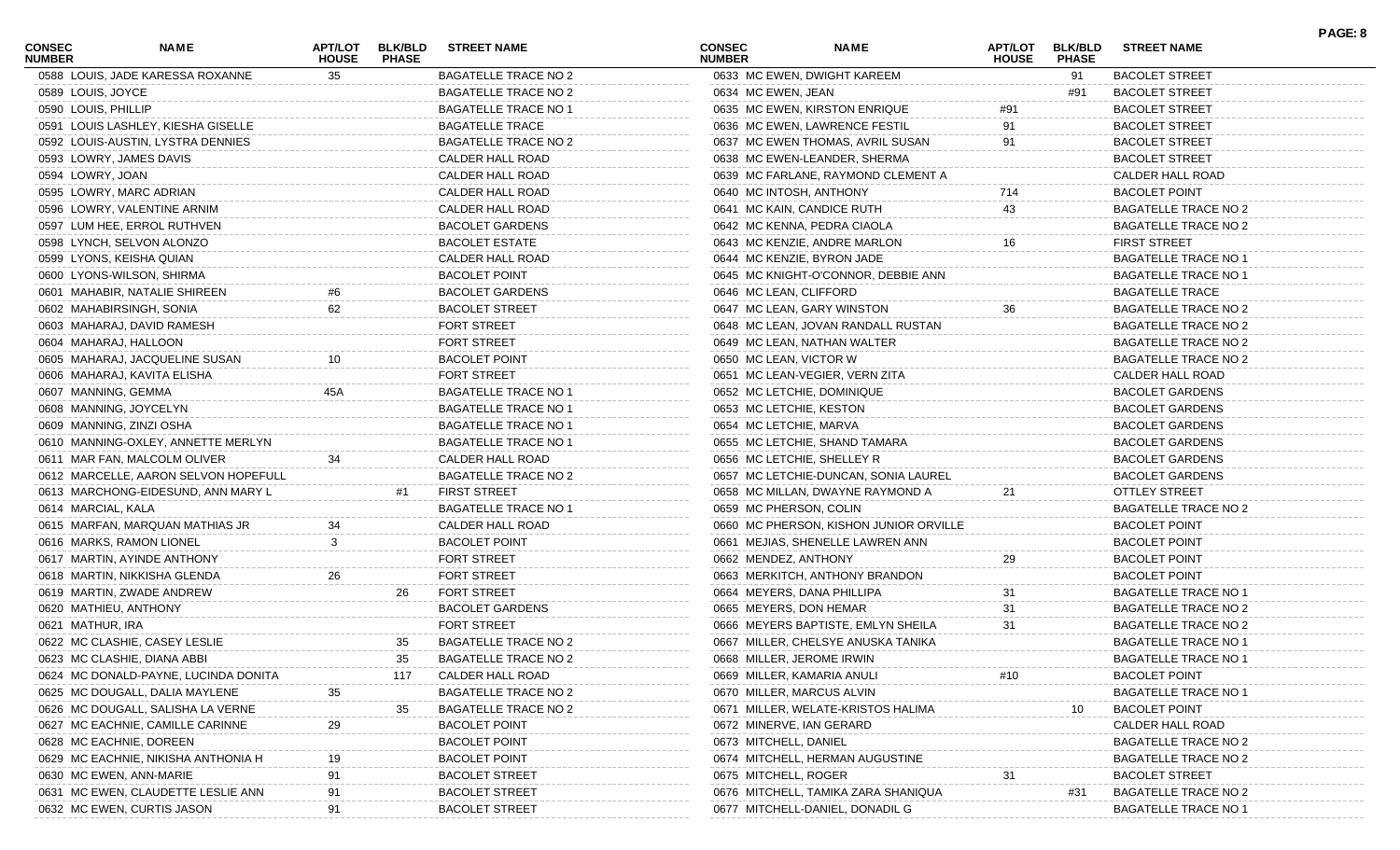| <b>CONSEC</b><br><b>NUMBER</b> | NAME                                 | APT/LOT<br><b>HOUSE</b> | <b>BLK/BLD</b><br><b>PHASE</b> | <b>STREET NAME</b>          | <b>CONSEC</b><br><b>NUMBER</b> | <b>NAME</b>                         | <b>APT/LOT</b><br><b>HOUSE</b> | <b>BLK/BLD</b><br><b>PHASE</b> | <b>STREET NAME</b>          | PAGE: 9 |
|--------------------------------|--------------------------------------|-------------------------|--------------------------------|-----------------------------|--------------------------------|-------------------------------------|--------------------------------|--------------------------------|-----------------------------|---------|
|                                | 0678 MITCHELL-MARCELLE, CAROLYN      |                         |                                | <b>BAGATELLE TRACE NO 2</b> | 0723 NOWELL, LESTER            |                                     |                                |                                | <b>OTTLEY STREET</b>        |         |
|                                | 0679 MOHAMMED, ANN MARIE             |                         |                                | <b>BACOLET STREET</b>       |                                | 0724 NURSE, LUCILLE MARJORIE        |                                |                                | <b>BAGATELLE TRACE NO 2</b> |         |
| 0680 MOHAMMED, AZAD            |                                      | 57                      |                                | <b>BACOLET CRESCENT</b>     |                                | 0725 O'BRIEN, SHEQUILLE HAKEEM      |                                |                                | <b>BACOLET GARDENS</b>      |         |
|                                | 0681 MOHAMMED, CATHY                 |                         |                                | <b>BACOLET STREET</b>       |                                | 0726 O'CONNOR, AKEEM JOHN CYRUS     |                                |                                | OTTLEY STREET               |         |
|                                | 0682 MOHAMMED, MARGARET YUCK CHIN    | #57                     |                                | <b>BACOLET CRESCENT</b>     |                                | 0727 O'CONNOR, BRYAN JUNIOR         |                                |                                | <b>BAGATELLE TRACE NO 2</b> |         |
|                                | 0683 MOHAMMED, ZARNA JANEIL          | 57                      |                                | <b>BACOLET CRESCENT</b>     | 0728 O'CONNOR, CARL            |                                     |                                |                                | <b>BAGATELLE TRACE NO 1</b> |         |
| 0684 MOHAN, INDRA              |                                      |                         |                                | <b>BAGATELLE TRACE NO 2</b> |                                | 0729 O'CONNOR, KARECIA KIZZANNA     |                                |                                | <b>BAGATELLE TRACE NO 1</b> |         |
|                                | 0685 MOLLINEAU, GILLIAN NICOLE       |                         |                                | <b>BAGATELLE TRACE NO 2</b> |                                | 0730 O'CONNOR, KARLON KEGAN         |                                |                                | <b>BAGATELLE TRACE NO 1</b> |         |
| 0686 MONTANO, NANCY            |                                      |                         |                                | <b>BACOLET STREET</b>       |                                | 0731 O'CONNOR, KEDANE JOSEPH        |                                |                                | <b>BAGATELLE TRACE NO 2</b> |         |
|                                | 0687 MONTSERIN, ALEXANDER PIERRE     | 56                      |                                | <b>OTTLEY STREET</b>        | 0732 O'CONNOR, KESI SAFIYA     |                                     |                                | #15                            | <b>BAGATELLE TRACE NO 2</b> |         |
|                                | 0688 MONTSERIN, ALLISON NICOLE       |                         |                                | <b>OTTLEY STREET</b>        |                                | 0733 O'CONNOR, KHADIJA JAMELIA      |                                | 15                             | <b>BAGATELLE TRACE NO 2</b> |         |
|                                | 0689 MOORE, DELIA PATRICE            | 32                      |                                | <b>BAGATELLE TRACE NO 2</b> |                                | 0734 O'CONNOR COWAN, KERSHA REBECCA | 15                             |                                | <b>BAGATELLE TRACE NO 2</b> |         |
| 0690 MOORE, ELMA               |                                      |                         |                                | <b>BAGATELLE TRACE NO 2</b> |                                | 0735 O'CONNOR-CAESAR, MARGARET A    | 13B                            |                                | BAGATELLE TRACE NO 2        |         |
| 0691 MOORE, NATHANIEL          |                                      |                         |                                | <b>BAGATELLE TRACE NO 2</b> | 0736 OKALI, FIDELIS OBIOMA     |                                     | #17                            |                                | <b>BACOLET POINT</b>        |         |
|                                | 0692 MOORE-DENOON, PATRICIA          | 97                      |                                | <b>BACOLET POINT</b>        | 0737 OKUBOSA, LISEL RENAĖ      |                                     |                                | 27                             | <b>FORT STREET</b>          |         |
|                                | 0693 MORRISON, KARICIA ERICA KDYSIA  |                         | #10                            | <b>BACOLET CRESCENT</b>     |                                | 0738 OLLIVIERRE, ANDREW DANIEL M    |                                |                                | <b>BAGATELLE TRACE NO 1</b> |         |
|                                | 0694 MORTLEY-WINCHESTER, ANN         |                         |                                | <b>BACOLET POINT</b>        |                                | 0739 OLLIVIERRE, HILTON LAWRENCE    |                                |                                | <b>BAGATELLE TRACE NO 1</b> |         |
|                                | 0695 MORTON, MO'NIQUE SIMONESE       |                         | #8                             | <b>BAGATELLE TRACE NO 2</b> |                                | 0740 OLLIVIERRE, INDRA ELIZABETH    |                                |                                | <b>BAGATELLE TRACE</b>      |         |
| 0696 MOSES, JESSIE             |                                      |                         |                                | <b>BAGATELLE TRACE NO 1</b> |                                | 0741 OLLIVIERRE-BHOLA, SUSAN A      |                                |                                | <b>BAGATELLE TRACE NO 1</b> |         |
|                                | 0697 MOSES, MACAULAY ARTHUR CARLTON  |                         | 54                             | CALDER HALL ROAD            | 0742 OLTON LEOTAUD, ERMINE     |                                     |                                |                                | BAGATELLE TRACE NO 2        |         |
|                                | 0698 MOTTLEY, ALVIN WHITNEY ALONZO   |                         |                                | DELPECHE DRIVE              | 0743 ORR, KYLE                 |                                     |                                | 207                            | <b>BACOLET GARDENS</b>      |         |
| 0699 MUIR, NEFERTITI M         |                                      |                         | 18                             | CALDER HALL ROAD            | 0744 OSMAN, JOYCE              |                                     |                                |                                | <b>BACOLET STREET</b>       |         |
|                                | 0700 MUNGAL, MONICA LILLAWATEE       | 42                      |                                | <b>BACOLET CRESCENT</b>     | 0745 OSMAN, SARAH              |                                     |                                |                                | <b>FIRST STREET</b>         |         |
|                                | 0701 MUNGAL, SEWKUMAR FRANCIS        | #42                     |                                | <b>BACOLET CRESCENT</b>     | 0746 OTTLEY, DEAN SHAWN        |                                     | 28B                            |                                | <b>BAGATELLE TRACE NO 1</b> |         |
|                                | 0702 MURRAY, ASHLEY KAMILLIA         |                         |                                | <b>BAGATELLE TRACE NO 2</b> | 0747 OTTLEY, GARVIN            |                                     | 28B                            |                                | <b>BAGATELLE TRACE</b>      |         |
|                                | 0703 MURRAY, DORCAS ANGELLA          |                         |                                | <b>BAGATELLE TRACE</b>      | 0748 OTTLEY, GILLIAN           |                                     |                                |                                | <b>BAGATELLE TRACE</b>      |         |
| 0704 MURRAY, EDNA              |                                      |                         |                                | LOT#52 DELPECHE DRIVE       | 0749 OTTLEY, GLORIA            |                                     | $\overline{2}$                 |                                | <b>FIRST STREET</b>         |         |
|                                | 0705 MURRAY, KEVIN DENVEY            |                         |                                | <b>BACOLET STREET</b>       | 0750 OTTLEY, JESSIE URSULA     |                                     |                                |                                | <b>BAGATELLE TRACE</b>      |         |
|                                | 0706 MURRAY, YEN'K C J TIFFANY C D   |                         |                                | <b>BAGATELLE TRACE NO 2</b> | 0751 OTTLEY, RAYMOND           |                                     |                                |                                | <b>FIRST STREET</b>         |         |
|                                | 0707 MURRAY-LINDOW, CRISCEL EARLISHA |                         |                                | <b>BACOLET STREET</b>       |                                | 0752 OTTLEY, RONALD RUTHVEN         | A1                             |                                | OTTLEY STREET               |         |
|                                | 0708 MUSGRAVE, ANTHONY GABRIEL I L   |                         |                                | <b>BAGATELLE TRACE NO 1</b> | 0753 OTWAY, JOHN WILLIAM       |                                     | #6                             |                                | <b>BACOLET GARDENS</b>      |         |
|                                | 0709 NANCIS, DELYSE JONELLE          |                         |                                | <b>OTTLEY STREET</b>        |                                | 0754 OTWAY, SABRE DIANA JANE        | #6                             |                                | <b>BACOLET GARDENS</b>      |         |
|                                | 0710 NANCIS, JASON DEVON             | 13                      |                                | <b>OTTLEY STREET</b>        |                                | 0755 PANDA, JACQUELINE MARION       | 17                             |                                | BAGATELLE TRACE NO 2        |         |
|                                | 0711 NANDLAL, JOHN SOLOMON           |                         | 36                             | <b>KNOTT DRIVE</b>          |                                | 0756 PAPPOE, BRENDA GERTRUDE        | 10                             |                                | <b>BACOLET GARDENS</b>      |         |
|                                | 0712 NELSON, DAVE SHERWIN            |                         |                                | <b>BAGATELLE TRACE</b>      |                                | 0757 PARILLON, ANTHONY GERARD       | LOT#9                          |                                | <b>BACOLET POINT</b>        |         |
|                                | 0713 NELSON, JUNIOR JAMES            | 50                      |                                | CALDER HALL ROAD            |                                | 0758 PARKS GODSON-PHILLIPS, M A     |                                |                                | <b>BACOLET POINT</b>        |         |
|                                | 0714 NELSON, KAREEM KERON JAMAL      | 47                      |                                | <b>BAGATELLE TRACE NO 2</b> | 0759 PATRICK, ALDRICK          |                                     |                                |                                | <b>BACOLET POINT</b>        |         |
| 0715 NELSON, KATHLEEN          |                                      |                         |                                |                             |                                | 0760 PAYNE, ALEXANDRA ANGEL         |                                |                                |                             |         |
|                                |                                      |                         |                                | <b>BAGATELLE TRACE NO 2</b> |                                |                                     |                                |                                | CALDER HALL ROAD            |         |
|                                | 0716 NELSON, LESLIE ANN BEVERLY      |                         |                                | <b>BAGATELLE TRACE NO 2</b> | 0761 PAYNE, ANTHONY            |                                     |                                |                                | <b>BAGATELLE TRACE NO 1</b> |         |
|                                | 0717 NELSON, SHAÈ JOEL ALVA          | #50                     |                                | CALDER HALL ROAD            | 0762 PAYNE, BILL BERNARD       |                                     |                                |                                | CALDER HALL ROAD            |         |
|                                | 0718 NELSON, SHÁNIQUE ARIANNE        | #50                     |                                | CALDER HALL ROAD            | 0763 PAYNE, PETRA MARGARET     |                                     | #105                           |                                | <b>BACOLET POINT</b>        |         |
|                                | 0719 NEWALLO, LIAN ELENI             |                         |                                | MC LETCHIE STREET           | 0764 PAYNE, YVETTE             |                                     |                                |                                | CALDER HALL ROAD            |         |
|                                | 0720 NIXON, VICTOR EMMANUEL LEIGH    |                         |                                | <b>BAGATELLE TRACE</b>      |                                | 0765 PENALOZA, DIVINA VIRGINIA      | <b>LP57</b>                    |                                | <b>BACOLET STREET</b>       |         |
|                                | 0721 NOEL, ELIZABETH MARILYN         |                         |                                | <b>BAGATELLE TRACE</b>      | 0766 PENALOZA, JUDY ZAFEINA    |                                     |                                |                                | <b>BACOLET POINT</b>        |         |
|                                | 0722 NOVOA, CHANTELLE ANASTASIA P    | #29                     |                                | <b>BACOLET POINT</b>        | 0767 PENALOZA, MICHAEL D       |                                     |                                |                                | <b>BACOLET POINT</b>        |         |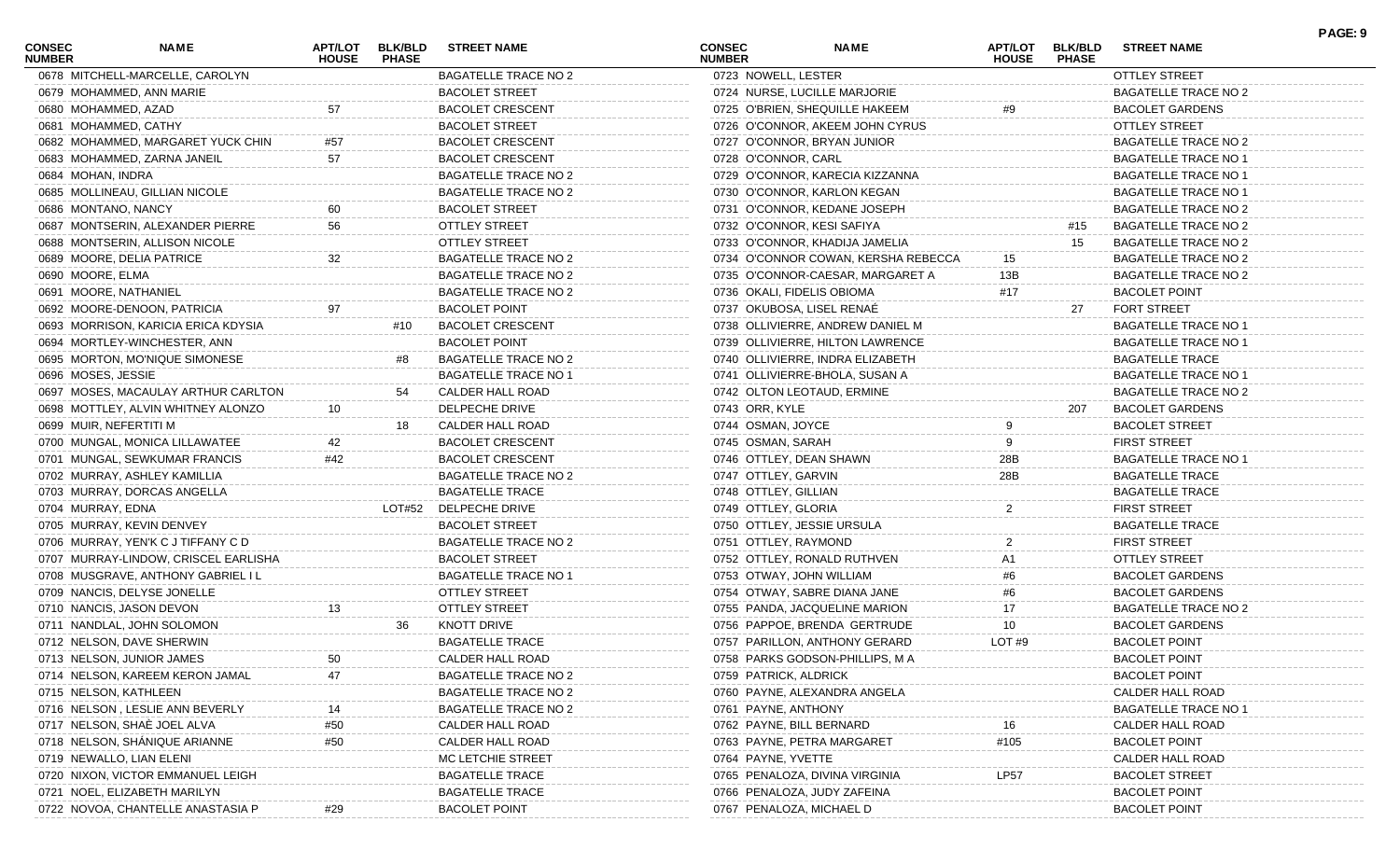| CONSEC<br><b>NUMBER</b> | NAME                                          | APT/LOT<br><b>HOUSE</b> | <b>BLK/BLD</b><br><b>PHASE</b> | <b>STREET NAME</b>          | <b>CONSEC</b><br><b>NUMBER</b> |                        | NAME                                  | <b>APT/LOT</b><br><b>HOUSE</b> | <b>BLK/BLD</b><br><b>PHASE</b> | <b>STREET NAME</b>              | <b>PAGE: 10</b> |
|-------------------------|-----------------------------------------------|-------------------------|--------------------------------|-----------------------------|--------------------------------|------------------------|---------------------------------------|--------------------------------|--------------------------------|---------------------------------|-----------------|
|                         | 0768 PEREZ, RICARDO RAY-ANTHONY               | 71                      |                                | <b>BACOLET CRESCENT</b>     |                                |                        | 0813 PRICE, MARGARET PHILOMENA        |                                |                                | MC LETCHIE STREET               |                 |
|                         | 0769 PERSAD, JENNA JAYA NADIA                 |                         | #7                             | <b>OTTLEY STREET</b>        |                                | 0814 PRIME, DAVID      |                                       |                                |                                | <b>BAGATELLE TRACE NO 2</b>     |                 |
|                         | 0770 PERSAD, JOANNA JOSANNE                   |                         |                                | <b>OTTLEY STREET</b>        |                                | 0815 PUNJABI, RHODA    |                                       |                                |                                | <b>BACOLET STREET</b>           |                 |
| 0771 PERSAD, NARESH     |                                               |                         |                                | <b>OTTLEY STREET</b>        |                                |                        | 0816 PUNJABI, ROBERTO RAMOUTAR        |                                |                                | <b>BACOLET STREET</b>           |                 |
|                         | 0772 PERSAD-JOHNSON, GANEESHA JOANNA   APT #2 |                         |                                | <b>OTTLEY STREET</b>        |                                |                        | 0817 PUNTER, NYRON BRIAN              |                                |                                | <b>BAGATELLE TRACE NO 3</b>     |                 |
|                         | 0773 PETERS, AMANDA TAWONA                    | # 17                    |                                | <b>BAGATELLE TRACE NO 1</b> |                                | 0818 QUAMINA, MERVYN   |                                       |                                |                                | <b>FIRST STREET</b>             |                 |
| 0774 PETERS, FRANK      |                                               |                         |                                | <b>BACOLET POINT</b>        |                                | 0819 QUAN HEM, LEON    |                                       |                                |                                | CALDER HALL ROAD                |                 |
|                         | 0775 PETERS, NITHA PEARLY                     |                         |                                | <b>BAGATELLE TRACE NO 2</b> |                                |                        | 0820 QUAN HEM, THELMA ROSALIE         |                                |                                | CALDER HALL ROAD                |                 |
|                         | 0776 PETERS, PHYLLIS BADROUL                  | 63                      |                                | <b>BACOLET POINT</b>        |                                |                        | 0821 QUASHIE, GODWIN WASHINGTON       |                                |                                | <b>BAGATELLE TRACE NO 1</b>     |                 |
|                         | 0777 PETERS-DOUGLAS, CAMILLE BIANCA           |                         |                                | CALDER HALL ROAD            |                                |                        | 0822 QUASHIE, KYLAN JAAZIEL           |                                |                                | <b>BAGATELLE TRACE NO 1</b>     |                 |
|                         | 0778 PHILIP, PETER ANTHONY                    | 65                      |                                | <b>BACOLET STREET</b>       |                                |                        | 0823 QUASHIE, KYLE JAASIEL            |                                |                                | <b>BAGATELLE TRACE NO 1</b>     |                 |
|                         | 0779 PHILLIP, DAYNE SIMON                     | 60                      |                                | <b>BAGATELLE TRACE NO 1</b> |                                |                        | 0824 RADGMAN, DAVE HILLARY            |                                |                                | <b>BACOLET POINT</b>            |                 |
|                         | 0780 PHILLIP, KATHY AGNES                     |                         |                                | <b>BACOLET POINT</b>        |                                |                        | 0825 RADGMAN, NYRON RICHARDO          |                                |                                | <b>BACOLET ESTATE</b>           |                 |
|                         | 0781 PHILLIP, SHERVON STEPHEN                 |                         |                                | <b>BAGATELLE TRACE NO 1</b> |                                |                        | 0826 RADGMAN DAVIDSON, ORALEE MINASHA |                                |                                | <b>BACOLET POINT</b>            |                 |
|                         | 0782 PHILLIPS, CHARMAINE                      |                         |                                | <b>BAGATELLE TRACE NO 1</b> |                                |                        | 0827 RAMCHARAN, NATHANIEL             |                                |                                | <b>BAGATELLE TRACE NO 1</b>     |                 |
|                         | 0783 PHILLIPS, CHELSEA JUBILEE                |                         |                                | <b>BAGATELLE TRACE NO 2</b> |                                |                        | 0828 RAMEY, CHERRY ANN                |                                |                                | <b>BAGATELLE TRACE</b>          |                 |
|                         | 0784 PHILLIPS, DAREN ALVIN                    |                         |                                | <b>BAGATELLE TRACE NO 1</b> |                                |                        | 0829 RAMEY, TARIK DOMINIC             |                                |                                | <b>BAGATELLE TRACE NO 1 EXT</b> |                 |
| 0785 PHILLIPS, DAVID    |                                               | #42                     |                                | <b>BAGATELLE TRACE NO 1</b> |                                |                        | 0830 RAMEY, TRICIA SHELLY-ANN         |                                |                                | <b>BAGATELLE TRACE NO 1</b>     |                 |
|                         | 0786 PHILLIPS, DEXTER                         | 42                      |                                | <b>BAGATELLE TRACE NO 1</b> |                                |                        | 0831 RAMEY-ELDER, MARION MATRINA      | 35                             |                                | <b>BAGATELLE TRACE NO 1</b>     |                 |
| 0787 PHILLIPS, DIANE    |                                               | #74                     |                                | <b>BAGATELLE TRACE</b>      |                                | 0832 RAMNARINE, MARY   |                                       |                                |                                | <b>FORT STREET</b>              |                 |
|                         | 0788 PHILLIPS, HAZEL MICHELLE NEVA            |                         |                                | <b>BACOLET POINT</b>        |                                |                        | 0833 RAMPERSAD-TARDIEU, ANEDA         | 21                             |                                | <b>BACOLET POINT</b>            |                 |
|                         | 0789 PHILLIPS, JOHN LLOYDON                   |                         | 28                             | <b>CALDER HALL ROAD</b>     |                                | 0834 RAMSAY, CARLTON   |                                       |                                |                                | CALDER HALL ROAD                |                 |
|                         | 0790 PHILLIPS, LANGDON LENNOX                 |                         |                                | <b>BACOLET POINT</b>        |                                |                        | 0835 RAMSAY, DANA-MARIE ORTINIQUE     |                                |                                | <b>BAGATELLE TRACE NO 1</b>     |                 |
|                         | 0791 PHILLIPS, LENNOX                         |                         |                                | <b>BACOLET POINT</b>        |                                |                        | 0836 RAMSAY, DARION LYNDON K          |                                | 44                             | <b>BAGATELLE TRACE NO 1</b>     |                 |
|                         | 0792 PHILLIPS, LENNOX CODRINGTON              |                         |                                | <b>BACOLET POINT</b>        |                                |                        | 0837 RAMSAY, LYNDON GARFIELD          |                                |                                | CALDER HALL ROAD                |                 |
|                         | 0793 PHILLIPS, LYSTRA J                       |                         |                                | <b>BACOLET POINT</b>        |                                |                        | 0838 RAMSAY, MERVIN GLENROY           |                                |                                | CALDER HALL ROAD                |                 |
|                         |                                               |                         |                                | <b>BAGATELLE TRACE NO 1</b> |                                |                        |                                       |                                |                                | CALDER HALL ROAD                |                 |
|                         | 0794 PHILLIPS, MARGARET KATE                  | 42                      |                                |                             |                                |                        | 0839 RAMSEY, INGRID PATRICIA          |                                |                                |                                 |                 |
| 0795 PHILLIPS, NEVA     |                                               |                         |                                | <b>BACOLET POINT</b>        |                                |                        | 0840 RAMSEY, NIKISHA NICOLE           |                                |                                | CALDER HALL ROAD                |                 |
|                         | 0796 PHILLIPS, PATRICIA ANN                   |                         |                                | <b>BACOLET GARDENS</b>      |                                |                        | 0841 RAMSEY, NYASHA JONELLE           | 60                             |                                | CALDER HALL ROAD                |                 |
| 0797 PHILLIPS, REID     |                                               | 74                      |                                | <b>BAGATELLE TRACE NO 1</b> |                                |                        | 0842 RAYMOND GAY, CHARMAINE CHERRIE   |                                |                                | <b>BAGATELLE TRACE NO 1</b>     |                 |
|                         | 0798 PHILLIPS, SCOTT LAWRENCE                 |                         |                                | <b>BACOLET GARDENS</b>      |                                | 0843 REDMAN, GODFREY   |                                       |                                |                                | <b>FORT STREET</b>              |                 |
|                         | 0799 PHILLIPS, SELWYN NOEL                    |                         |                                | CALDER HALL ROAD            |                                |                        | 0844 REGIS, MERLYN CHRISTINE          | #34                            |                                | MC LETCHIE STREET               |                 |
| 0800 PHILLIPS, SYLVAN   |                                               |                         |                                | <b>BAGATELLE TRACE</b>      |                                |                        | 0845 REGIS, STEVE HALBERT             |                                | #34                            | MC LETCHIE STREET               |                 |
|                         | 0801 PHILLIPS, WENDY-ANN LENESE               | 42                      |                                | <b>BAGATELLE TRACE NO 1</b> |                                |                        | 0846 REVEIRO-STEWART, JULIA           |                                |                                | <b>BAGATELLE TRACE NO 1</b>     |                 |
|                         | 0802 PHILLIPS III, LENNOX CODRINGTON          |                         |                                | <b>BACOLET POINT</b>        |                                |                        | 0847 RICHARDS, AALIYAH VIKKI          |                                |                                | <b>BAGATELLE TRACE NO 2</b>     |                 |
|                         | 0803 PHILLIPS POLLARD, CHRISTI NOLVA F        | 12                      |                                | BAGATELLE TRACE NO 2        |                                |                        | 0848 RICHARDS, ARIANNA MICHAELA       |                                | 59                             | CALDER HALL ROAD                |                 |
|                         | 0804 PIERRE, CYDELLE DAYNIEL                  |                         |                                | CALDER HALL ROAD            |                                |                        | 0849 RICHARDS, CAMILLE RENE           |                                |                                | CALDER HALL ROAD                |                 |
|                         | 0805 PIERRE, KESTON BRANDON STEFAN            |                         |                                | <b>BACOLET STREET</b>       |                                | 0850 RICHARDS, JUNE    |                                       |                                | #40                            | CALDER HALL ROAD                |                 |
|                         | 0806 PIERRE-SAUNDERS, GILLIAN E               |                         |                                | <b>BACOLET CRESCENT</b>     |                                | 0851 RILEY, BRIAN      |                                       | 51                             |                                | <b>BACOLET CRESCENT</b>         |                 |
|                         | 0807 PILGRIM, SHARON BETSY                    |                         | #57                            | CALDER HALL ROAD            |                                |                        | 0852 ROACH, ANTONIO EMEKA             |                                |                                | <b>BAGATELLE TRACE NO 1</b>     |                 |
| 0808 POTTER, MARIA      |                                               | 49                      |                                | DELPECHE DRIVE              |                                | 0853 ROACH, YVETTE     |                                       |                                |                                | <b>BAGATELLE TRACE NO 1</b>     |                 |
|                         | 0809 POWDER, NICOLAS DOMINIQUE C              |                         |                                | <b>CALDER HALL ROAD</b>     |                                |                        | 0854 ROACHFORD, KEMSHA NIKEISHA       |                                |                                | <b>BAGATELLE TRACE NO 1</b>     |                 |
|                         | 0810 PRESCOD, CAMELLE MONIQUE                 |                         |                                | HILL CREST DRIVE            |                                | 0855 ROBERTS, AUSTIN   |                                       |                                |                                | <b>BAGATELLE TRACE</b>          |                 |
|                         | 0811 PRESCOD, WENDY MICHELLE                  |                         |                                | <b>BAGATELLE TRACE NO 2</b> |                                | 0856 ROBERTS, COLLIN L |                                       | 81                             |                                | <b>BACOLET STREET</b>           |                 |
|                         | 0812 PRESCOTT, KADESHA KHALEAH P              |                         |                                | CALDER HALL ROAD            |                                |                        | 0857 ROBERTS, LECELLI ANASTASIA R     |                                |                                | <b>OTTLEY STREET</b>            |                 |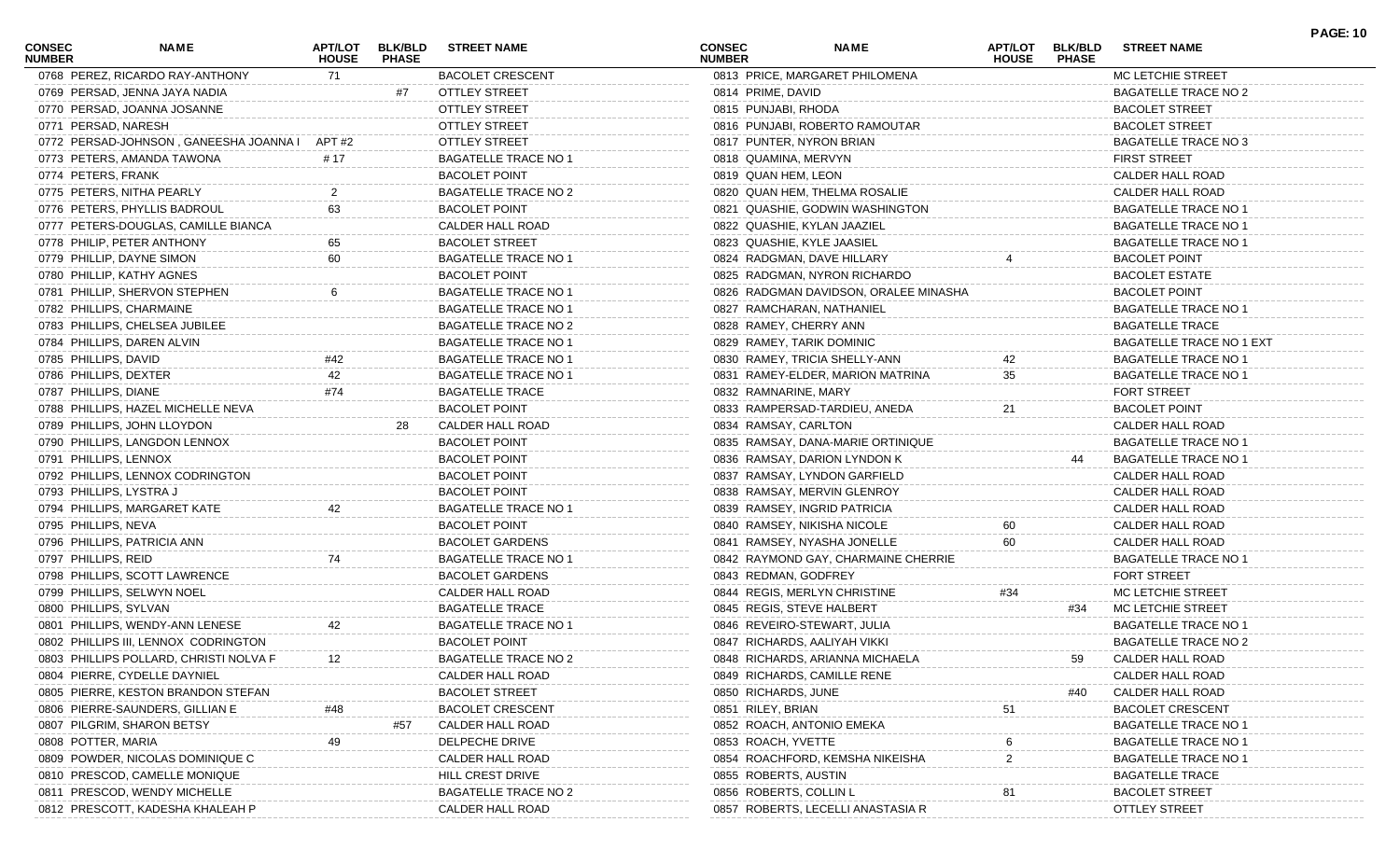| CONSEC<br><b>NUMBER</b> | NAME                                   | APT/LOT<br><b>HOUSE</b> | <b>BLK/BLD</b><br><b>PHASE</b> | <b>STREET NAME</b>          | <b>CONSEC</b><br><b>NUMBER</b> |                    | <b>NAME</b>                        | APT/LOT<br><b>HOUSE</b> | <b>BLK/BLD</b><br><b>PHASE</b> | <b>STREET NAME</b>          | <b>PAGE: 11</b> |
|-------------------------|----------------------------------------|-------------------------|--------------------------------|-----------------------------|--------------------------------|--------------------|------------------------------------|-------------------------|--------------------------------|-----------------------------|-----------------|
|                         | 0858 ROBERTS, LENNOX LEROY             |                         |                                | <b>BACOLET POINT</b>        |                                |                    | 0903 SANDY, IAN ALEXANDER B        |                         |                                | <b>BAGATELLE TRACE</b>      |                 |
|                         | 0859 ROBERTS, PATRICIA T               |                         |                                | BAGATELLE TRACE NO 2        |                                |                    | 0904 SANDY, IAN LENNIS             |                         |                                | BAGATELLE TRACE NO 2        |                 |
|                         | 0860 ROBINSON, ALTHEA DEBRA            | 56B                     |                                | CALDER HALL ROAD            |                                | 0905 SANDY, JOY A  |                                    |                         |                                | <b>BACOLET GARDENS</b>      |                 |
|                         | 0861 ROBINSON, BRENDON ATIBA           |                         |                                | <b>BAGATELLE TRACE NO 2</b> |                                | 0906 SANDY, MERLYN |                                    |                         |                                | <b>BAGATELLE TRACE</b>      |                 |
|                         | 0862 ROBINSON, D'ARTAGNAN GABIN ADRIEL |                         |                                | <b>BACOLET POINT</b>        |                                |                    | 0907 SANDY, PETAL PATINCE          | 26                      |                                | <b>BAGATELLE TRACE NO 2</b> |                 |
| 0863 ROBINSON, DANIEL   |                                        | 26                      |                                | <b>BAGATELLE TRACE NO 2</b> |                                |                    | 0908 SANDY, QUIVERNE LATOYA        |                         |                                | BAGATELLE TRACE NO 2        |                 |
|                         | 0864 ROBINSON, FENTON FENRICK          |                         |                                | <b>BAGATELLE TRACE NO 2</b> |                                | 0909 SANDY, SAMUEL |                                    |                         |                                | <b>BACOLET STREET</b>       |                 |
|                         | 0865 ROBINSON, HELEN LISA              | 73                      |                                | <b>BACOLET STREET</b>       |                                |                    | 0910 SANDY, SAMUEL IGNATIUS        |                         | 71                             | <b>BACOLET CRESCENT</b>     |                 |
|                         | 0866 ROBINSON, KASSIM NIGEL SHAQUILLE  |                         |                                | CALDER HALL ROAD            |                                |                    | 0911 SANDY, ZELMA NEE GRANT        |                         |                                | <b>BACOLET CRESCENT</b>     |                 |
|                         | 0867 ROBINSON, KEISHA YVONNE           |                         |                                | <b>BAGATELLE TRACE NO 2</b> |                                |                    | 0912 SANDY-LIBERT, CHERYL H        |                         |                                | <b>BAGATELLE TRACE NO 1</b> |                 |
|                         | 0868 ROBINSON, MATTHEW                 |                         |                                | <b>BAGATELLE TRACE NO 2</b> |                                |                    | 0913 SANGSTER-SINGH, KATHLEEN RUTH | 66                      |                                | <b>OTTLEY STREET</b>        |                 |
|                         | 0869 ROBINSON, MATTLON SHIRVY S        |                         |                                | <b>BAGATELLE TRACE NO 2</b> |                                |                    | 0914 SANTANA, ALICIA RAMONA        |                         |                                | BAGATELLE TRACE NO 2        |                 |
|                         | 0870 ROBINSON, SHIRLEY ALVERNA         |                         |                                | <b>BAGATELLE TRACE NO 2</b> |                                |                    | 0915 SANTANA, FRANCISCO ARCHER     |                         |                                | <b>BAGATELLE TRACE</b>      |                 |
|                         | 0871 ROBINSON, SHIRMATT MATTHIAS M     |                         | LP#53                          | <b>BAGATELLE TRACE NO 2</b> |                                |                    | 0916 SANTANA, KIMBERLY FRANCISCA   |                         |                                | <b>BAGATELLE TRACE NO 2</b> |                 |
|                         | 0872 ROBLEY, KEISHELL KAYLAN           |                         |                                | <b>OTTLEY STREET</b>        |                                |                    | 0917 SANTANA, SYLVIA               |                         |                                | <b>BAGATELLE TRACE</b>      |                 |
|                         | 0873 ROBLEY, WENDELL KENNETH           |                         |                                | <b>BAGATELLE TRACE NO 2</b> |                                |                    | 0918 SANTANA-CHARLES, ALISON ALICE |                         |                                | <b>BAGATELLE TRACE NO 2</b> |                 |
|                         | 0874 ROBLEY CARUTH, TANEIKA SHAUNDA P  |                         |                                | <b>BAGATELLE TRACE NO 2</b> |                                |                    | 0919 SARDINHA, LARRY ANCIL         | 10                      |                                | DELPECHE DRIVE              |                 |
|                         | 0875 ROBLEY MELVILLE, TAMEIKA S P      |                         |                                | <b>BAGATELLE TRACE NO 2</b> |                                |                    | 0920 SARDINHA-ALMANDOZ, SANDRA J   |                         |                                | <b>BACOLET POINT</b>        |                 |
|                         | 0876 ROBLEY WOODS, KEISHA LA VAUGHN    |                         |                                | <b>BAGATELLE TRACE NO 2</b> |                                |                    | 0921 SAVARY, GARY ORAL             | #2                      |                                | BAGATELLE TRACE NO 1 EXT    |                 |
| 0877 ROGERS, CLINT      |                                        |                         |                                | <b>BAGATELLE TRACE NO 1</b> |                                | 0922 SAYAD, REHANA |                                    | 34                      |                                | CALDER HALL ROAD            |                 |
|                         | 0878 ROGERS, CURTIS FITZGERALD         |                         |                                | <b>BAGATELLE TRACE NO 1</b> |                                |                    | 0923 SCHNEIDER, RAPHAEL ANTHONY    | #6                      |                                | <b>BACOLET POINT</b>        |                 |
|                         | 0879 ROGERS, DELROY ROYSON             |                         |                                | <b>BAGATELLE TRACE NO 1</b> |                                |                    | 0924 SCHNEIDER-MEDFORD, DEBBIE     |                         |                                | <b>BACOLET CRESCENT</b>     |                 |
| 0880 ROGERS, FOSTER     |                                        | 23A                     |                                | <b>BAGATELLE TRACE NO 2</b> |                                |                    | 0925 SCOTLAND, DIANNE JOYCELYN     |                         |                                | CALDER HALL ROAD            |                 |
|                         | 0881 ROGERS, HARVEY MELBERT            |                         |                                | <b>BAGATELLE TRACE NO 1</b> |                                |                    | 0926 SCOTLAND, SHELDON C           | 42B                     |                                | CALDER HALL ROAD            |                 |
|                         | 0882 ROGERS, JOSEPH ROYSON             |                         |                                | <b>BAGATELLE TRACE NO 1</b> |                                |                    | 0927 SCOTT, KEON STEPHON D         |                         |                                | <b>OTTLEY STREET</b>        |                 |
| 0883 ROGERS, MAXINE     |                                        |                         |                                | <b>BAGATELLE TRACE NO 1</b> |                                |                    | 0928 SCOTT, MARTHA ANNA            |                         |                                | <b>BACOLET POINT</b>        |                 |
|                         |                                        |                         |                                | <b>BACOLET POINT</b>        |                                |                    |                                    |                         |                                | <b>BACOLET POINT</b>        |                 |
| 0884 ROGERS, ROSANA     |                                        | 21                      |                                |                             |                                |                    | 0929 SCOTT, STANLEY ANTHONY PETER  |                         |                                |                             |                 |
|                         | 0885 ROJAS, CARLTON FELIX              | #19                     |                                | <b>KNOTT DRIVE</b>          |                                |                    | 0930 SEALES-MANSANO, TAMIKA L      | 13                      |                                | CALDER HALL ROAD            |                 |
|                         | 0886 ROMERO GORDON, APRIL FERN         |                         | #21                            | <b>BAGATELLE TRACE NO 1</b> |                                |                    | 0931 SEALY, ANN MARIE HILARY       |                         |                                | <b>BAGATELLE TRACE NO 1</b> |                 |
|                         | 0887 ROSS, ANTHONY BERNARD             | 60A                     |                                | <b>FIRST STREET</b>         |                                |                    | 0932 SEALY, HIRAM ARMSTRONG        |                         |                                | <b>OTTLEY STREET</b>        |                 |
|                         | 0888 ROSS, AYANNELLE RAELICIA STEFANIA |                         |                                | <b>BACOLET POINT</b>        |                                |                    | 0933 SEALY, SHAQUILLE LINCOLN      |                         |                                | <b>BAGATELLE TRACE NO 2</b> |                 |
|                         | 0889 ROSS, CLINTON PAUL                | 60A                     |                                | <b>FIRST STREET</b>         |                                |                    | 0934 SEALY-BOCAGE, CLAIRE JENNIFER | 30                      |                                | <b>BAGATELLE TRACE NO 1</b> |                 |
| 0890 SAHAI, SACHA       |                                        |                         | A91                            | WAYNE CRESCENT              |                                |                    | 0935 SEBRO, CANDACE WESLEY SOMMER  |                         |                                | <b>BACOLET POINT</b>        |                 |
|                         | 0891 SAMPSON, CRYSTAL BRENDA           |                         |                                | <b>OTTLEY STREET</b>        |                                |                    | 0936 SEBRO, HAZEL-ANN TAMARA       | 81                      |                                | <b>BACOLET POINT</b>        |                 |
|                         | 0892 SAMPSON, DIANNE WANDA             |                         |                                | <b>BACOLET STREET</b>       |                                |                    | 0937 SEBRO, KRISTY-JO ALFIE FINBAR |                         | LP81                           | <b>BACOLET POINT</b>        |                 |
|                         | 0893 SAMPSON, JACKIE SHELLY ANN        |                         |                                | <b>BACOLET STREET</b>       |                                |                    | 0938 SEBRO, RONNIE ALEX FINBAR     |                         |                                | <b>BACOLET POINT</b>        |                 |
|                         | 0894 SAMPSON, MARGARET ELEANORA        |                         |                                | <b>BACOLET GARDENS</b>      |                                |                    | 0939 SEBRO, STEPHEN OTTO FINBAR    |                         |                                | <b>BACOLET POINT</b>        |                 |
| 0895 SAMPSON, MILTON    |                                        |                         |                                | <b>BACOLET STREET</b>       |                                |                    | 0940 SECOND, GAIL ROXANNE          |                         |                                | <b>BAGATELLE TRACE NO 2</b> |                 |
|                         | 0896 SAMPSON-SMITH, BEVERLY ANN M      |                         |                                | <b>BAGATELLE TRACE NO 1</b> |                                |                    | 0941 SERGEANT, GISELLE LANIE       |                         |                                | <b>BAGATELLE TRACE NO 2</b> |                 |
|                         | 0897 SAMUEL, ANGELA MARIA              |                         |                                | <b>BACOLET GARDENS</b>      |                                |                    | 0942 SERGEANT, ZAVINA FAITH        |                         |                                | <b>BAGATELLE TRACE NO 2</b> |                 |
| 0898 SAMUEL, LLOYD JR   |                                        |                         |                                | <b>BAGATELLE TRACE NO 2</b> |                                |                    | 0943 SERGEANT- GRAY, VERONA        |                         |                                | <b>BAGATELLE TRACE NO 2</b> |                 |
|                         | 0899 SAMUEL, TREVOR WINSTON            |                         |                                | <b>BACOLET GARDENS</b>      |                                |                    | 0944 SERRANO, MARIA TERESA         |                         |                                | <b>BACOLET POINT</b>        |                 |
|                         | 0900 SANDY, ALEX KESHON                |                         |                                | <b>BAGATELLE TRACE NO 2</b> |                                |                    | 0945 SERRANO, RAYNOLD M            |                         |                                | <b>BACOLET POINT</b>        |                 |
|                         | 0901 SANDY, EARLE SHELDON              |                         |                                | <b>BACOLET GARDENS</b>      |                                |                    | 0946 SIMMONS, AKQUILLE CLEVORN     |                         |                                | <b>BACOLET STREET</b>       |                 |
|                         | 0902 SANDY, HILTON ERROL               |                         |                                | <b>BACOLET GARDENS</b>      |                                |                    | 0947 SIMMONS, ALICIA AGATHA        |                         |                                | <b>FIRST STREET</b>         |                 |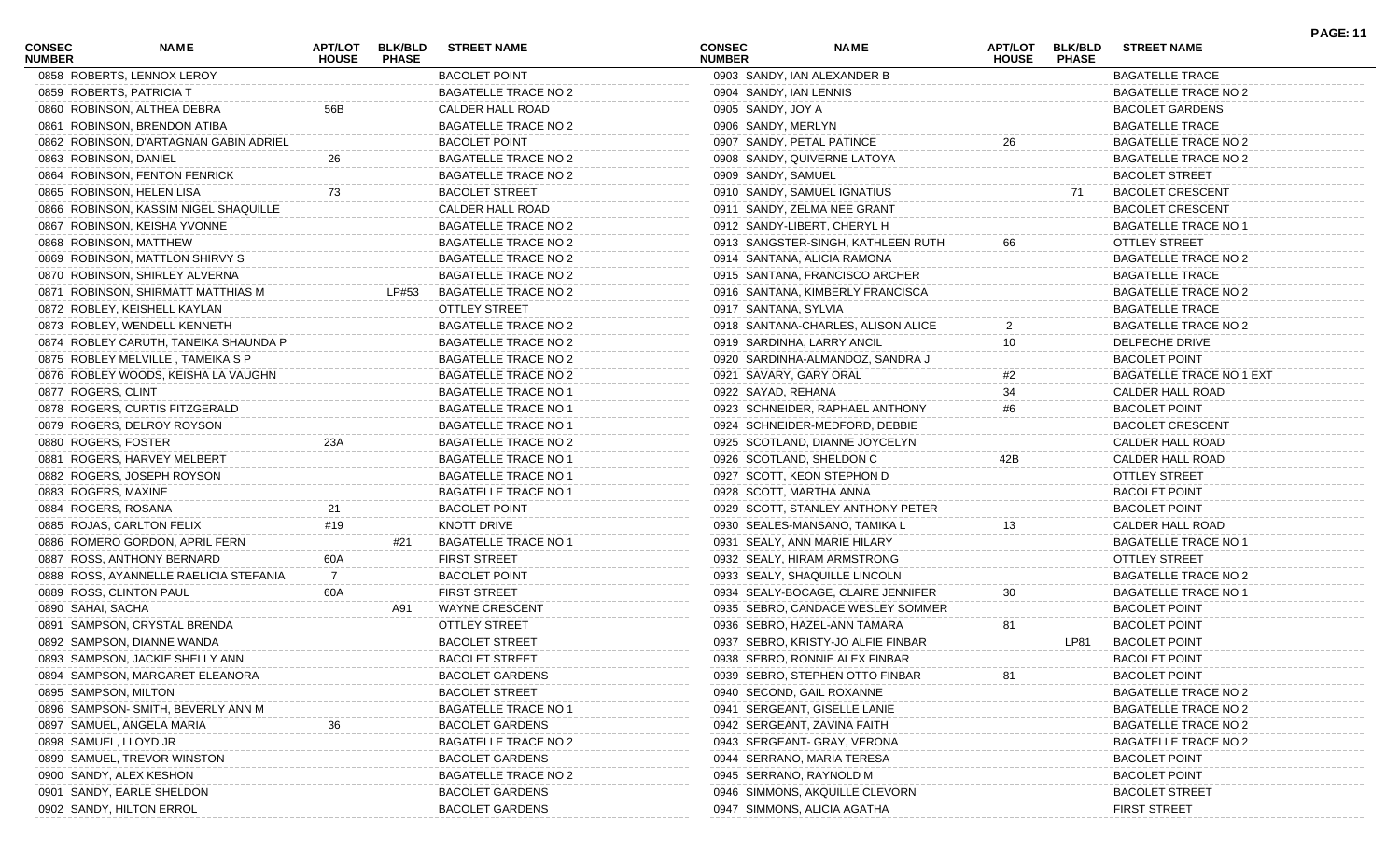| 0948 SIMMONS, CHLOE SHANEL<br><b>FIRST STREET</b><br>0993 STEWART, KYLE KHODI KASHIEF<br><b>BAGATELLE TRACE NO 1</b><br><b>BACOLET STREET</b><br>0949 SIMMONS, SHAQUILLE LANCE<br>0994 STEWART, LAWRENCE WAYNE<br>OTTLEY STREET<br>25<br><b>OTTLEY STREET</b><br>0950 SINANAN-PERSAD, SANDRA ROHANI<br>0995 STEWART, MATTHEW DAVID L<br>25<br>OTTLEY STREET<br><b>OTTLEY STREET</b><br>0996 STEWART, MAURICE ANTHONY DAVE<br><b>OTTLEY STREET</b><br>0951 SINGH, AMMAR<br>#66<br>0952 SINGH, DAVID DILIP<br><b>OTTLEY STREET</b><br>0997 STEWART, SHEVONE ACKEL MIGUEL<br><b>BAGATELLE TRACE NO 1</b><br>16<br>0998 STEWART, STACY-ANN BEVERLY C<br>0953 SINGH, KEITH BALRAM<br>#94<br><b>BACOLET POINT</b><br>BAGATELLE TRACE NO 2<br>58<br>0954 SKEETE, JULIEN JUDE<br>0999 STRAESSLE, JACQUELINE SUSAN A<br><b>BAGATELLE TRACE NO 2</b><br><b>BACOLET GARDENS</b><br><b>BACOLET POINT</b><br>1000 STRAESSLE, JAKOB NIGEL<br>0955 SMALL, ARTHUR FRANKLIN<br><b>BACOLET GARDENS</b><br>75<br>1001 STRAESSLE, MEILING<br>0956 SMALL, AURIOL NORLEEN<br>75<br><b>BACOLET POINT</b><br><b>BACOLET GARDENS</b><br>1002 STRAESSLE-WILLIAMSON, E<br>0957 SMALL, CORYSE NARISSA<br>75<br><b>BACOLET POINT</b><br><b>BACOLET GARDENS</b><br><b>BACOLET POINT</b><br><b>BACOLET STREET</b><br>0958 SMALL, NATALIE ELECIA<br>75<br>1003 SUPERVILLE, CANDY MENA ANN<br>0959 SMALL, NIGEL KEVIN<br><b>BACOLET POINT</b><br>75<br>1004 TAYLOR, BERNADINE CRYSTAL KELLY<br><b>BAGATELLE TRACE NO 1</b><br>0960 SMALL, SHIRLEY<br><b>BACOLET POINT</b><br>75<br>1005 TAYLOR, HINDSDALE DAMIAN<br>OTTLEY STREET<br>0961 SMART, ANGELA<br><b>BAGATELLE TRACE NO 3</b><br>1006 TAYLOR, REJEUN ESCHOL<br><b>BACOLET POINT</b><br>1007 TAYLOR, SHENICE<br>0962 SMART, CYNTHIA ESTHER<br><b>BAGATELLE TRACE NO 1</b><br><b>BAGATELLE TRACE NO 1</b><br>0963 SMART, KENNETH<br>1008 TAYLOR, STAFFORD<br><b>BAGATELLE TRACE NO 3</b><br><b>BACOLET POINT</b><br>0964 SMART, NICHOLAS BRIAN<br>91<br><b>BACOLET STREET</b><br>1009 TELEMAQUE, JEANETTE JOANNA L<br>#50<br><b>BACOLET STREET</b><br>0965 SMART, ROSCYNARA LISELLE<br><b>BAGATELLE TRACE NO 1</b><br>1010 TELEMAQUE, KHADEEM FRANCOIS D<br><b>BAGATELLE TRACE NO 1</b><br><b>BACOLET POINT</b><br>0966 SMART, SHENICKA ROKELLIE K<br>1011 TELEMAQUE, ROBERTO FRANCIOSO<br><b>BACOLET STREET</b><br>#50<br>1012 TEMPRO, KRISTI CADEC KAI<br>0967 SMITH, ABIGAIL LISA LADYVEAN<br><b>BAGATELLE TRACE NO 2</b><br>BAGATELLE TRACE NO 2<br>45<br>0968 SMITH, ANTHONY RENZL<br><b>BACOLET GARDENS</b><br>1013 THOMAS, ALLOY BERTRAND OSWALD<br><b>BAGATELLE TRACE</b><br><b>BAGATELLE TRACE</b><br>0969 SMITH, BERNADETTE JOYCE<br>1014 THOMAS, ANGELA<br><b>BAGATELLE TRACE NO 1</b><br>0970 SMITH, CATHRINE JESSICA ATARAH<br>BAGATELLE TRACE NO 2<br>1015 THOMAS, AYINDE EKOR<br><b>BAGATELLE TRACE NO 1</b><br>0971 SMITH, CHARLES RAWLSTON<br><b>BACOLET GARDENS</b><br>BAGATELLE TRACE NO 2<br>1016 THOMAS, BRADLEY SOLOMON<br>45<br>0972 SMITH, GENE<br><b>BACOLET STREET</b><br>1017 THOMAS, CARLA TRICIA<br><b>BAGATELLE TRACE NO 1</b><br>0973 SMITH, KASHIF CHRISTOPHER<br><b>BACOLET GARDENS</b><br>1018 THOMAS, ISAAC KENNY<br><b>BAGATELLE TRACE NO 1</b><br>0974 SMITH, LYNETTE<br><b>BAGATELLE TRACE NO 1</b><br>1019 THOMAS, JOY MARIA<br>BAGATELLE TRACE NO 2<br>23<br><b>BACOLET POINT</b><br>0975 SMITH, PATRICIA ANN<br>1020 THOMAS, KENO KERON<br><b>BAGATELLE TRACE NO 1</b><br>80<br>0976 SMITH, REGINALD JONATHAN L<br>#45<br><b>BAGATELLE TRACE NO 2</b><br>1021 THOMAS, MARLON ROGER KHODIE<br>BAGATELLE TRACE NO 3<br>0977 SMITH, ROBERT CECIL<br>BAGATELLE TRACE NO 2<br>1022 THOMAS, MAXWELL<br>BAGATELLE TRACE NO 2<br>0978 SMITH, RUSSELL CAEDMON<br><b>BAGATELLE TRACE NO 2</b><br>1023 THOMAS, MICHELLE DEIDRE<br>BAGATELLE TRACE NO 2<br>12<br>45<br>0979 SMITH-WALCOTT, ANNA ADINA<br>BAGATELLE TRACE NO 2<br>1024 THOMAS, MOLLY K<br>BAGATELLE TRACE NO 2<br>0980 SOBERS, CHRIZ-ANN ANNATESHA K<br><b>BAGATELLE TRACE NO 2</b><br>1025 THOMAS, MURRAY CLAYTON<br>23A<br>BAGATELLE TRACE NO 2<br>0981 SOBERS, MEGAL WARREN<br><b>BAGATELLE TRACE</b><br>1026 THOMAS, NANCY<br><b>OTTLEY STREET</b><br>17A<br>0982 SOLOMON-KOROMA, BERNADETTE<br><b>BAGATELLE TRACE NO 2</b><br>1027 THOMAS, NEAL SELRICK<br>CALDER HALL ROAD<br>0983 SOOKDEO, KHADEJA SHANIECE ROGAIN<br><b>BAGATELLE TRACE NO 2</b><br>1028 THOMAS, SAMANTHA KIMBERLEY<br>DELPECHE DRIVE<br>0984 SOVERALL, KIZIAH JAHIA JENDAYI<br><b>BAGATELLE TRACE NO 3</b><br>1029 THOMAS, SHAUN TREVOR<br><b>BACOLET POINT</b><br>#2<br>0985 SPRINGER, ANSLEM<br><b>BACOLET POINT</b><br><b>BACOLET STREET</b><br>1030 THOMAS, SHERLON DAVID<br>0986 STAFFORD, ANTHONY<br><b>BACOLET POINT</b><br>1031 THOMAS CAESAR, DOREEN TIFFANY<br><b>BAGATELLE TRACE NO 2</b><br>0987 STANISCLAUS, KIMBERLEY GISELLE<br><b>BAGATELLE TRACE NO 2</b><br>1032 THOMAS-GORDON, GEORGETTE W<br><b>BAGATELLE TRACE NO 2</b><br>0988 STANLEY-PASQUAL, GILLIAN<br><b>BACOLET STREET</b><br>1033 THOMAS-ROSS, MON'IM CLINTON CHE<br><b>BAGATELLE TRACE NO 2</b><br>MC LEOD DRIVE<br>0989 STEELE, JORDAN PATRICK<br>1034 THOMPSON, AKESHIA SHINNELLE O<br><b>BAGATELLE TRACE NO 2</b><br>22<br>DELPECHE DRIVE<br>0990 STEELE, WARREN PATRICK<br>1035 THOMPSON, JAREL RONNEL KAYODE<br><b>BAGATELLE TRACE NO 2</b><br>#22<br><b>BACOLET CRESCENT</b><br>22<br>0991 STEWART, ALLISON VIRGINIA<br>1036 THOMPSON, JAVON KEENON AKEELE<br><b>BAGATELLE TRACE NO 2</b><br>0992 STEWART, BERNADETTE MAGDALENE<br><b>OTTLEY STREET</b><br>1037 THOMPSON-BENJAMIN, RHONDA C R<br><b>BAGATELLE TRACE NO 1 EXT</b> | <b>CONSEC</b><br><b>NUMBER</b> | <b>NAME</b> | <b>APT/LOT</b><br><b>HOUSE</b> | <b>BLK/BLD</b><br><b>PHASE</b> | <b>STREET NAME</b> | <b>CONSEC</b><br><b>NUMBER</b> | <b>NAME</b> | APT/LOT<br><b>HOUSE</b> | <b>BLK/BLD</b><br><b>PHASE</b> | <b>STREET NAME</b> | <b>PAGE: 12</b> |
|-----------------------------------------------------------------------------------------------------------------------------------------------------------------------------------------------------------------------------------------------------------------------------------------------------------------------------------------------------------------------------------------------------------------------------------------------------------------------------------------------------------------------------------------------------------------------------------------------------------------------------------------------------------------------------------------------------------------------------------------------------------------------------------------------------------------------------------------------------------------------------------------------------------------------------------------------------------------------------------------------------------------------------------------------------------------------------------------------------------------------------------------------------------------------------------------------------------------------------------------------------------------------------------------------------------------------------------------------------------------------------------------------------------------------------------------------------------------------------------------------------------------------------------------------------------------------------------------------------------------------------------------------------------------------------------------------------------------------------------------------------------------------------------------------------------------------------------------------------------------------------------------------------------------------------------------------------------------------------------------------------------------------------------------------------------------------------------------------------------------------------------------------------------------------------------------------------------------------------------------------------------------------------------------------------------------------------------------------------------------------------------------------------------------------------------------------------------------------------------------------------------------------------------------------------------------------------------------------------------------------------------------------------------------------------------------------------------------------------------------------------------------------------------------------------------------------------------------------------------------------------------------------------------------------------------------------------------------------------------------------------------------------------------------------------------------------------------------------------------------------------------------------------------------------------------------------------------------------------------------------------------------------------------------------------------------------------------------------------------------------------------------------------------------------------------------------------------------------------------------------------------------------------------------------------------------------------------------------------------------------------------------------------------------------------------------------------------------------------------------------------------------------------------------------------------------------------------------------------------------------------------------------------------------------------------------------------------------------------------------------------------------------------------------------------------------------------------------------------------------------------------------------------------------------------------------------------------------------------------------------------------------------------------------------------------------------------------------------------------------------------------------------------------------------------------------------------------------------------------------------------------------------------------------------------------------------------------------------------------------------------------------------------------------------------------------------------------------------------------------------------------------------------------------------------------------------------------------------------------------------------------------------------------------------------------------------------------------------------------------------------------------------------------------------------------------------------------------------------------------------------------------------------------------------------------------------------------------------------------------------------------------------------------------------------------------------------------------------------------------------------------------------------------------------------------------------------------------------------------------------------------------------------------------------------------------------------------------------------------------|--------------------------------|-------------|--------------------------------|--------------------------------|--------------------|--------------------------------|-------------|-------------------------|--------------------------------|--------------------|-----------------|
|                                                                                                                                                                                                                                                                                                                                                                                                                                                                                                                                                                                                                                                                                                                                                                                                                                                                                                                                                                                                                                                                                                                                                                                                                                                                                                                                                                                                                                                                                                                                                                                                                                                                                                                                                                                                                                                                                                                                                                                                                                                                                                                                                                                                                                                                                                                                                                                                                                                                                                                                                                                                                                                                                                                                                                                                                                                                                                                                                                                                                                                                                                                                                                                                                                                                                                                                                                                                                                                                                                                                                                                                                                                                                                                                                                                                                                                                                                                                                                                                                                                                                                                                                                                                                                                                                                                                                                                                                                                                                                                                                                                                                                                                                                                                                                                                                                                                                                                                                                                                                                                                                                                                                                                                                                                                                                                                                                                                                                                                                                                                                                                                                 |                                |             |                                |                                |                    |                                |             |                         |                                |                    |                 |
|                                                                                                                                                                                                                                                                                                                                                                                                                                                                                                                                                                                                                                                                                                                                                                                                                                                                                                                                                                                                                                                                                                                                                                                                                                                                                                                                                                                                                                                                                                                                                                                                                                                                                                                                                                                                                                                                                                                                                                                                                                                                                                                                                                                                                                                                                                                                                                                                                                                                                                                                                                                                                                                                                                                                                                                                                                                                                                                                                                                                                                                                                                                                                                                                                                                                                                                                                                                                                                                                                                                                                                                                                                                                                                                                                                                                                                                                                                                                                                                                                                                                                                                                                                                                                                                                                                                                                                                                                                                                                                                                                                                                                                                                                                                                                                                                                                                                                                                                                                                                                                                                                                                                                                                                                                                                                                                                                                                                                                                                                                                                                                                                                 |                                |             |                                |                                |                    |                                |             |                         |                                |                    |                 |
|                                                                                                                                                                                                                                                                                                                                                                                                                                                                                                                                                                                                                                                                                                                                                                                                                                                                                                                                                                                                                                                                                                                                                                                                                                                                                                                                                                                                                                                                                                                                                                                                                                                                                                                                                                                                                                                                                                                                                                                                                                                                                                                                                                                                                                                                                                                                                                                                                                                                                                                                                                                                                                                                                                                                                                                                                                                                                                                                                                                                                                                                                                                                                                                                                                                                                                                                                                                                                                                                                                                                                                                                                                                                                                                                                                                                                                                                                                                                                                                                                                                                                                                                                                                                                                                                                                                                                                                                                                                                                                                                                                                                                                                                                                                                                                                                                                                                                                                                                                                                                                                                                                                                                                                                                                                                                                                                                                                                                                                                                                                                                                                                                 |                                |             |                                |                                |                    |                                |             |                         |                                |                    |                 |
|                                                                                                                                                                                                                                                                                                                                                                                                                                                                                                                                                                                                                                                                                                                                                                                                                                                                                                                                                                                                                                                                                                                                                                                                                                                                                                                                                                                                                                                                                                                                                                                                                                                                                                                                                                                                                                                                                                                                                                                                                                                                                                                                                                                                                                                                                                                                                                                                                                                                                                                                                                                                                                                                                                                                                                                                                                                                                                                                                                                                                                                                                                                                                                                                                                                                                                                                                                                                                                                                                                                                                                                                                                                                                                                                                                                                                                                                                                                                                                                                                                                                                                                                                                                                                                                                                                                                                                                                                                                                                                                                                                                                                                                                                                                                                                                                                                                                                                                                                                                                                                                                                                                                                                                                                                                                                                                                                                                                                                                                                                                                                                                                                 |                                |             |                                |                                |                    |                                |             |                         |                                |                    |                 |
|                                                                                                                                                                                                                                                                                                                                                                                                                                                                                                                                                                                                                                                                                                                                                                                                                                                                                                                                                                                                                                                                                                                                                                                                                                                                                                                                                                                                                                                                                                                                                                                                                                                                                                                                                                                                                                                                                                                                                                                                                                                                                                                                                                                                                                                                                                                                                                                                                                                                                                                                                                                                                                                                                                                                                                                                                                                                                                                                                                                                                                                                                                                                                                                                                                                                                                                                                                                                                                                                                                                                                                                                                                                                                                                                                                                                                                                                                                                                                                                                                                                                                                                                                                                                                                                                                                                                                                                                                                                                                                                                                                                                                                                                                                                                                                                                                                                                                                                                                                                                                                                                                                                                                                                                                                                                                                                                                                                                                                                                                                                                                                                                                 |                                |             |                                |                                |                    |                                |             |                         |                                |                    |                 |
|                                                                                                                                                                                                                                                                                                                                                                                                                                                                                                                                                                                                                                                                                                                                                                                                                                                                                                                                                                                                                                                                                                                                                                                                                                                                                                                                                                                                                                                                                                                                                                                                                                                                                                                                                                                                                                                                                                                                                                                                                                                                                                                                                                                                                                                                                                                                                                                                                                                                                                                                                                                                                                                                                                                                                                                                                                                                                                                                                                                                                                                                                                                                                                                                                                                                                                                                                                                                                                                                                                                                                                                                                                                                                                                                                                                                                                                                                                                                                                                                                                                                                                                                                                                                                                                                                                                                                                                                                                                                                                                                                                                                                                                                                                                                                                                                                                                                                                                                                                                                                                                                                                                                                                                                                                                                                                                                                                                                                                                                                                                                                                                                                 |                                |             |                                |                                |                    |                                |             |                         |                                |                    |                 |
|                                                                                                                                                                                                                                                                                                                                                                                                                                                                                                                                                                                                                                                                                                                                                                                                                                                                                                                                                                                                                                                                                                                                                                                                                                                                                                                                                                                                                                                                                                                                                                                                                                                                                                                                                                                                                                                                                                                                                                                                                                                                                                                                                                                                                                                                                                                                                                                                                                                                                                                                                                                                                                                                                                                                                                                                                                                                                                                                                                                                                                                                                                                                                                                                                                                                                                                                                                                                                                                                                                                                                                                                                                                                                                                                                                                                                                                                                                                                                                                                                                                                                                                                                                                                                                                                                                                                                                                                                                                                                                                                                                                                                                                                                                                                                                                                                                                                                                                                                                                                                                                                                                                                                                                                                                                                                                                                                                                                                                                                                                                                                                                                                 |                                |             |                                |                                |                    |                                |             |                         |                                |                    |                 |
|                                                                                                                                                                                                                                                                                                                                                                                                                                                                                                                                                                                                                                                                                                                                                                                                                                                                                                                                                                                                                                                                                                                                                                                                                                                                                                                                                                                                                                                                                                                                                                                                                                                                                                                                                                                                                                                                                                                                                                                                                                                                                                                                                                                                                                                                                                                                                                                                                                                                                                                                                                                                                                                                                                                                                                                                                                                                                                                                                                                                                                                                                                                                                                                                                                                                                                                                                                                                                                                                                                                                                                                                                                                                                                                                                                                                                                                                                                                                                                                                                                                                                                                                                                                                                                                                                                                                                                                                                                                                                                                                                                                                                                                                                                                                                                                                                                                                                                                                                                                                                                                                                                                                                                                                                                                                                                                                                                                                                                                                                                                                                                                                                 |                                |             |                                |                                |                    |                                |             |                         |                                |                    |                 |
|                                                                                                                                                                                                                                                                                                                                                                                                                                                                                                                                                                                                                                                                                                                                                                                                                                                                                                                                                                                                                                                                                                                                                                                                                                                                                                                                                                                                                                                                                                                                                                                                                                                                                                                                                                                                                                                                                                                                                                                                                                                                                                                                                                                                                                                                                                                                                                                                                                                                                                                                                                                                                                                                                                                                                                                                                                                                                                                                                                                                                                                                                                                                                                                                                                                                                                                                                                                                                                                                                                                                                                                                                                                                                                                                                                                                                                                                                                                                                                                                                                                                                                                                                                                                                                                                                                                                                                                                                                                                                                                                                                                                                                                                                                                                                                                                                                                                                                                                                                                                                                                                                                                                                                                                                                                                                                                                                                                                                                                                                                                                                                                                                 |                                |             |                                |                                |                    |                                |             |                         |                                |                    |                 |
|                                                                                                                                                                                                                                                                                                                                                                                                                                                                                                                                                                                                                                                                                                                                                                                                                                                                                                                                                                                                                                                                                                                                                                                                                                                                                                                                                                                                                                                                                                                                                                                                                                                                                                                                                                                                                                                                                                                                                                                                                                                                                                                                                                                                                                                                                                                                                                                                                                                                                                                                                                                                                                                                                                                                                                                                                                                                                                                                                                                                                                                                                                                                                                                                                                                                                                                                                                                                                                                                                                                                                                                                                                                                                                                                                                                                                                                                                                                                                                                                                                                                                                                                                                                                                                                                                                                                                                                                                                                                                                                                                                                                                                                                                                                                                                                                                                                                                                                                                                                                                                                                                                                                                                                                                                                                                                                                                                                                                                                                                                                                                                                                                 |                                |             |                                |                                |                    |                                |             |                         |                                |                    |                 |
|                                                                                                                                                                                                                                                                                                                                                                                                                                                                                                                                                                                                                                                                                                                                                                                                                                                                                                                                                                                                                                                                                                                                                                                                                                                                                                                                                                                                                                                                                                                                                                                                                                                                                                                                                                                                                                                                                                                                                                                                                                                                                                                                                                                                                                                                                                                                                                                                                                                                                                                                                                                                                                                                                                                                                                                                                                                                                                                                                                                                                                                                                                                                                                                                                                                                                                                                                                                                                                                                                                                                                                                                                                                                                                                                                                                                                                                                                                                                                                                                                                                                                                                                                                                                                                                                                                                                                                                                                                                                                                                                                                                                                                                                                                                                                                                                                                                                                                                                                                                                                                                                                                                                                                                                                                                                                                                                                                                                                                                                                                                                                                                                                 |                                |             |                                |                                |                    |                                |             |                         |                                |                    |                 |
|                                                                                                                                                                                                                                                                                                                                                                                                                                                                                                                                                                                                                                                                                                                                                                                                                                                                                                                                                                                                                                                                                                                                                                                                                                                                                                                                                                                                                                                                                                                                                                                                                                                                                                                                                                                                                                                                                                                                                                                                                                                                                                                                                                                                                                                                                                                                                                                                                                                                                                                                                                                                                                                                                                                                                                                                                                                                                                                                                                                                                                                                                                                                                                                                                                                                                                                                                                                                                                                                                                                                                                                                                                                                                                                                                                                                                                                                                                                                                                                                                                                                                                                                                                                                                                                                                                                                                                                                                                                                                                                                                                                                                                                                                                                                                                                                                                                                                                                                                                                                                                                                                                                                                                                                                                                                                                                                                                                                                                                                                                                                                                                                                 |                                |             |                                |                                |                    |                                |             |                         |                                |                    |                 |
|                                                                                                                                                                                                                                                                                                                                                                                                                                                                                                                                                                                                                                                                                                                                                                                                                                                                                                                                                                                                                                                                                                                                                                                                                                                                                                                                                                                                                                                                                                                                                                                                                                                                                                                                                                                                                                                                                                                                                                                                                                                                                                                                                                                                                                                                                                                                                                                                                                                                                                                                                                                                                                                                                                                                                                                                                                                                                                                                                                                                                                                                                                                                                                                                                                                                                                                                                                                                                                                                                                                                                                                                                                                                                                                                                                                                                                                                                                                                                                                                                                                                                                                                                                                                                                                                                                                                                                                                                                                                                                                                                                                                                                                                                                                                                                                                                                                                                                                                                                                                                                                                                                                                                                                                                                                                                                                                                                                                                                                                                                                                                                                                                 |                                |             |                                |                                |                    |                                |             |                         |                                |                    |                 |
|                                                                                                                                                                                                                                                                                                                                                                                                                                                                                                                                                                                                                                                                                                                                                                                                                                                                                                                                                                                                                                                                                                                                                                                                                                                                                                                                                                                                                                                                                                                                                                                                                                                                                                                                                                                                                                                                                                                                                                                                                                                                                                                                                                                                                                                                                                                                                                                                                                                                                                                                                                                                                                                                                                                                                                                                                                                                                                                                                                                                                                                                                                                                                                                                                                                                                                                                                                                                                                                                                                                                                                                                                                                                                                                                                                                                                                                                                                                                                                                                                                                                                                                                                                                                                                                                                                                                                                                                                                                                                                                                                                                                                                                                                                                                                                                                                                                                                                                                                                                                                                                                                                                                                                                                                                                                                                                                                                                                                                                                                                                                                                                                                 |                                |             |                                |                                |                    |                                |             |                         |                                |                    |                 |
|                                                                                                                                                                                                                                                                                                                                                                                                                                                                                                                                                                                                                                                                                                                                                                                                                                                                                                                                                                                                                                                                                                                                                                                                                                                                                                                                                                                                                                                                                                                                                                                                                                                                                                                                                                                                                                                                                                                                                                                                                                                                                                                                                                                                                                                                                                                                                                                                                                                                                                                                                                                                                                                                                                                                                                                                                                                                                                                                                                                                                                                                                                                                                                                                                                                                                                                                                                                                                                                                                                                                                                                                                                                                                                                                                                                                                                                                                                                                                                                                                                                                                                                                                                                                                                                                                                                                                                                                                                                                                                                                                                                                                                                                                                                                                                                                                                                                                                                                                                                                                                                                                                                                                                                                                                                                                                                                                                                                                                                                                                                                                                                                                 |                                |             |                                |                                |                    |                                |             |                         |                                |                    |                 |
|                                                                                                                                                                                                                                                                                                                                                                                                                                                                                                                                                                                                                                                                                                                                                                                                                                                                                                                                                                                                                                                                                                                                                                                                                                                                                                                                                                                                                                                                                                                                                                                                                                                                                                                                                                                                                                                                                                                                                                                                                                                                                                                                                                                                                                                                                                                                                                                                                                                                                                                                                                                                                                                                                                                                                                                                                                                                                                                                                                                                                                                                                                                                                                                                                                                                                                                                                                                                                                                                                                                                                                                                                                                                                                                                                                                                                                                                                                                                                                                                                                                                                                                                                                                                                                                                                                                                                                                                                                                                                                                                                                                                                                                                                                                                                                                                                                                                                                                                                                                                                                                                                                                                                                                                                                                                                                                                                                                                                                                                                                                                                                                                                 |                                |             |                                |                                |                    |                                |             |                         |                                |                    |                 |
|                                                                                                                                                                                                                                                                                                                                                                                                                                                                                                                                                                                                                                                                                                                                                                                                                                                                                                                                                                                                                                                                                                                                                                                                                                                                                                                                                                                                                                                                                                                                                                                                                                                                                                                                                                                                                                                                                                                                                                                                                                                                                                                                                                                                                                                                                                                                                                                                                                                                                                                                                                                                                                                                                                                                                                                                                                                                                                                                                                                                                                                                                                                                                                                                                                                                                                                                                                                                                                                                                                                                                                                                                                                                                                                                                                                                                                                                                                                                                                                                                                                                                                                                                                                                                                                                                                                                                                                                                                                                                                                                                                                                                                                                                                                                                                                                                                                                                                                                                                                                                                                                                                                                                                                                                                                                                                                                                                                                                                                                                                                                                                                                                 |                                |             |                                |                                |                    |                                |             |                         |                                |                    |                 |
|                                                                                                                                                                                                                                                                                                                                                                                                                                                                                                                                                                                                                                                                                                                                                                                                                                                                                                                                                                                                                                                                                                                                                                                                                                                                                                                                                                                                                                                                                                                                                                                                                                                                                                                                                                                                                                                                                                                                                                                                                                                                                                                                                                                                                                                                                                                                                                                                                                                                                                                                                                                                                                                                                                                                                                                                                                                                                                                                                                                                                                                                                                                                                                                                                                                                                                                                                                                                                                                                                                                                                                                                                                                                                                                                                                                                                                                                                                                                                                                                                                                                                                                                                                                                                                                                                                                                                                                                                                                                                                                                                                                                                                                                                                                                                                                                                                                                                                                                                                                                                                                                                                                                                                                                                                                                                                                                                                                                                                                                                                                                                                                                                 |                                |             |                                |                                |                    |                                |             |                         |                                |                    |                 |
|                                                                                                                                                                                                                                                                                                                                                                                                                                                                                                                                                                                                                                                                                                                                                                                                                                                                                                                                                                                                                                                                                                                                                                                                                                                                                                                                                                                                                                                                                                                                                                                                                                                                                                                                                                                                                                                                                                                                                                                                                                                                                                                                                                                                                                                                                                                                                                                                                                                                                                                                                                                                                                                                                                                                                                                                                                                                                                                                                                                                                                                                                                                                                                                                                                                                                                                                                                                                                                                                                                                                                                                                                                                                                                                                                                                                                                                                                                                                                                                                                                                                                                                                                                                                                                                                                                                                                                                                                                                                                                                                                                                                                                                                                                                                                                                                                                                                                                                                                                                                                                                                                                                                                                                                                                                                                                                                                                                                                                                                                                                                                                                                                 |                                |             |                                |                                |                    |                                |             |                         |                                |                    |                 |
|                                                                                                                                                                                                                                                                                                                                                                                                                                                                                                                                                                                                                                                                                                                                                                                                                                                                                                                                                                                                                                                                                                                                                                                                                                                                                                                                                                                                                                                                                                                                                                                                                                                                                                                                                                                                                                                                                                                                                                                                                                                                                                                                                                                                                                                                                                                                                                                                                                                                                                                                                                                                                                                                                                                                                                                                                                                                                                                                                                                                                                                                                                                                                                                                                                                                                                                                                                                                                                                                                                                                                                                                                                                                                                                                                                                                                                                                                                                                                                                                                                                                                                                                                                                                                                                                                                                                                                                                                                                                                                                                                                                                                                                                                                                                                                                                                                                                                                                                                                                                                                                                                                                                                                                                                                                                                                                                                                                                                                                                                                                                                                                                                 |                                |             |                                |                                |                    |                                |             |                         |                                |                    |                 |
|                                                                                                                                                                                                                                                                                                                                                                                                                                                                                                                                                                                                                                                                                                                                                                                                                                                                                                                                                                                                                                                                                                                                                                                                                                                                                                                                                                                                                                                                                                                                                                                                                                                                                                                                                                                                                                                                                                                                                                                                                                                                                                                                                                                                                                                                                                                                                                                                                                                                                                                                                                                                                                                                                                                                                                                                                                                                                                                                                                                                                                                                                                                                                                                                                                                                                                                                                                                                                                                                                                                                                                                                                                                                                                                                                                                                                                                                                                                                                                                                                                                                                                                                                                                                                                                                                                                                                                                                                                                                                                                                                                                                                                                                                                                                                                                                                                                                                                                                                                                                                                                                                                                                                                                                                                                                                                                                                                                                                                                                                                                                                                                                                 |                                |             |                                |                                |                    |                                |             |                         |                                |                    |                 |
|                                                                                                                                                                                                                                                                                                                                                                                                                                                                                                                                                                                                                                                                                                                                                                                                                                                                                                                                                                                                                                                                                                                                                                                                                                                                                                                                                                                                                                                                                                                                                                                                                                                                                                                                                                                                                                                                                                                                                                                                                                                                                                                                                                                                                                                                                                                                                                                                                                                                                                                                                                                                                                                                                                                                                                                                                                                                                                                                                                                                                                                                                                                                                                                                                                                                                                                                                                                                                                                                                                                                                                                                                                                                                                                                                                                                                                                                                                                                                                                                                                                                                                                                                                                                                                                                                                                                                                                                                                                                                                                                                                                                                                                                                                                                                                                                                                                                                                                                                                                                                                                                                                                                                                                                                                                                                                                                                                                                                                                                                                                                                                                                                 |                                |             |                                |                                |                    |                                |             |                         |                                |                    |                 |
|                                                                                                                                                                                                                                                                                                                                                                                                                                                                                                                                                                                                                                                                                                                                                                                                                                                                                                                                                                                                                                                                                                                                                                                                                                                                                                                                                                                                                                                                                                                                                                                                                                                                                                                                                                                                                                                                                                                                                                                                                                                                                                                                                                                                                                                                                                                                                                                                                                                                                                                                                                                                                                                                                                                                                                                                                                                                                                                                                                                                                                                                                                                                                                                                                                                                                                                                                                                                                                                                                                                                                                                                                                                                                                                                                                                                                                                                                                                                                                                                                                                                                                                                                                                                                                                                                                                                                                                                                                                                                                                                                                                                                                                                                                                                                                                                                                                                                                                                                                                                                                                                                                                                                                                                                                                                                                                                                                                                                                                                                                                                                                                                                 |                                |             |                                |                                |                    |                                |             |                         |                                |                    |                 |
|                                                                                                                                                                                                                                                                                                                                                                                                                                                                                                                                                                                                                                                                                                                                                                                                                                                                                                                                                                                                                                                                                                                                                                                                                                                                                                                                                                                                                                                                                                                                                                                                                                                                                                                                                                                                                                                                                                                                                                                                                                                                                                                                                                                                                                                                                                                                                                                                                                                                                                                                                                                                                                                                                                                                                                                                                                                                                                                                                                                                                                                                                                                                                                                                                                                                                                                                                                                                                                                                                                                                                                                                                                                                                                                                                                                                                                                                                                                                                                                                                                                                                                                                                                                                                                                                                                                                                                                                                                                                                                                                                                                                                                                                                                                                                                                                                                                                                                                                                                                                                                                                                                                                                                                                                                                                                                                                                                                                                                                                                                                                                                                                                 |                                |             |                                |                                |                    |                                |             |                         |                                |                    |                 |
|                                                                                                                                                                                                                                                                                                                                                                                                                                                                                                                                                                                                                                                                                                                                                                                                                                                                                                                                                                                                                                                                                                                                                                                                                                                                                                                                                                                                                                                                                                                                                                                                                                                                                                                                                                                                                                                                                                                                                                                                                                                                                                                                                                                                                                                                                                                                                                                                                                                                                                                                                                                                                                                                                                                                                                                                                                                                                                                                                                                                                                                                                                                                                                                                                                                                                                                                                                                                                                                                                                                                                                                                                                                                                                                                                                                                                                                                                                                                                                                                                                                                                                                                                                                                                                                                                                                                                                                                                                                                                                                                                                                                                                                                                                                                                                                                                                                                                                                                                                                                                                                                                                                                                                                                                                                                                                                                                                                                                                                                                                                                                                                                                 |                                |             |                                |                                |                    |                                |             |                         |                                |                    |                 |
|                                                                                                                                                                                                                                                                                                                                                                                                                                                                                                                                                                                                                                                                                                                                                                                                                                                                                                                                                                                                                                                                                                                                                                                                                                                                                                                                                                                                                                                                                                                                                                                                                                                                                                                                                                                                                                                                                                                                                                                                                                                                                                                                                                                                                                                                                                                                                                                                                                                                                                                                                                                                                                                                                                                                                                                                                                                                                                                                                                                                                                                                                                                                                                                                                                                                                                                                                                                                                                                                                                                                                                                                                                                                                                                                                                                                                                                                                                                                                                                                                                                                                                                                                                                                                                                                                                                                                                                                                                                                                                                                                                                                                                                                                                                                                                                                                                                                                                                                                                                                                                                                                                                                                                                                                                                                                                                                                                                                                                                                                                                                                                                                                 |                                |             |                                |                                |                    |                                |             |                         |                                |                    |                 |
|                                                                                                                                                                                                                                                                                                                                                                                                                                                                                                                                                                                                                                                                                                                                                                                                                                                                                                                                                                                                                                                                                                                                                                                                                                                                                                                                                                                                                                                                                                                                                                                                                                                                                                                                                                                                                                                                                                                                                                                                                                                                                                                                                                                                                                                                                                                                                                                                                                                                                                                                                                                                                                                                                                                                                                                                                                                                                                                                                                                                                                                                                                                                                                                                                                                                                                                                                                                                                                                                                                                                                                                                                                                                                                                                                                                                                                                                                                                                                                                                                                                                                                                                                                                                                                                                                                                                                                                                                                                                                                                                                                                                                                                                                                                                                                                                                                                                                                                                                                                                                                                                                                                                                                                                                                                                                                                                                                                                                                                                                                                                                                                                                 |                                |             |                                |                                |                    |                                |             |                         |                                |                    |                 |
|                                                                                                                                                                                                                                                                                                                                                                                                                                                                                                                                                                                                                                                                                                                                                                                                                                                                                                                                                                                                                                                                                                                                                                                                                                                                                                                                                                                                                                                                                                                                                                                                                                                                                                                                                                                                                                                                                                                                                                                                                                                                                                                                                                                                                                                                                                                                                                                                                                                                                                                                                                                                                                                                                                                                                                                                                                                                                                                                                                                                                                                                                                                                                                                                                                                                                                                                                                                                                                                                                                                                                                                                                                                                                                                                                                                                                                                                                                                                                                                                                                                                                                                                                                                                                                                                                                                                                                                                                                                                                                                                                                                                                                                                                                                                                                                                                                                                                                                                                                                                                                                                                                                                                                                                                                                                                                                                                                                                                                                                                                                                                                                                                 |                                |             |                                |                                |                    |                                |             |                         |                                |                    |                 |
|                                                                                                                                                                                                                                                                                                                                                                                                                                                                                                                                                                                                                                                                                                                                                                                                                                                                                                                                                                                                                                                                                                                                                                                                                                                                                                                                                                                                                                                                                                                                                                                                                                                                                                                                                                                                                                                                                                                                                                                                                                                                                                                                                                                                                                                                                                                                                                                                                                                                                                                                                                                                                                                                                                                                                                                                                                                                                                                                                                                                                                                                                                                                                                                                                                                                                                                                                                                                                                                                                                                                                                                                                                                                                                                                                                                                                                                                                                                                                                                                                                                                                                                                                                                                                                                                                                                                                                                                                                                                                                                                                                                                                                                                                                                                                                                                                                                                                                                                                                                                                                                                                                                                                                                                                                                                                                                                                                                                                                                                                                                                                                                                                 |                                |             |                                |                                |                    |                                |             |                         |                                |                    |                 |
|                                                                                                                                                                                                                                                                                                                                                                                                                                                                                                                                                                                                                                                                                                                                                                                                                                                                                                                                                                                                                                                                                                                                                                                                                                                                                                                                                                                                                                                                                                                                                                                                                                                                                                                                                                                                                                                                                                                                                                                                                                                                                                                                                                                                                                                                                                                                                                                                                                                                                                                                                                                                                                                                                                                                                                                                                                                                                                                                                                                                                                                                                                                                                                                                                                                                                                                                                                                                                                                                                                                                                                                                                                                                                                                                                                                                                                                                                                                                                                                                                                                                                                                                                                                                                                                                                                                                                                                                                                                                                                                                                                                                                                                                                                                                                                                                                                                                                                                                                                                                                                                                                                                                                                                                                                                                                                                                                                                                                                                                                                                                                                                                                 |                                |             |                                |                                |                    |                                |             |                         |                                |                    |                 |
|                                                                                                                                                                                                                                                                                                                                                                                                                                                                                                                                                                                                                                                                                                                                                                                                                                                                                                                                                                                                                                                                                                                                                                                                                                                                                                                                                                                                                                                                                                                                                                                                                                                                                                                                                                                                                                                                                                                                                                                                                                                                                                                                                                                                                                                                                                                                                                                                                                                                                                                                                                                                                                                                                                                                                                                                                                                                                                                                                                                                                                                                                                                                                                                                                                                                                                                                                                                                                                                                                                                                                                                                                                                                                                                                                                                                                                                                                                                                                                                                                                                                                                                                                                                                                                                                                                                                                                                                                                                                                                                                                                                                                                                                                                                                                                                                                                                                                                                                                                                                                                                                                                                                                                                                                                                                                                                                                                                                                                                                                                                                                                                                                 |                                |             |                                |                                |                    |                                |             |                         |                                |                    |                 |
|                                                                                                                                                                                                                                                                                                                                                                                                                                                                                                                                                                                                                                                                                                                                                                                                                                                                                                                                                                                                                                                                                                                                                                                                                                                                                                                                                                                                                                                                                                                                                                                                                                                                                                                                                                                                                                                                                                                                                                                                                                                                                                                                                                                                                                                                                                                                                                                                                                                                                                                                                                                                                                                                                                                                                                                                                                                                                                                                                                                                                                                                                                                                                                                                                                                                                                                                                                                                                                                                                                                                                                                                                                                                                                                                                                                                                                                                                                                                                                                                                                                                                                                                                                                                                                                                                                                                                                                                                                                                                                                                                                                                                                                                                                                                                                                                                                                                                                                                                                                                                                                                                                                                                                                                                                                                                                                                                                                                                                                                                                                                                                                                                 |                                |             |                                |                                |                    |                                |             |                         |                                |                    |                 |
|                                                                                                                                                                                                                                                                                                                                                                                                                                                                                                                                                                                                                                                                                                                                                                                                                                                                                                                                                                                                                                                                                                                                                                                                                                                                                                                                                                                                                                                                                                                                                                                                                                                                                                                                                                                                                                                                                                                                                                                                                                                                                                                                                                                                                                                                                                                                                                                                                                                                                                                                                                                                                                                                                                                                                                                                                                                                                                                                                                                                                                                                                                                                                                                                                                                                                                                                                                                                                                                                                                                                                                                                                                                                                                                                                                                                                                                                                                                                                                                                                                                                                                                                                                                                                                                                                                                                                                                                                                                                                                                                                                                                                                                                                                                                                                                                                                                                                                                                                                                                                                                                                                                                                                                                                                                                                                                                                                                                                                                                                                                                                                                                                 |                                |             |                                |                                |                    |                                |             |                         |                                |                    |                 |
|                                                                                                                                                                                                                                                                                                                                                                                                                                                                                                                                                                                                                                                                                                                                                                                                                                                                                                                                                                                                                                                                                                                                                                                                                                                                                                                                                                                                                                                                                                                                                                                                                                                                                                                                                                                                                                                                                                                                                                                                                                                                                                                                                                                                                                                                                                                                                                                                                                                                                                                                                                                                                                                                                                                                                                                                                                                                                                                                                                                                                                                                                                                                                                                                                                                                                                                                                                                                                                                                                                                                                                                                                                                                                                                                                                                                                                                                                                                                                                                                                                                                                                                                                                                                                                                                                                                                                                                                                                                                                                                                                                                                                                                                                                                                                                                                                                                                                                                                                                                                                                                                                                                                                                                                                                                                                                                                                                                                                                                                                                                                                                                                                 |                                |             |                                |                                |                    |                                |             |                         |                                |                    |                 |
|                                                                                                                                                                                                                                                                                                                                                                                                                                                                                                                                                                                                                                                                                                                                                                                                                                                                                                                                                                                                                                                                                                                                                                                                                                                                                                                                                                                                                                                                                                                                                                                                                                                                                                                                                                                                                                                                                                                                                                                                                                                                                                                                                                                                                                                                                                                                                                                                                                                                                                                                                                                                                                                                                                                                                                                                                                                                                                                                                                                                                                                                                                                                                                                                                                                                                                                                                                                                                                                                                                                                                                                                                                                                                                                                                                                                                                                                                                                                                                                                                                                                                                                                                                                                                                                                                                                                                                                                                                                                                                                                                                                                                                                                                                                                                                                                                                                                                                                                                                                                                                                                                                                                                                                                                                                                                                                                                                                                                                                                                                                                                                                                                 |                                |             |                                |                                |                    |                                |             |                         |                                |                    |                 |
|                                                                                                                                                                                                                                                                                                                                                                                                                                                                                                                                                                                                                                                                                                                                                                                                                                                                                                                                                                                                                                                                                                                                                                                                                                                                                                                                                                                                                                                                                                                                                                                                                                                                                                                                                                                                                                                                                                                                                                                                                                                                                                                                                                                                                                                                                                                                                                                                                                                                                                                                                                                                                                                                                                                                                                                                                                                                                                                                                                                                                                                                                                                                                                                                                                                                                                                                                                                                                                                                                                                                                                                                                                                                                                                                                                                                                                                                                                                                                                                                                                                                                                                                                                                                                                                                                                                                                                                                                                                                                                                                                                                                                                                                                                                                                                                                                                                                                                                                                                                                                                                                                                                                                                                                                                                                                                                                                                                                                                                                                                                                                                                                                 |                                |             |                                |                                |                    |                                |             |                         |                                |                    |                 |
|                                                                                                                                                                                                                                                                                                                                                                                                                                                                                                                                                                                                                                                                                                                                                                                                                                                                                                                                                                                                                                                                                                                                                                                                                                                                                                                                                                                                                                                                                                                                                                                                                                                                                                                                                                                                                                                                                                                                                                                                                                                                                                                                                                                                                                                                                                                                                                                                                                                                                                                                                                                                                                                                                                                                                                                                                                                                                                                                                                                                                                                                                                                                                                                                                                                                                                                                                                                                                                                                                                                                                                                                                                                                                                                                                                                                                                                                                                                                                                                                                                                                                                                                                                                                                                                                                                                                                                                                                                                                                                                                                                                                                                                                                                                                                                                                                                                                                                                                                                                                                                                                                                                                                                                                                                                                                                                                                                                                                                                                                                                                                                                                                 |                                |             |                                |                                |                    |                                |             |                         |                                |                    |                 |
|                                                                                                                                                                                                                                                                                                                                                                                                                                                                                                                                                                                                                                                                                                                                                                                                                                                                                                                                                                                                                                                                                                                                                                                                                                                                                                                                                                                                                                                                                                                                                                                                                                                                                                                                                                                                                                                                                                                                                                                                                                                                                                                                                                                                                                                                                                                                                                                                                                                                                                                                                                                                                                                                                                                                                                                                                                                                                                                                                                                                                                                                                                                                                                                                                                                                                                                                                                                                                                                                                                                                                                                                                                                                                                                                                                                                                                                                                                                                                                                                                                                                                                                                                                                                                                                                                                                                                                                                                                                                                                                                                                                                                                                                                                                                                                                                                                                                                                                                                                                                                                                                                                                                                                                                                                                                                                                                                                                                                                                                                                                                                                                                                 |                                |             |                                |                                |                    |                                |             |                         |                                |                    |                 |
|                                                                                                                                                                                                                                                                                                                                                                                                                                                                                                                                                                                                                                                                                                                                                                                                                                                                                                                                                                                                                                                                                                                                                                                                                                                                                                                                                                                                                                                                                                                                                                                                                                                                                                                                                                                                                                                                                                                                                                                                                                                                                                                                                                                                                                                                                                                                                                                                                                                                                                                                                                                                                                                                                                                                                                                                                                                                                                                                                                                                                                                                                                                                                                                                                                                                                                                                                                                                                                                                                                                                                                                                                                                                                                                                                                                                                                                                                                                                                                                                                                                                                                                                                                                                                                                                                                                                                                                                                                                                                                                                                                                                                                                                                                                                                                                                                                                                                                                                                                                                                                                                                                                                                                                                                                                                                                                                                                                                                                                                                                                                                                                                                 |                                |             |                                |                                |                    |                                |             |                         |                                |                    |                 |
|                                                                                                                                                                                                                                                                                                                                                                                                                                                                                                                                                                                                                                                                                                                                                                                                                                                                                                                                                                                                                                                                                                                                                                                                                                                                                                                                                                                                                                                                                                                                                                                                                                                                                                                                                                                                                                                                                                                                                                                                                                                                                                                                                                                                                                                                                                                                                                                                                                                                                                                                                                                                                                                                                                                                                                                                                                                                                                                                                                                                                                                                                                                                                                                                                                                                                                                                                                                                                                                                                                                                                                                                                                                                                                                                                                                                                                                                                                                                                                                                                                                                                                                                                                                                                                                                                                                                                                                                                                                                                                                                                                                                                                                                                                                                                                                                                                                                                                                                                                                                                                                                                                                                                                                                                                                                                                                                                                                                                                                                                                                                                                                                                 |                                |             |                                |                                |                    |                                |             |                         |                                |                    |                 |
|                                                                                                                                                                                                                                                                                                                                                                                                                                                                                                                                                                                                                                                                                                                                                                                                                                                                                                                                                                                                                                                                                                                                                                                                                                                                                                                                                                                                                                                                                                                                                                                                                                                                                                                                                                                                                                                                                                                                                                                                                                                                                                                                                                                                                                                                                                                                                                                                                                                                                                                                                                                                                                                                                                                                                                                                                                                                                                                                                                                                                                                                                                                                                                                                                                                                                                                                                                                                                                                                                                                                                                                                                                                                                                                                                                                                                                                                                                                                                                                                                                                                                                                                                                                                                                                                                                                                                                                                                                                                                                                                                                                                                                                                                                                                                                                                                                                                                                                                                                                                                                                                                                                                                                                                                                                                                                                                                                                                                                                                                                                                                                                                                 |                                |             |                                |                                |                    |                                |             |                         |                                |                    |                 |
|                                                                                                                                                                                                                                                                                                                                                                                                                                                                                                                                                                                                                                                                                                                                                                                                                                                                                                                                                                                                                                                                                                                                                                                                                                                                                                                                                                                                                                                                                                                                                                                                                                                                                                                                                                                                                                                                                                                                                                                                                                                                                                                                                                                                                                                                                                                                                                                                                                                                                                                                                                                                                                                                                                                                                                                                                                                                                                                                                                                                                                                                                                                                                                                                                                                                                                                                                                                                                                                                                                                                                                                                                                                                                                                                                                                                                                                                                                                                                                                                                                                                                                                                                                                                                                                                                                                                                                                                                                                                                                                                                                                                                                                                                                                                                                                                                                                                                                                                                                                                                                                                                                                                                                                                                                                                                                                                                                                                                                                                                                                                                                                                                 |                                |             |                                |                                |                    |                                |             |                         |                                |                    |                 |
|                                                                                                                                                                                                                                                                                                                                                                                                                                                                                                                                                                                                                                                                                                                                                                                                                                                                                                                                                                                                                                                                                                                                                                                                                                                                                                                                                                                                                                                                                                                                                                                                                                                                                                                                                                                                                                                                                                                                                                                                                                                                                                                                                                                                                                                                                                                                                                                                                                                                                                                                                                                                                                                                                                                                                                                                                                                                                                                                                                                                                                                                                                                                                                                                                                                                                                                                                                                                                                                                                                                                                                                                                                                                                                                                                                                                                                                                                                                                                                                                                                                                                                                                                                                                                                                                                                                                                                                                                                                                                                                                                                                                                                                                                                                                                                                                                                                                                                                                                                                                                                                                                                                                                                                                                                                                                                                                                                                                                                                                                                                                                                                                                 |                                |             |                                |                                |                    |                                |             |                         |                                |                    |                 |
|                                                                                                                                                                                                                                                                                                                                                                                                                                                                                                                                                                                                                                                                                                                                                                                                                                                                                                                                                                                                                                                                                                                                                                                                                                                                                                                                                                                                                                                                                                                                                                                                                                                                                                                                                                                                                                                                                                                                                                                                                                                                                                                                                                                                                                                                                                                                                                                                                                                                                                                                                                                                                                                                                                                                                                                                                                                                                                                                                                                                                                                                                                                                                                                                                                                                                                                                                                                                                                                                                                                                                                                                                                                                                                                                                                                                                                                                                                                                                                                                                                                                                                                                                                                                                                                                                                                                                                                                                                                                                                                                                                                                                                                                                                                                                                                                                                                                                                                                                                                                                                                                                                                                                                                                                                                                                                                                                                                                                                                                                                                                                                                                                 |                                |             |                                |                                |                    |                                |             |                         |                                |                    |                 |
|                                                                                                                                                                                                                                                                                                                                                                                                                                                                                                                                                                                                                                                                                                                                                                                                                                                                                                                                                                                                                                                                                                                                                                                                                                                                                                                                                                                                                                                                                                                                                                                                                                                                                                                                                                                                                                                                                                                                                                                                                                                                                                                                                                                                                                                                                                                                                                                                                                                                                                                                                                                                                                                                                                                                                                                                                                                                                                                                                                                                                                                                                                                                                                                                                                                                                                                                                                                                                                                                                                                                                                                                                                                                                                                                                                                                                                                                                                                                                                                                                                                                                                                                                                                                                                                                                                                                                                                                                                                                                                                                                                                                                                                                                                                                                                                                                                                                                                                                                                                                                                                                                                                                                                                                                                                                                                                                                                                                                                                                                                                                                                                                                 |                                |             |                                |                                |                    |                                |             |                         |                                |                    |                 |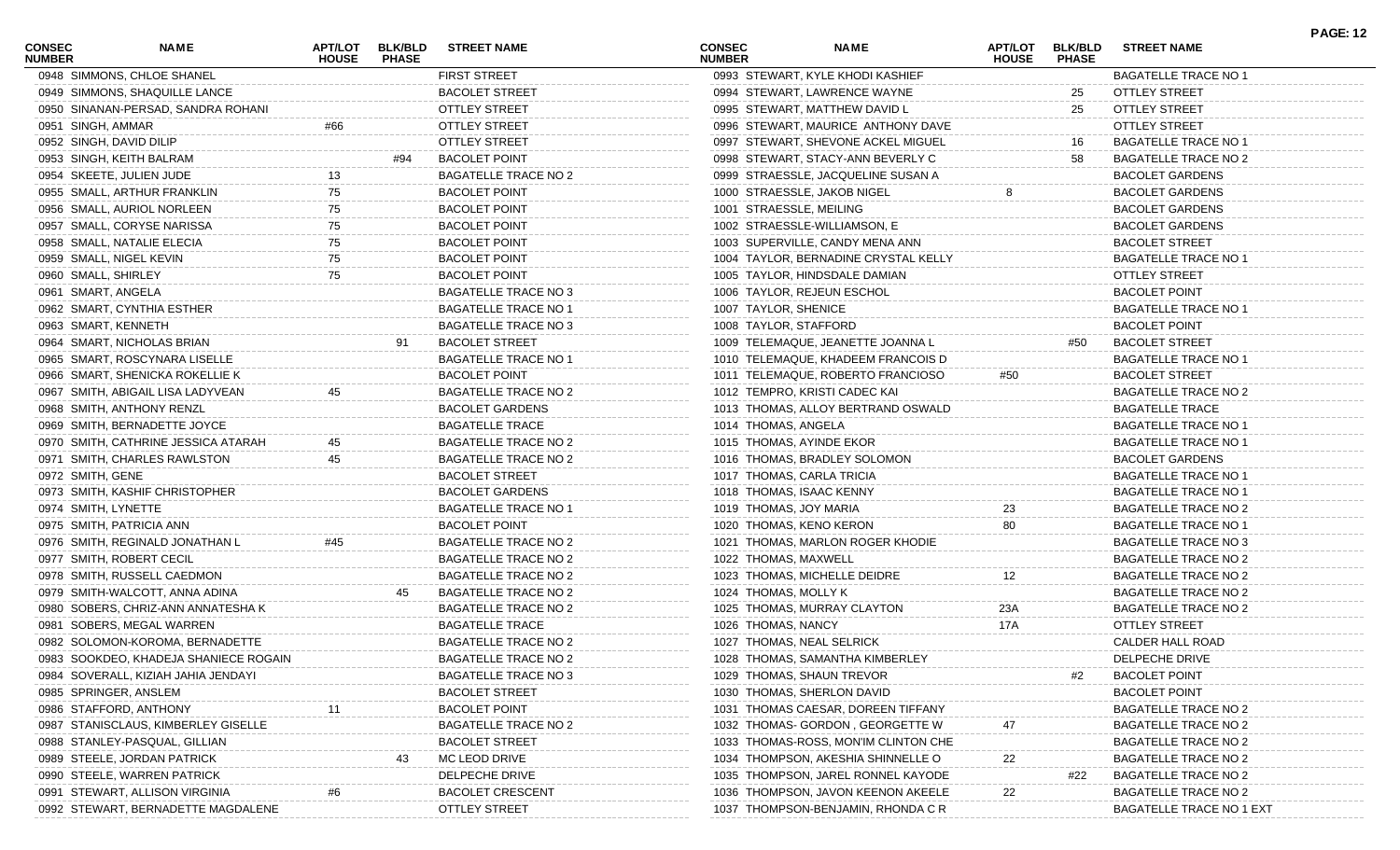| <b>CONSEC</b><br><b>NUMBER</b> | NAME                                  | <b>APT/LOT</b><br><b>HOUSE</b> | <b>BLK/BLD</b><br><b>PHASE</b> | <b>STREET NAME</b>          | <b>CONSEC</b><br><b>NUMBER</b> | <b>NAME</b>                           | <b>APT/LOT</b><br><b>HOUSE</b> | <b>BLK/BLD</b><br><b>PHASE</b> | <b>STREET NAME</b>          | <b>PAGE: 13</b> |
|--------------------------------|---------------------------------------|--------------------------------|--------------------------------|-----------------------------|--------------------------------|---------------------------------------|--------------------------------|--------------------------------|-----------------------------|-----------------|
|                                | 1038 THORNE, ANCIL VICTOR             |                                |                                | <b>BAGATELLE TRACE NO 2</b> |                                | 1083 WARNER-GEORGE, STEPHANIE E       |                                |                                | <b>OTTLEY STREET</b>        |                 |
|                                | 1039 THORNE, ANDRE WINSTON            |                                |                                | <b>BAGATELLE TRACE NO 2</b> | 1084 WATSON, JOHN LEON         |                                       |                                | 32                             | MC LETCHIE STREET           |                 |
|                                | 1040 THORNE, ANTHONY                  |                                |                                | <b>BAGATELLE TRACE NO 1</b> |                                | 1085 WATSON, JOHNITRA CREZETTE        |                                | 32                             | MC LETCHIE STREET           |                 |
|                                | 1041 THORNE, LYLE WINSTON             |                                |                                | <b>BAGATELLE TRACE NO 2</b> |                                | 1086 WATSON, LEONA ABBEY              | #32                            |                                | MC LETCHIE STREET           |                 |
|                                | 1042 THORNE, SHERAYNE LASHELLE        |                                |                                | <b>BAGATELLE TRACE NO 2</b> |                                | 1087 WEBSTER, ISAIAH ERNEST           |                                |                                | <b>BAGATELLE TRACE NO 2</b> |                 |
|                                | 1043 TIMOTHY, LA VERNE KERDETTE       | 27                             |                                | <b>BAGATELLE TRACE NO 2</b> |                                | 1088 WEBSTER, JANICE JEMLYN           |                                |                                | <b>BAGATELLE TRACE NO 2</b> |                 |
|                                | 1044 TOBIAS, ROCHELLE TIMESHA         |                                |                                | <b>BAGATELLE TRACE NO 2</b> |                                | 1089 WEBSTER, KHADINE KETSIA P        |                                |                                | <b>BAGATELLE TRACE NO 2</b> |                 |
|                                | 1045 TOBIAS, ROLEEN MORRISA           |                                |                                | BAGATELLE TRACE NO 2        |                                | 1090 WEBSTER, KHADONI BENJAMIN CHIKWE | #24                            |                                | BAGATELLE TRACE NO 2        |                 |
|                                | 1046 TOBIAS, SHAKIEL STEFON           | #21                            |                                | <b>OTTLEY STREET</b>        |                                | 1091 WEBSTER-CARRINGTON, GILENE LINDY |                                |                                | BAGATELLE TRACE NO 2        |                 |
|                                | 1047 TOBIAS, SHERIKA PATRICE          | #21                            |                                | <b>OTTLEY STREET</b>        |                                | 1092 WEEKS, SHERRY ANN MARIE          |                                |                                | <b>BACOLET STREET</b>       |                 |
|                                | 1048 TOPPIN, CHARLES ASHWORTH         |                                |                                | BAGATELLE TRACE NO 2        |                                | 1093 WHITE, ALOMA CHRISTIE            | 17                             |                                | <b>OTTLEY STREET</b>        |                 |
|                                | 1049 TOPPIN, COLLIN REGINALD          |                                | 25                             | <b>KNOTT DRIVE</b>          |                                | 1094 WHITE, DELENE DENECIA BEATRICE   | 17                             |                                | <b>OTTLEY STREET</b>        |                 |
|                                | 1050 TOUSSAINT, DEAN GABRIEL          |                                |                                | CALDER HALL ROAD            | 1095 WHITE, DENZIL             |                                       | 17                             |                                | <b>OTTLEY STREET</b>        |                 |
|                                | 1051 TRIM, ANTHONY                    |                                |                                | BAGATELLE TRACE NO 2        |                                | 1096 WHITE, DÈRECIA CYNTHIA DANIELLE  |                                | 17                             | OTTLEY STREET               |                 |
|                                | 1052 TRIM, DARRION JAMAL              |                                | 19                             | BAGATELLE TRACE NO 2        |                                | 1097 WHITLING, DEREK ANDREW           |                                |                                | <b>BACOLET GARDENS</b>      |                 |
|                                | 1053 TRIM, DARRYL JEREMY ANTHONY      |                                |                                | <b>BAGATELLE TRACE NO 2</b> |                                | 1098 WILKINSON, SUE-ANNE AKEILLA      |                                |                                | <b>BAGATELLE TRACE NO 1</b> |                 |
|                                | 1054 TRIM, DWANE HOLLIS               | 44                             |                                | <b>BAGATELLE TRACE NO 1</b> |                                | 1099 WILLIAMS, DERRON ALLISTER        | 13                             |                                | OTTLEY STREET               |                 |
|                                | 1055 TRIM, SABRINA                    |                                |                                | CALDER HALL ROAD            | 1100 WILLIAMS, GENOA           |                                       |                                |                                | BAGATELLE TRACE NO 2        |                 |
|                                | 1056 TROTMAN, RACHAEL CECILE          |                                | 62                             | CALDER HALL ROAD            | 1101 WILLIAMS, LEROY           |                                       |                                |                                | <b>BAGATELLE TRACE</b>      |                 |
|                                | 1057 VAN HUIZEN, PEARL                | #29                            |                                | MC LETCHIE STREET           |                                | 1102 WILLIAMS, LYNETTE NISA           |                                |                                | <b>BAGATELLE TRACE NO 2</b> |                 |
|                                | 1058 VEGIER, ESTHER GABRIELLA         |                                | 4A                             | <b>OTTLEY STREET</b>        |                                | 1103 WILLIAMS, REBECCA LOUISE         |                                |                                | <b>BAGATELLE TRACE NO 2</b> |                 |
|                                | 1059 VILLAFANA-DUNCAN, MOLLY MARTHA   | 65                             |                                | <b>BACOLET GARDENS</b>      | 1104 WILLIAMS, VERNETTE        |                                       |                                |                                | <b>BACOLET STREET</b>       |                 |
|                                | 1060 VIRGIL, HUGHLON ERNESTON A       |                                |                                | <b>BAGATELLE TRACE NO 2</b> |                                | 1105 WILLIAMS, WENDELL CHRISTOPHER    |                                |                                | <b>BAGATELLE TRACE NO 2</b> |                 |
|                                | 1061 VIRGIL, HUGHNON ERLISTON ALESTER |                                |                                | <b>BAGATELLE TRACE NO 2</b> |                                | 1106 WILLIAMS-JAMES, ANNETTE A        | 70                             |                                | <b>BAGATELLE TRACE NO 1</b> |                 |
|                                | 1062 VIRGIL, KERLENE CLAUDLIN         |                                |                                | <b>BAGATELLE TRACE NO 2</b> | 1107 WILSON, ALICIA NYDIA      |                                       |                                |                                | 8 PHASE 1A WAYNE CRESCENT   |                 |
|                                | 1063 VIRGIL, SHACKELA ASHSANNA M      |                                | #76                            | BAGATELLE TRACE NO 2        | 1108 WILSON, CLIFFORD          |                                       |                                |                                | <b>BACOLET POINT</b>        |                 |
|                                | 1064 VIRGIL RIVERS, ALISTRA SHERL     |                                |                                | BAGATELLE TRACE NO 2        | 1109 WILSON, FIONN HAILO       |                                       | 25A                            |                                | <b>FORT STREET</b>          |                 |
|                                | 1065 WAFE, ANN MARIE                  |                                |                                | <b>BAGATELLE TRACE NO 2</b> | 1110 WILSON, GARY              |                                       | 27                             |                                | <b>BACOLET POINT</b>        |                 |
|                                | 1066 WAFE, PATRICIA                   | 28A                            |                                | <b>BAGATELLE TRACE</b>      |                                | 1111 WILSON, KAREESA CHERISE          | 27                             |                                | <b>BACOLET POINT</b>        |                 |
|                                | 1067 WAINWRIGHT, DAVID ARTHUR         |                                |                                | CALDER HALL ROAD            |                                | 1112 WILSON, KELSI KASHEL DIANDRE     |                                |                                | <b>BACOLET POINT</b>        |                 |
|                                | 1068 WALDRON, ALDWIN ISAAC            | #62                            |                                | CALDER HALL ROAD            |                                | 1113 WILSON, MICHAEL GEORGE           |                                |                                | <b>BACOLET POINT</b>        |                 |
|                                | 1069 WALDRON, RENISSA CHENISE C       | 62                             |                                | CALDER HALL ROAD            |                                | 1114 WILSON, SHENIEKA KAI             |                                |                                | <b>BAGATELLE TRACE NO 1</b> |                 |
|                                | 1070 WALDRON, RHAY-LEE CHENNIAH JEAN  |                                | #62                            | CALDER HALL ROAD            |                                | 1115 WILSON-ALFRED, ANGELA            |                                | 22                             | CALDER HALL ROAD            |                 |
|                                | 1071 WALDRON, RHIAN CHADDONAY A       |                                |                                | CALDER HALL ROAD            |                                | 1116 WINCHESTER, ALFRED WILSON        | 15                             |                                | <b>BACOLET POINT</b>        |                 |
|                                | 1072 WALDRON-MOSES, CECIL JOSEPH      |                                | 62                             | CALDER HALL ROAD            |                                | 1117 WINCHESTER, AVALON HOLLIS        |                                |                                | CALDER HALL ROAD            |                 |
|                                | 1073 WALLACE, AVALONDE CARESSE G      |                                |                                | <b>BAGATELLE TRACE NO 3</b> |                                | 1118 WINCHESTER, CHEVELLE ROSHANN     |                                |                                | <b>BACOLET POINT</b>        |                 |
|                                | 1074 WALLACE, DEXTER                  |                                |                                | CALDER HALL ROAD            |                                | 1119 WINCHESTER, LAINEL CORDELIA      |                                |                                | <b>BAGATELLE TRACE NO 2</b> |                 |
|                                | 1075 WALLACE, JASON MICHAEL           |                                |                                | <b>BACOLET STREET</b>       |                                | 1120 WINCHESTER, ORIEL ALFRED         |                                |                                | <b>BACOLET POINT</b>        |                 |
|                                | 1076 WALLACE, SUEMOY SOLONE           |                                |                                | FORT STREET                 | 1121 WONG, DAVID IVOR          |                                       |                                |                                | <b>BACOLET POINT</b>        |                 |
|                                | 1077 WALTERS, KEIA ASHA               |                                |                                | <b>OTTLEY STREET</b>        |                                | 1122 WONG, MATHEW DAVID               |                                |                                | <b>BACOLET POINT</b>        |                 |
|                                | 1078 WARE, MOSI RAMESES               |                                |                                | <b>BAGATELLE TRACE</b>      |                                | 1123 WOO, HELIANE MARGARET            |                                |                                | <b>OTTLEY STREET</b>        |                 |
|                                | 1079 WARE, OPOKU RAMESES              |                                |                                | <b>BAGATELLE TRACE</b>      |                                | 1124 WOODLEY, AKONDE MAKINDE          |                                |                                | MC LETCHIE STREET           |                 |
|                                | 1080 WARE, TIYE ISIS                  |                                |                                | <b>BAGATELLE TRACE NO 1</b> |                                | 1125 WOODLEY, ARNOLD KAZEMBE          |                                | 32                             | MC LETCHIE STREET           |                 |
|                                | 1081 WARNER, LUTHER ROGER             |                                |                                | <b>BACOLET STREET</b>       |                                | 1126 WOODLEY, ELESTON PAUL            |                                |                                | MC LETCHIE STREET           |                 |
|                                | 1082 WARNER, ROXANNE LUCIA            |                                |                                | <b>BACOLET POINT</b>        |                                | 1127 WOODROFFE, ANTHONY BRUNO         |                                |                                | <b>BAGATELLE TRACE NO 1</b> |                 |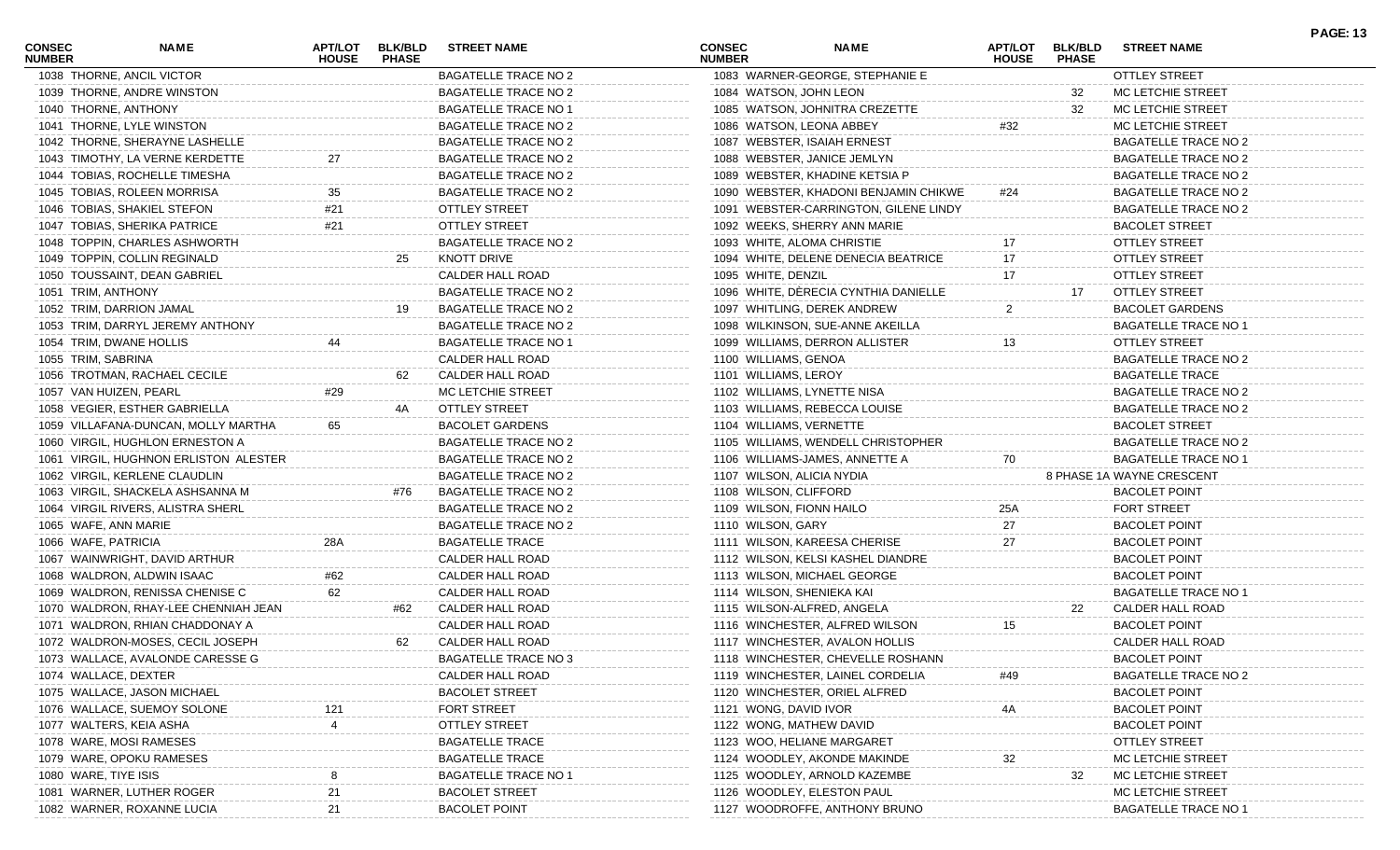| <b>CONSEC</b><br><b>NUMBER</b> | <b>NAME</b>                      | <b>APT/LOT</b><br><b>HOUSE</b> | <b>BLK/BLD</b><br><b>PHASE</b> | <b>STREET NAME</b>          |  |
|--------------------------------|----------------------------------|--------------------------------|--------------------------------|-----------------------------|--|
|                                | 1128 WOODS, TRICIA NOELLE        | 100                            |                                | <b>OTTLEY STREET</b>        |  |
|                                | 1129 YEARWOOD BAKER, MICHELLE A  |                                |                                | CALDER HALL ROAD            |  |
|                                | 1130 YORKE, ELIZABETH MEGAN      |                                |                                | <b>BAGATELLE TRACE NO 2</b> |  |
|                                | 1131 YORKE, JASMIN VASELKA       |                                |                                | <b>BAGATELLE TRACE NO 2</b> |  |
|                                | 1132 YOUNG, ADELE THERESE        |                                | 65                             | <b>BACOLET STREET</b>       |  |
|                                | 1133 YOUNG, AYANNA OLABISI       |                                |                                | CALDER HALL ROAD            |  |
|                                | 1134 YOUNG, BARBARA              | 40                             |                                | <b>BAGATELLE TRACE NO 1</b> |  |
|                                | 1135 YOUNG, JAMES MICHAEL        |                                |                                | <b>BACOLET STREET</b>       |  |
|                                | 1136 YOUNG, JONATHON CHRISTOPHER |                                | 65                             | <b>BACOLET STREET</b>       |  |
|                                | 1137 YOUNG, KENNETH ALANDA       | 34                             |                                | <b>BAGATELLE TRACE NO 1</b> |  |
|                                | 1138 YOUNG, LOUISE               | 65                             |                                | <b>BACOLET STREET</b>       |  |
|                                | 1139 YOUNG, NICOLAI JAIME        |                                | #53                            | <b>BACOLET STREET</b>       |  |
|                                | 1140 YOUNG, ONIKA NAJUMA         |                                |                                | CALDER HALL ROAD            |  |
|                                | 1141 YOUNG, VESPER MICHAELIS     | 40                             |                                | <b>BAGATELLE TRACE NO 1</b> |  |
|                                | 1142 YOUNG-BENJAMIN, ESTHER      |                                |                                | <b>BAGATELLE TRACE</b>      |  |
|                                |                                  |                                |                                |                             |  |